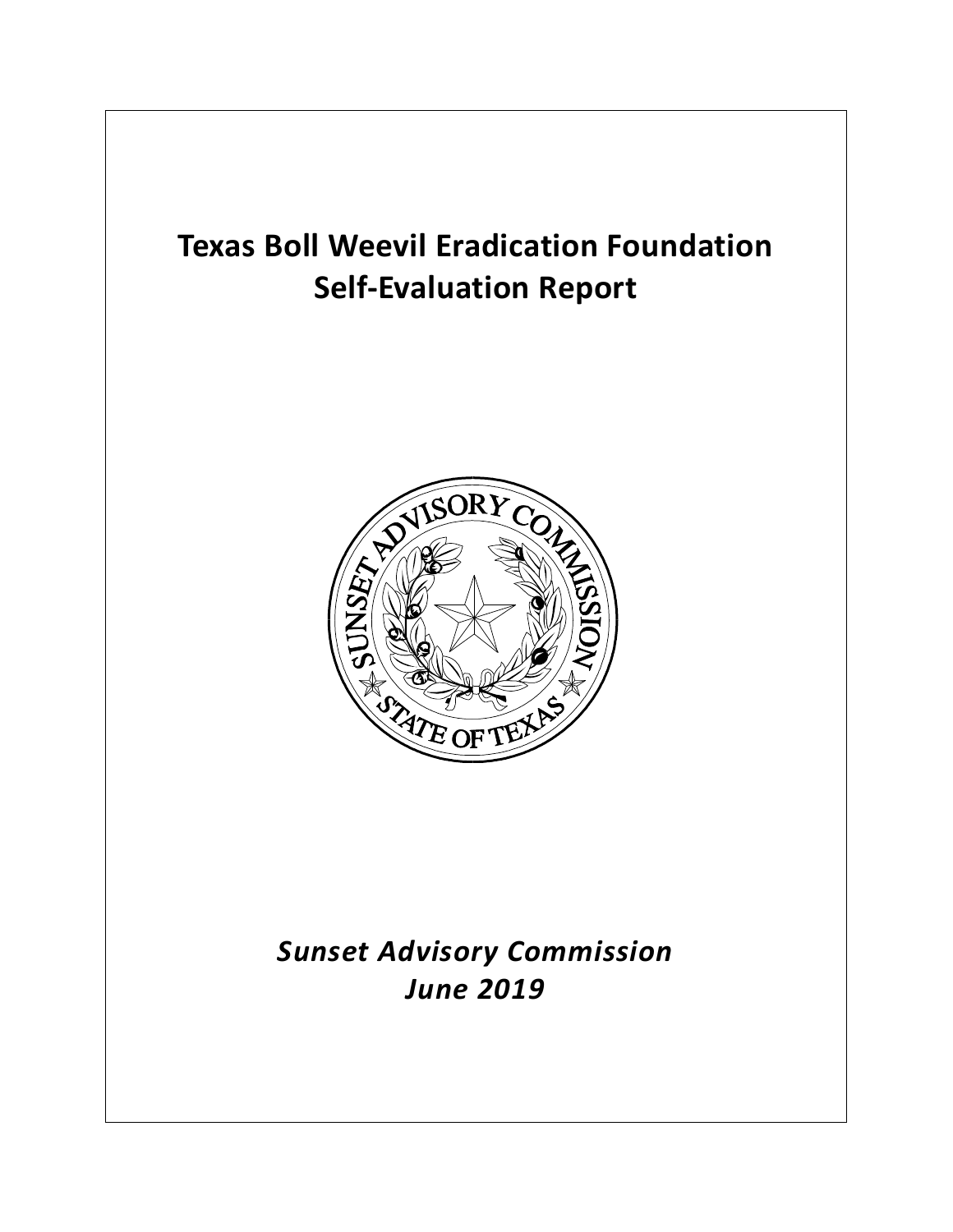# **TABLE OF CONTENTS**

| $\mathbf{1}$   |
|----------------|
| $\mathbf{1}$   |
| $\overline{7}$ |
| 9              |
| 15             |
| 17             |
| 19             |
| 25             |
| 26             |
| 27             |
| 29             |
| 36             |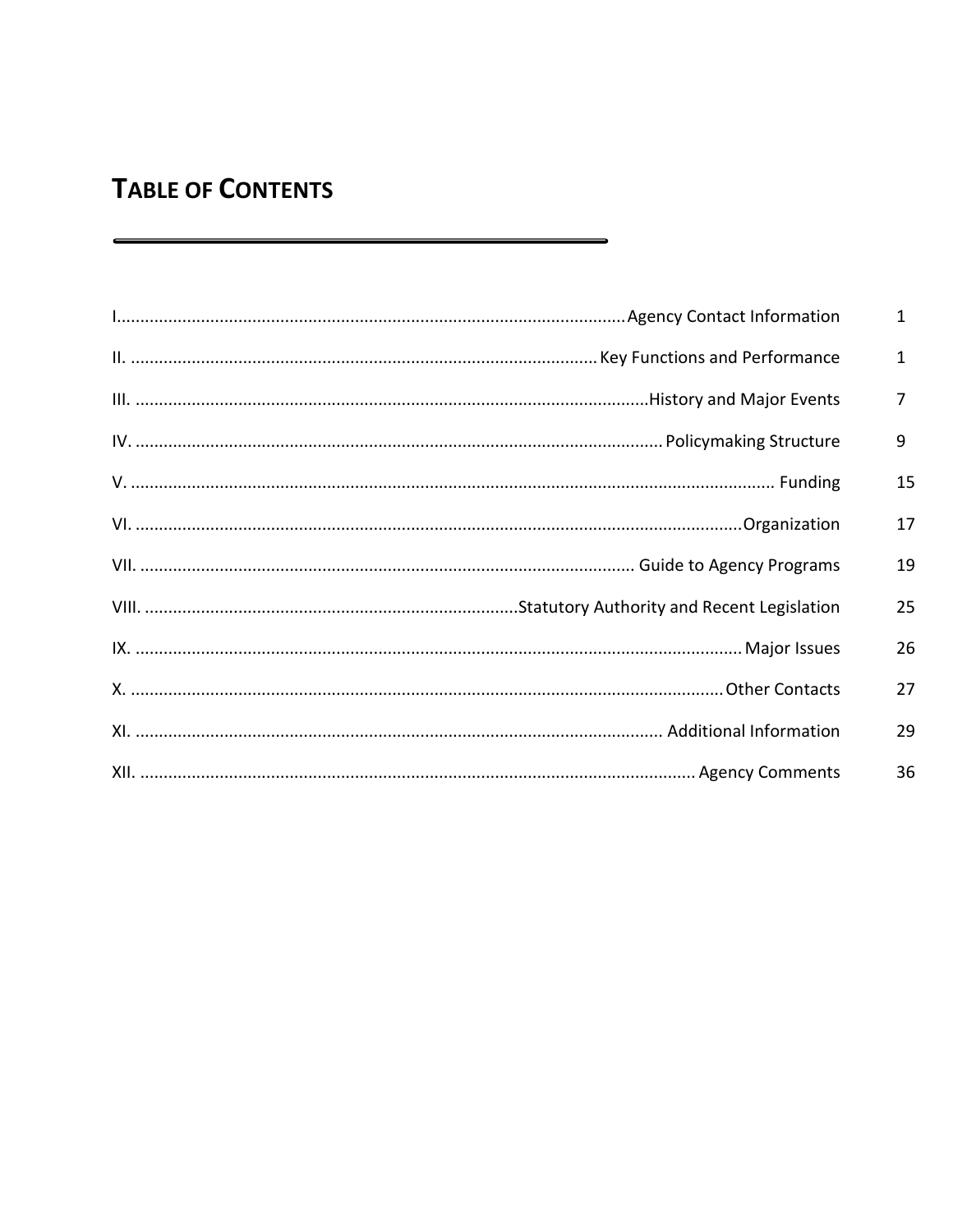## **Texas Boll Weevil Eradication Foundation, Inc. Self-Evaluation Report**

## <span id="page-2-0"></span>**I. Agency Contact Information**

## **A. Please fill in the following chart.**

#### **Texas Boll Weevil Eradication Foundation, Inc. Exhibit 1: Agency Contacts**

|                                   | <b>Name</b>  | <b>Address</b>                            | Telephone &<br><b>Fax Numbers</b> | <b>Email Address</b>   |
|-----------------------------------|--------------|-------------------------------------------|-----------------------------------|------------------------|
| <b>Agency Head</b>                | Lindy Patton | 3103 Oldham Lane,<br>Abilene, Texas 79602 | 325-672-2800                      | lindy@txbollweevil.org |
| <b>Agency's Sunset</b><br>Liaison | Lindy Patton | 3103 Oldham Lane,<br>Abilene, Texas 79602 | 325-672-2800                      | lindy@txbollweevil.org |

**Table 1 Exhibit 1 Agency Contacts**

## <span id="page-2-1"></span>**II. Key Functions and Performance**

Provide the following information about the overall operations of your agency. More detailed information about individual programs will be requested in a later section.

## **A. Provide an overview of your agency's mission, objectives, and key functions.**

The mission, objectives, and key functions of the Texas Boll Weevil Eradication Foundation, Inc. are expressed in the name of the organization – The Foundation is a single purpose, quasigovernmental entity created by the Texas Legislature in Chapter 74, Subchapter D of the Texas Agriculture Code that exists to eradicate the cotton boll weevil in the State. The Foundation carries out a program to eradicate the pink bollworm, another cotton pest, also pursuant to the statutory directives of Chapter 74, Subchapter D. The pink bollworm was declared eradicated in the United States in 2019 by the United States Department of Agriculture. The Foundation will continue maintenance efforts and monitoring for pink bollworm by deploying and checking traps in cotton fields and will aggressively treat any reinfestation threats.

## **B. Do your key functions continue to serve a clear and ongoing objective? Explain why each of these functions is still needed.**

Yes, each key function continues to serve a clear and ongoing objective.

Estimates of the annual economic losses from the boll weevil have varied from \$125 million per year to \$300 million per year since the pest first arrived in the United States. The consensus for the cost and losses caused by the boll weevil during its stay in the US is \$200 million per year. Hardee (1972) credited the boll weevil the distinction of being, "the most costly insect in the history of American Agriculture".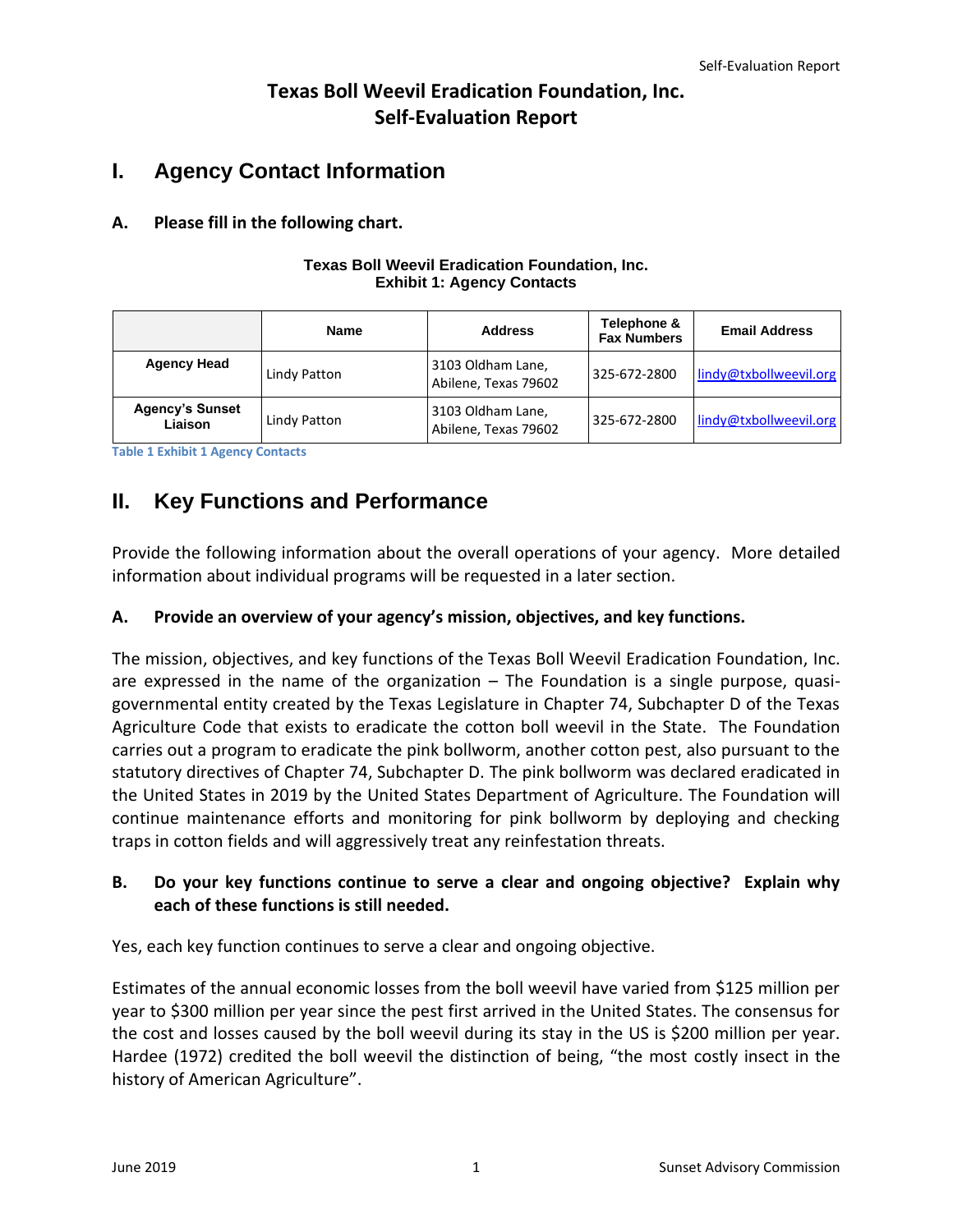As the boll weevil moved onto the Texas High Plains in the mid-1990's, on-farm losses estimated at \$190 million per year and regional business losses of \$500 million per year were predicted for the region. A recent study reported the economic benefits realized by the boll weevil eradication program during the period 1996 through 2017. The study reported a cumulative increase in net returns of \$3.9 billion.

As documented more fully herein, the boll weevil has been reduced to eradicated or functionally eradicated levels in 15 of the 16 eradication zones in the state, and weevil populations have been significantly reduced in the Lower Rio Grande Valley zone as well. The cessation of the program at this point would likely lead to re-infestation of the all zones in Texas along with all other states that have successfully eradicated the boll weevil. In short, a cessation of program activities would put the investment of the growers, the State of Texas, and United States in eradicating the boll weevil at risk. To date, growers have invested \$749 million in the boll weevil eradication effort in Texas, the State of Texas has invested \$324 million in cost share funds, and the Federal government has invested \$323 million in cost share funds. In order to provide the long-term benefit to the cotton industry these investments were designed to realize, it is essential the Foundation complete the job of eradicating the boll weevil from Texas cotton and that adequate control and monitoring measures be in place to protect that investment.

**C. What, if any, functions does your agency perform that are no longer serving a clear and ongoing purpose? Which agency functions could be eliminated?**

N/A

**D. Does your agency's enabling law continue to correctly reflect your mission, objectives, and approach to performing your functions?** 

The enabling law, Chapter 74, Subchapter D of the Texas Agriculture Code does continue to reflect the missions, objectives, and Foundation's approach to performing its functions. In 1997, the Legislature responded to Texas Supreme Court's opinion in *Lewellen v. Texas Boll Weevil Eradication Foundation, Inc.*, 952 S.W. 2d 454 (Tex. 1997), by revising the function and structure of the Foundation. In order to respond to the concerns raised by the Court in the Lewellen opinion, the Legislature gave the Texas Department of Agriculture significant oversight of Foundation activities. However, boll weevil eradication has always been a grower-initiated and grower-directed program; therefore, the Legislature kept the majority of the day-to-day governance of the Foundation in the hands of the Foundation's Board but added the aforementioned oversight from TDA.

### **E. Have you recommended changes to the Legislature in the past to improve your agency's operations? If so, explain. Were the changes adopted?**

The Foundation, in and of itself, has not recommended changes to the Legislature. However, certain interest groups and stakeholders have recommended changes since 1997 to refine the statute. In 1999, enabling legislation was adopted to allow the State of Texas to contribute costshare funding to boll weevil eradication efforts. That same year, the lien provisions of the statute were modified and enhanced. In 2005, the Legislature adopted provisions relating to "maintenance areas" to address the needs of cotton growing areas in maintaining their weevil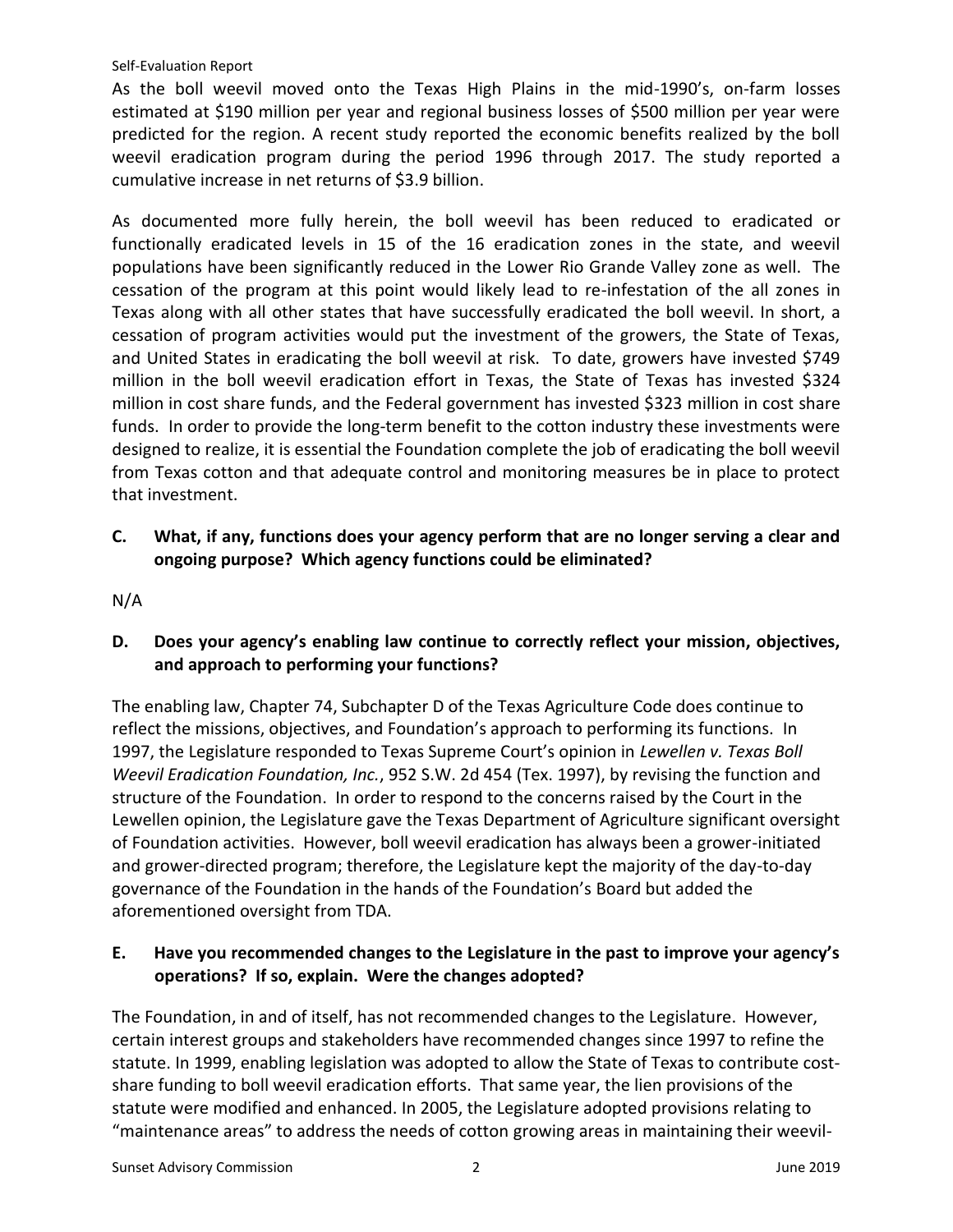free status as eradication progresses. In 2009, the legislature continued the Foundation and made statutory changes to its operations in response to the prior Sunset review. The bill included provisions relating to cotton stalk destruction and a hostable cotton fee. Stalk destruction and related penalties for noncompliance are still issues in the Lower Rio Grande Valley, as will be addressed later in this report. The bill also included various statutory adjustments to allow assessments to be calculated based on alternative methods and continued the Foundation until 2021.

In 2013, the legislature again amended Ch 74, subchapter D to provide modifications to the provisions concerning program discontinuation referenda, to strengthen quarantine provisions, to streamline maintenance zone operations, and to allow the Foundation to transfer eradication funds between eradication zones.

There have been no amendments to the state's boll weevil eradication law since 2013.

**F. Do any of your agency's functions overlap or duplicate those of another state or federal agency? Explain if, and why, each of your key functions is most appropriately placed within your agency. How do you ensure against duplication with other related agencies?**

The Foundation is the only agency authorized to carry out boll weevil and pink bollworm eradication in Texas. As mentioned above, the Foundation is supervised by and cooperates with the Texas Department of Agriculture. Additionally, the Foundation is a party to cooperative agreements with the United States Department of Agriculture/Animal and Plant Health Inspection Service (USDA/APHIS). Working with TDA and APHIS on a virtually continuous basis helps the Foundation to ensure that services provided by those two agencies are not being duplicated.

## **G. In general, how do other states carry out similar functions?**

Other states accomplish boll weevil eradication in a number of ways. Some states use a model similar to the one employed in Texas. Some states have the eradication function within their state departments of agriculture. Still other states are part of multi-state regional consortiums where a program moves from state to state throughout the region. Given the vast number of acres in cotton production in Texas, and the wide differences in those production areas from a cultural and climatological standpoint, and since the Foundation's job is, by its nature, limited in scope, the Foundation believes that the existing structure provides the best way to eradicate the boll weevil from Texas cotton.

## **H. What key obstacles impair your agency's ability to achieve its objectives?**

One of the key factors impairing our ability to achieve Foundation objectives is weather, especially catastrophic events such as hurricanes and floods. The program loses effectiveness when traps cannot be inspected due to excessive moisture. Rain also reduces the effectiveness of pesticide applications. In addition to problems associated with excessive rainfall, hurricane winds have caused weevil-free areas to become re-infested.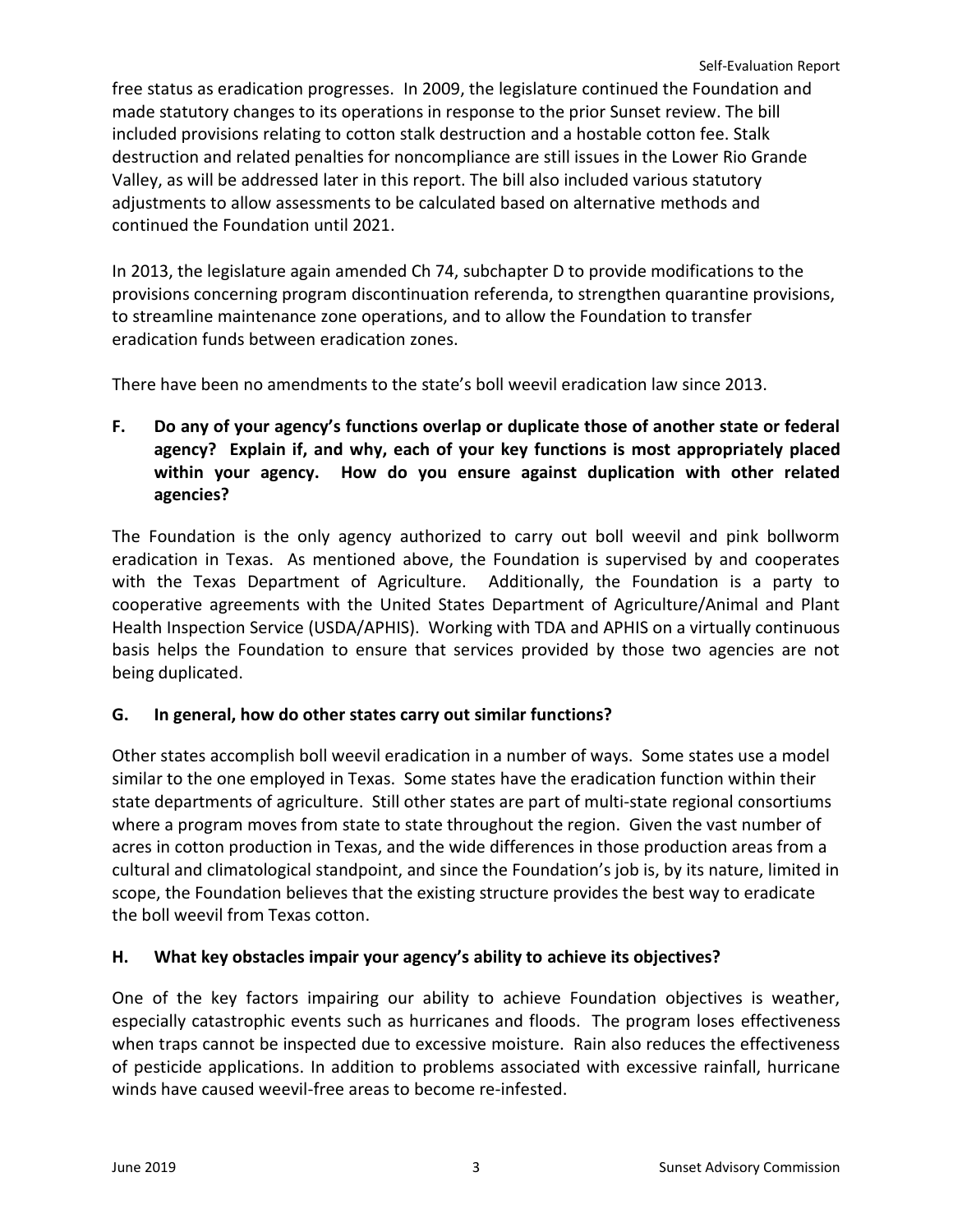Weather problems, and other factors outside Foundation control, can lead to re-infestation which requires re-treatment of previously treated or eradicated areas. Re-treatments and reinfestation have detrimental effects on operating budgets.

The Foundation has eradicated the weevil from 97% of the cotton acres in Texas. The only weevil captures in Texas since 2014 were all caught south of Corpus Christi, with the majority of those weevils being captured in the Lower Rio Grande Valley (LRGV). Program progress in the LRGV is hindered and threatened each year by weevil migration out of Tamaulipas, Mexico. While there is a boll weevil eradication program in this region of Mexico, the program has struggled to operate effectively. A lack of resources and limited program knowledge in the Tamaulipas eradication program has been a large factor in not being able to eliminate the weevil from the cotton growing areas of South Texas and Northern Mexico.

Representatives from the Texas program tried for years to help their counterparts in Mexico, but communication and trust issues seemed to limit the impact of that help. In 2015, the Tamaulipas program nearly fell apart, resulting in an explosion of the weevil population in Mexico and Texas. Texas program representatives finally convinced Tamaulipas cotton producers they needed to make drastic changes to their eradication program. Those growers finally realized the Tamaulipas program and the Texas program much work together, with the same program protocols and consistent communication. Starting in 2016, personnel from both countries communicate on a daily basis and the Texas program began sharing technology and information with Tamaulipas program personnel. The Tamaulipas program now operates on the same computer system as the Texas program, allowing real time field data to be seen by all personnel. This approach is proving to be effective, but continued cooperation and consistent implementation of the eradication protocols are necessary to accomplish eradication.

There is also an important grower behavior challenge to the success of the Foundation on our side of the Rio Grande.

A relatively small number of cotton growers consistently allow their cotton crop to continue past the crop destruction deadline. Cotton remaining in the field after the stalk destruction deadline of September 1 provides hostable material for boll weevil. Boll weevil eradication requires a host free time period – a time when there is no cotton in the area. Because of the Rio Grande Valley's tropical climate, it is possible for cotton to propagate fruit year-round. Ironically, the BWE program makes such late season cotton economically possible as well, since the boll weevil is controlled to a level that restricts economic damage, even at current infestation levels.

The current crop destruction deadline of September 1 is workable. The problem is that the penalties for maintaining the crop past the deadline are ineffective. Currently, the Texas Department of Agriculture imposes monetary fees. Those fees have increased effective Sept 1, 2019.

The Commission might consider whether enhanced, non-financial penalties are appropriate for growers who regularly take cotton past the stalk destruction deadline.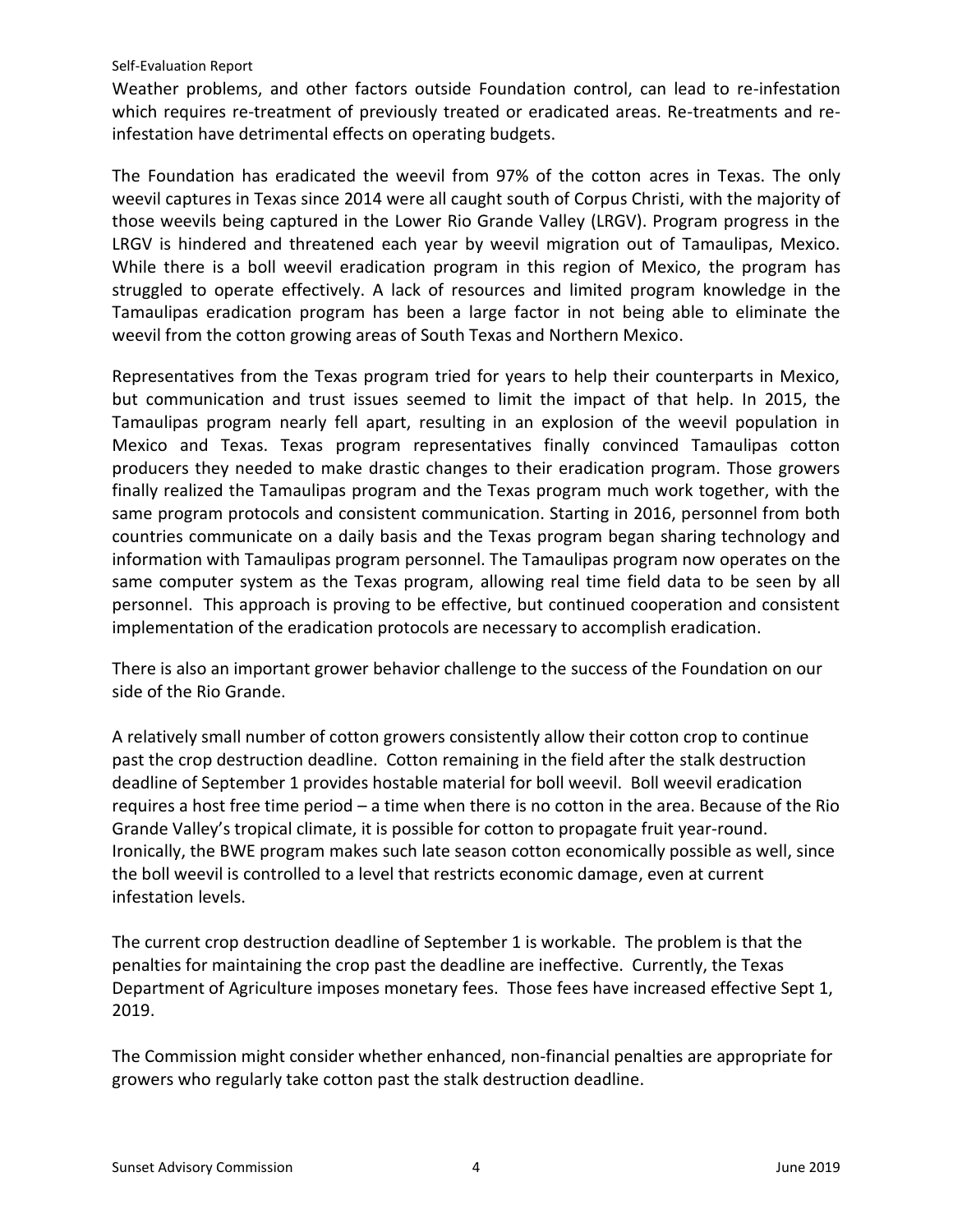For instance, the statute could be amended to give the Commissioner of Agriculture crop destruction authority on cotton in existence after the stalk destruction deadline if the grower responsible has allowed 2 consecutive crops or 3 crops in the prior 7 years to be hostable past the crop destruction deadline.

## **I. Discuss any changes that could impact your agency's key functions in the near future (e.g., changes in federal law or outstanding court cases).**

There are no currently pending court cases the Foundation is aware of with the potential to impact Foundation operations.

## **J. Aside from additional staff or funding, what are your agency's biggest opportunities for improvement in the future? For example, are there other programs or duties the agency could take on to better carry out its mission?**

Technology is an important part of program operations today, and technological advancements will play a significant role in further enhancing program operations. The Foundation currently utilizes some of the best GIS technology on the market in order to streamline operations. The current system used by the Foundation allows for real time transmission of data to a centralized server. With this system and the ability to see data real time, the amount of staff that it takes to operate the program has been significantly reduced due to less mistakes, the ability to adjust program operations instantly and better utilization of time during the workday.

Another piece of new technology that is being utilized by the Foundation is the use of drones for treating difficult areas in cotton fields. In 2017, it became evident that one of obstacles to eradication in the LRGV is the ability to treat all areas of a cotton field. The methods that were being utilized at that time were effective, but some areas could not be treated completely each week due to obstacles or irrigation. Since the use of drones for treatment is new technology, it took over 18 months to get this concept approved by all regulatory agencies. In 2019, the Foundation is utilizing drones to treat these difficult areas.

International cooperation will be more important than ever to the Foundation in the future. As the weevil is eradicated from Texas cotton, the Foundation will need to develop a more robust partnership with regulatory authorities and cotton growers in Mexico to prevent re-infestation. There are active eradication programs in all of Mexico's bordering cotton growing areas. These programs have reduced boll weevil populations, but their success is essential to reducing the re-infestation risks in the maintenance phase of the program.

## **K. Overall, how does the agency measure its effectiveness in carrying out its objectives?**

The Foundation's primary objectives are the eradication of the boll weevil and the pink bollworm from cotton.

The pink bollworm was declared eradicated nationwide by USDA in 2018. The Foundation's work in that regard will now focus on monitoring against and treating of any potential reinfestation.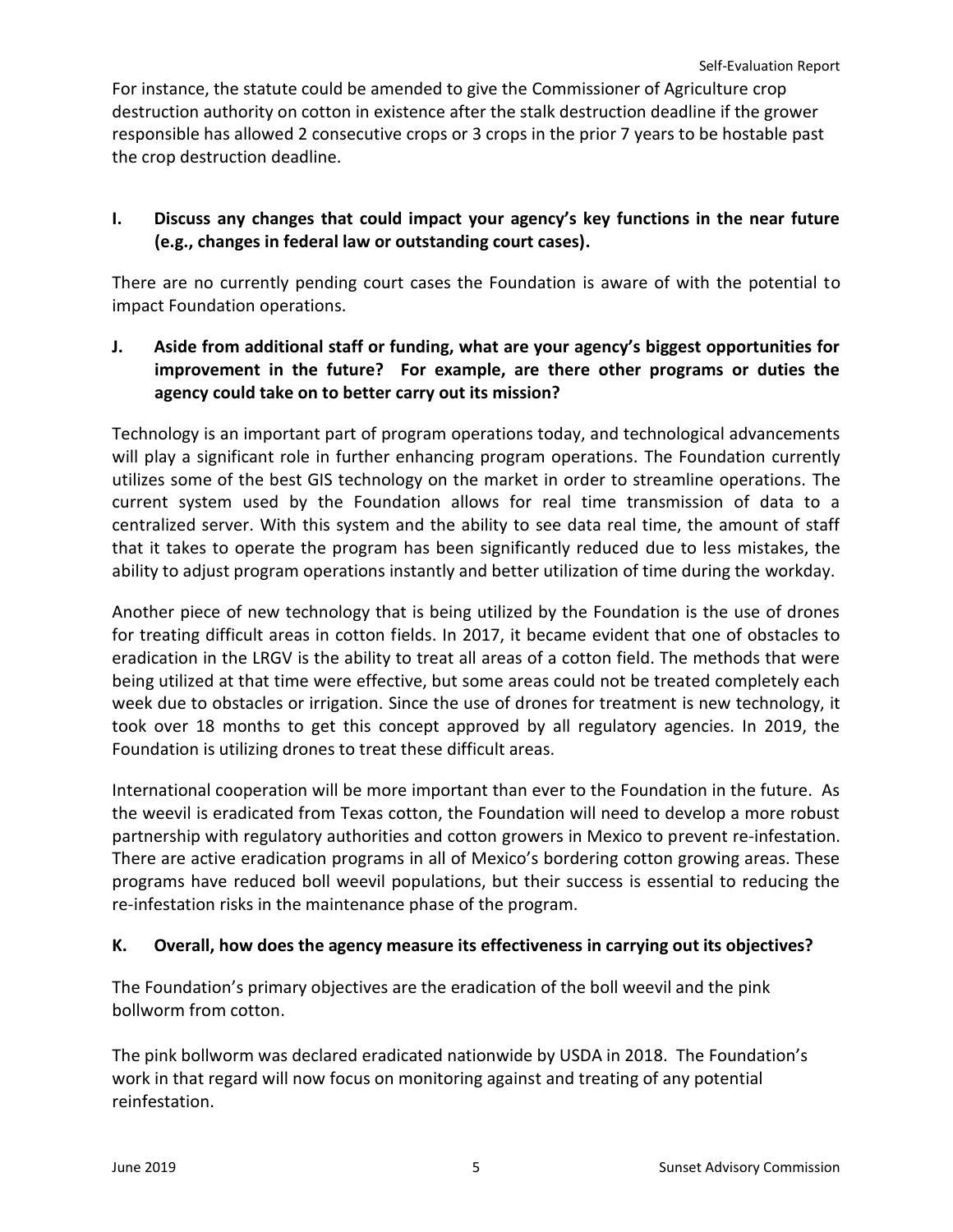97% of the cotton acres in Texas have also been declared either eradicated or functionally eradicated of boll weevil, as declared by the Texas Department of Agriculture.

The Foundation uses these eradication declarations, and the subsequent maintenance of weevil-free status, as its main indicators of long-term effectiveness. In the Lower Rio Grande Valley, where active eradication is ongoing, effectiveness is measured differently. Boll weevil traps are checked weekly and the data are compared to previous weeks, previous years, etc. to compare weevil populations. These trap data also drive treatment decisions. Foundation personnel give constant attention to boll weevil trap data, treatments applied, and results of same.

**In the following chart, provide information regarding your agency's key performance measures, including outcome, input, efficiency, and explanatory measures. Please provide both performance measures listed in the agency's appropriated bill pattern and other performance indicators tracked by the agency. Please provide information regarding the methodology used to collect and report the data.**

> **Texas Boll Weevil Eradication Foundation, Inc Exhibit 2: Key Performance Measures — Fiscal Year 2018**

The Foundation does not have performance measures.

**L Please list all key datasets your agency maintains. Why does the agency collect these datasets and what is the data used for? Is the agency required by any other state or federal law to collect or maintain these datasets?****Please note any "high-value data" the agency collects as defined by Texas Government Code, Section 2054.1265. In addition, please note whether your agency has posted those high-value datasets on publicly available websites as required by statute.**

> **Texas Boll Weevil Eradication Foundation, Inc. Exhibit 3: Key Datasets**

<span id="page-7-0"></span>The Foundation does not have key datasets.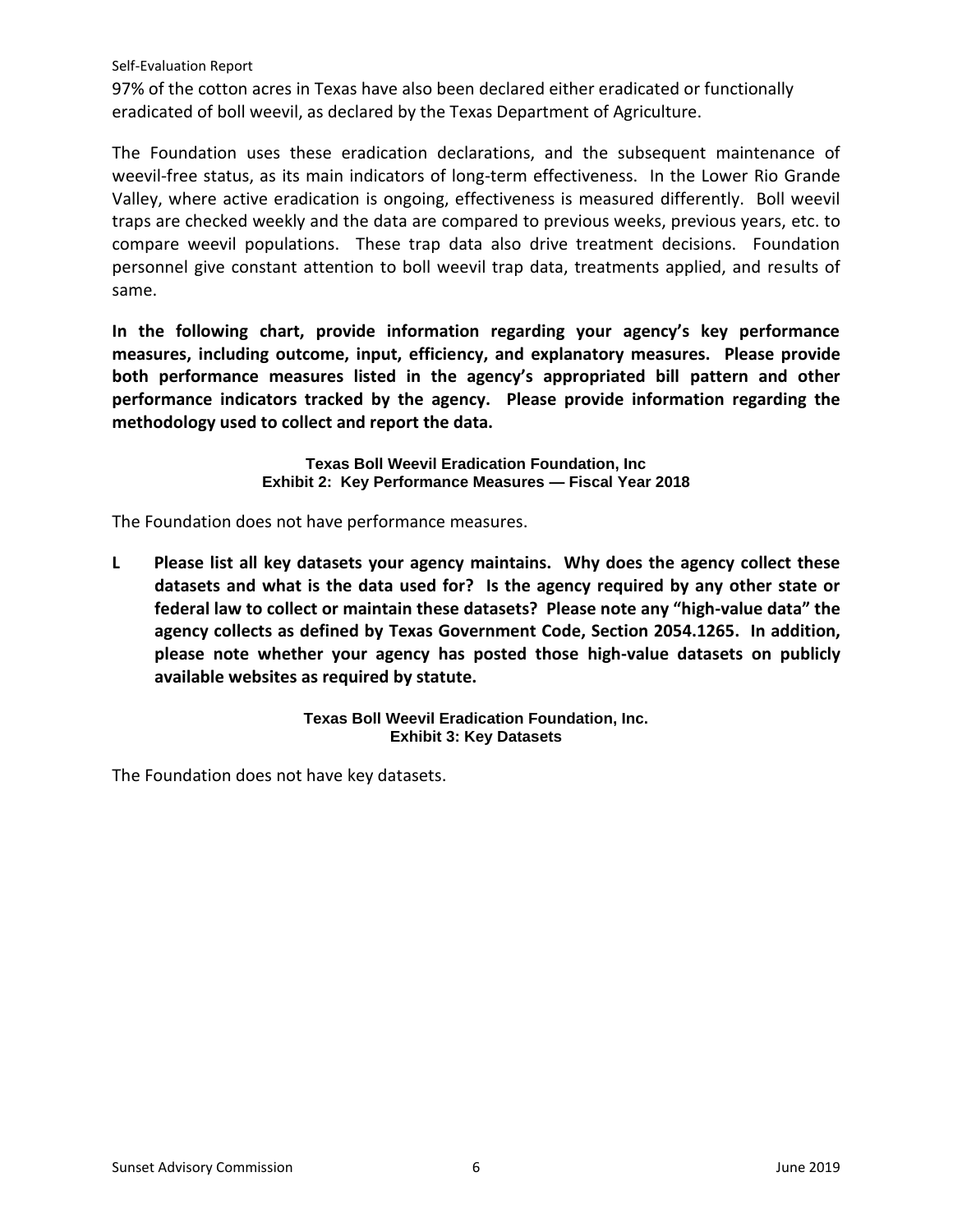## **III. History and Major Events**

Provide a timeline of your agency's history and key events, including

- the date your agency was established;
- the original purpose and responsibilities of your agency; and
- major changes in responsibilities or statutory authority.

Also consider including the following information if beneficial to understanding your agency

- changes to your policymaking body's name or composition;
- significant changes in state/federal legislation, mandates, or funding;
- significant state/federal litigation that specifically affects your agency's operations; and
- key changes in your agency's organization (e.g., the major reorganization of the Health and Human Services Commission and the Department of State Health Services' divisions and program areas, or the Legislature moving the Prescription Monitoring Program from the Department of Public Safety to the Texas State Board of Pharmacy).

The Foundation was originally established by the Legislature in the 73rd Session, effective June 1, 1993. The Foundation was established in order to eradicate boll weevil and pink bollworm from Texas cotton.

Major changes were made by the Legislature in 1997 in response to the Lewellen decision rendered by the Texas Supreme Court. In that decision, the Supreme Court found the delegation of authority from the Legislature to the Foundation in the 1993 act to be an unconstitutional delegation of public authority to a private entity.

The Legislature responded quickly by passing Senate Bill 1814 during the remaining time in the 1997 session. The Bill makes up most of what is now Chapter 74, Subchapter D of the Texas Agriculture Code.

SB 1814 made changes to the Foundation structure, placing the Foundation under the supervision of the Department of Agriculture. The legislation also added additional board members to the Foundation board to ensure that the board had expertise in the areas of ag lending, integrated pest management, and affiliated agricultural industries. The bill took away the Foundation's prior statutory authority to destroy crops, deleted the Foundation's rule making authority and vested all rule making authority in TDA, and required the Foundation to adopt a procurement manual to be approved by TDA.

Further, the legislation addressed the transition from the pre-Lewellen program to the SB 1814 structure by putting in place interim advisory committees in then-active zones and calling for retention referenda in each of those zones. The legislation also adopted a mechanism by which growers could petition the Department of Agriculture to subdivide or realign existing zones.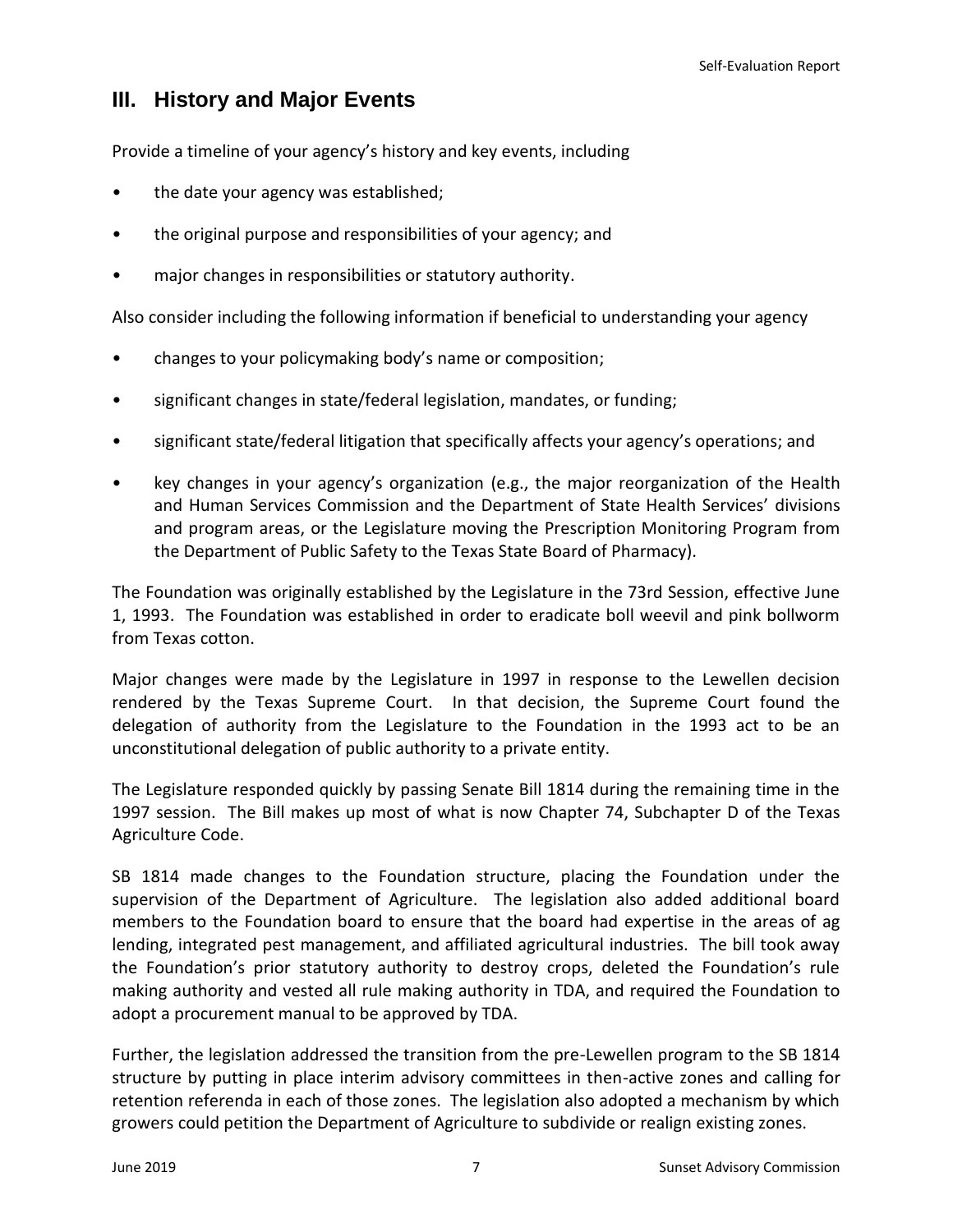Growers responded positively to the SB 1814 changes. After re-starting 3 previously active "statutory" zones in the summer of 1997, education efforts began to inform producers about the changes to the program. There were some initial reservations in certain parts of the state about the new program, but 5 active eradication zones saw the progress being made in other parts of the state and voted to begin eradication programs in 1999, bringing the total to 8 eradication zones. In 2001, 3 additional zones came online, bringing the total to 11. Growers in a twelfth zone began active eradication in 2002, 2 zones began the program in 2004, and the final 2 zones began operation in 2005.

All told, since the program was re-started by the Legislature in 1997, the boll weevil has been eliminated from over 97% of the state's cotton acres. In 2004, Texas cotton production set a new all-time record, surpassing a 58 year old mark. In 2005, Texas cotton production broke the 2004 record. In 2006, the Texas crop was down some due to drought across much of the state, but was still the 4<sup>th</sup> largest crop in history.

Yields continue to rise. In the three most recent crops, 8.1 million bales were produced in 2016, 9.27 million in 2017 (another new single year record), and 6.72 million bales were produced in 2018. Put another way, the average production over the three most recent years is just over 8 million bales. No Texas cotton crop exceeded 7 million bales until 2004. To average 8 million bales a year over three consecutive years would have been unthought of when eradication efforts began.

<span id="page-9-0"></span>A variety of factors influence cotton production – weather chief among them, but many in the Texas cotton industry believe the record crops achieved during the last 15 years simply could not have been achieved if the weevil were still an economic pest on the bulk of the state's cotton acres.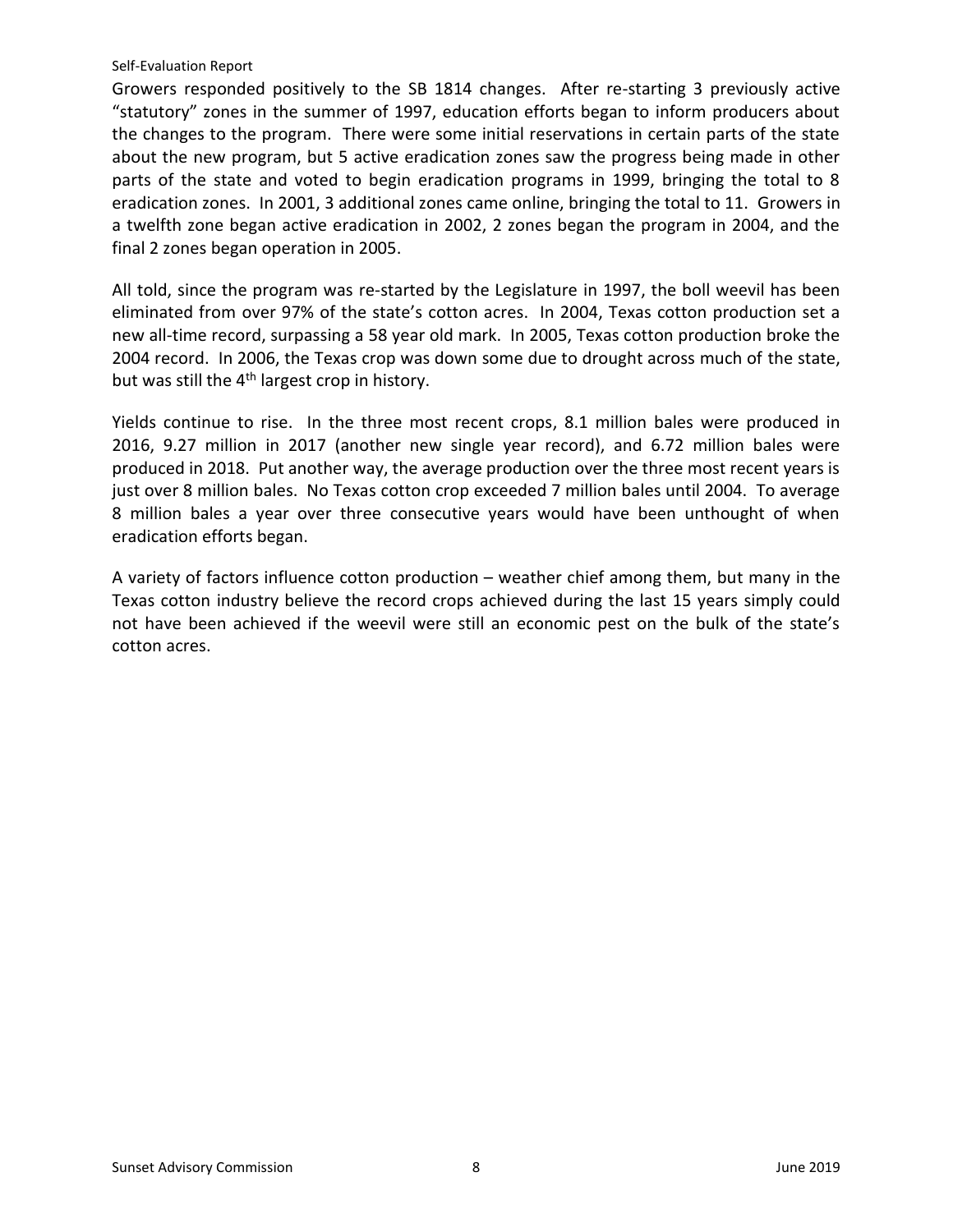## **IV. Policymaking Structure**

**A. Complete the following chart providing information on your policymaking body members.**

| <b>Member Name</b>                | Term/<br><b>Appointment Dates/</b><br>Appointed or elected by                                                                                                                                                                       | Qualification<br>(e.g., public<br>member, industry<br>representative) | <b>City</b>      |
|-----------------------------------|-------------------------------------------------------------------------------------------------------------------------------------------------------------------------------------------------------------------------------------|-----------------------------------------------------------------------|------------------|
| Woodrow Anderson<br>Chairman      | Elected to board membership by cotton growers in<br>the Rolling Plains Central Zone. Term - Four years<br>beginning $06-20-19$ .<br>Elected Chairman of the Board by other Board<br>Members. Term - Two years beginning 02-21-18    | <b>Cotton Grower</b>                                                  | Colorado<br>City |
| Don Parrish<br>Vice Chairman      | Elected to board membership by cotton growers in<br>the Western High Plains Zone. Term - Four years<br>beginning $06-20-19$ .<br>Elected Vice Chairman of the Board by other Board<br>Members. Term - Two years beginning 02-21-18. | <b>Cotton Grower</b>                                                  | Plains           |
| <b>Weldon Melton</b><br>Secretary | Elected to board membership by cotton growers in<br>the Northern High Plains Zone. Term - Four years<br>beginning 10-17-16.<br>Elected Secretary of the Board by other Board<br>Members. Term - Two years beginning 02-21-18.       | <b>Cotton Grower</b>                                                  | Plainview        |
| John Inman<br>Treasurer           | Elected to board membership by cotton growers in<br>the Northern Rolling Plains Zone. Term - Four years<br>beginning 06-20-19.<br>Elected Treasurer of the Board by other Board<br>Members. Term - Two years beginning 02-21-18.    | <b>Cotton Grower</b>                                                  | Childress        |
| Joe Alspaugh                      | Elected to board membership by cotton growers in<br>the Southern High Plains/Caprock Zone. Term -<br>Four years beginning 12-6-16.                                                                                                  | <b>Cotton Grower</b>                                                  | Slaton           |
| <b>Steven Beakley</b>             | Elected to board membership by cotton growers in<br>the Northland Blacklands Zone. Term - Four years<br>beginning 01-23-17.                                                                                                         | <b>Cotton Grower</b>                                                  | Ennis            |

#### **Texas Boll Weevil Eradication Foundation, Inc. Exhibit 4: Policymaking Body**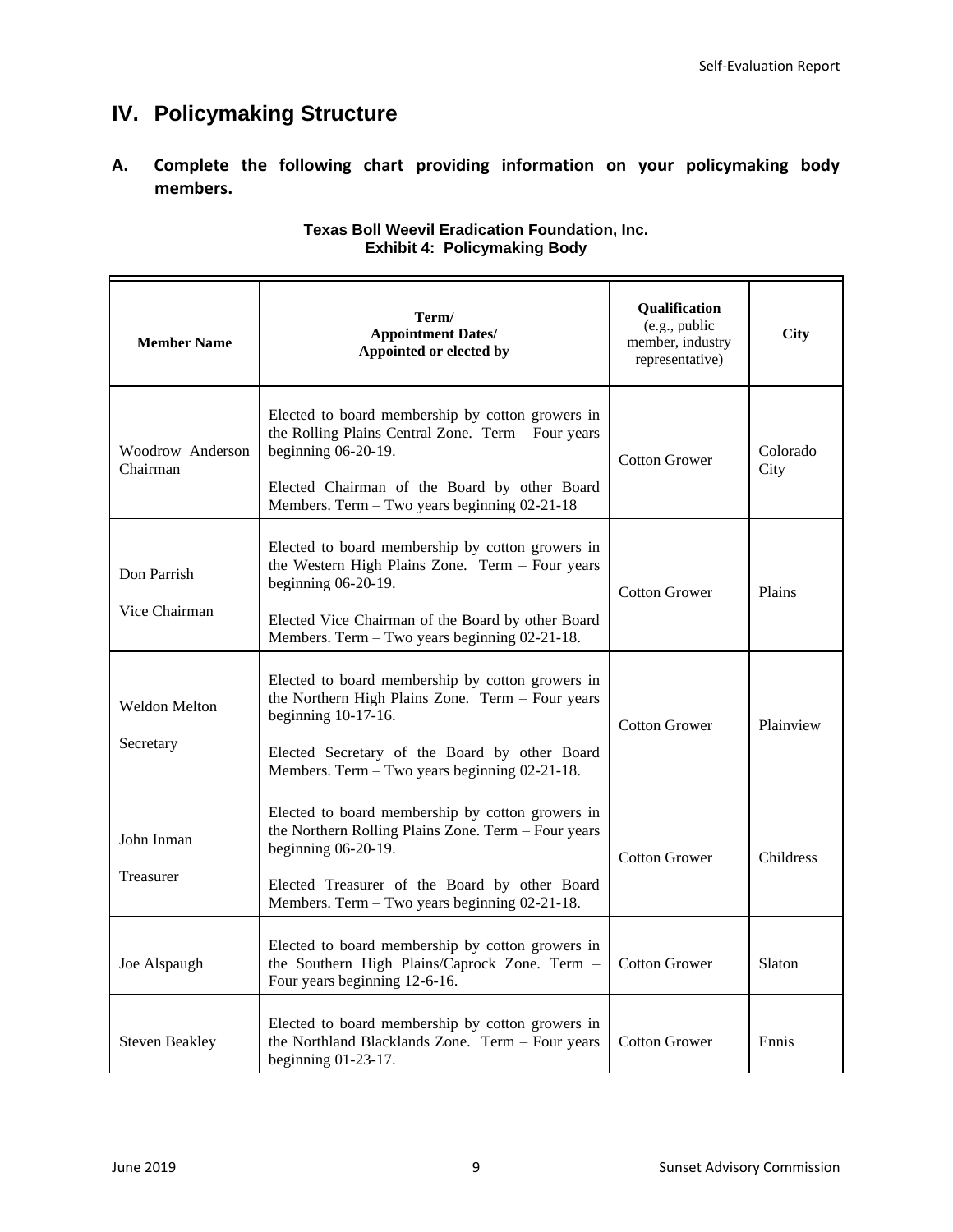| Keith Bram            | Elected to board membership by cotton growers in<br>the Upper Coastal Bend Zone. Term - Four years<br>beginning 06-20-19.      | <b>Cotton Grower</b>                                                              | El Campo       |
|-----------------------|--------------------------------------------------------------------------------------------------------------------------------|-----------------------------------------------------------------------------------|----------------|
| Kenneth Gully         | Elected to board membership by cotton growers in<br>the Southern Rolling Plains Zone. Term - Four years<br>beginning 06-20-19. | <b>Cotton Grower</b>                                                              | Eola           |
| Eddy Herm             | Elected to board membership by cotton growers in<br>the Permian Basin Zone.<br>Term $-$ Four years<br>beginning $06-20-19$ .   | <b>Cotton Grower</b>                                                              | Ackerly        |
| <b>Thomas Mengers</b> | Elected to board membership by cotton growers in<br>the South Texas/Winter Garden Zone. Term - Four<br>years. *                | <b>Cotton Grower</b>                                                              | Robstown       |
| <b>Carey Niehues</b>  | Elected to board membership by cotton growers in<br>the St. Lawrence Zone. Term - Four years beginning<br>$05-02-16.$          | <b>Cotton Grower</b>                                                              | Garden<br>City |
| John Saylor           | Elected to board membership by cotton growers in<br>the Northwest Plains Zone. Term - Four years<br>beginning 06-20-19.        | <b>Cotton Grower</b>                                                              | Muleshoe       |
| Sam Simmons           | Elected to board membership by cotton growers in<br>the Lower Rio Grande Valley Zone. Term - Four<br>years beginning 11-7-16.  | <b>Cotton Grower</b>                                                              | Harlingen      |
| Larry Turnbough       | Elected to board membership by cotton growers in<br>the El Paso/Trans Pecos Zone. Term - Four years. *                         | <b>Cotton Grower</b>                                                              | Midland        |
| Neil Walter           | Elected to board membership by cotton growers in<br>the Southern Blacklands Zone. Term - Four years<br>beginning 09-11-17.     | <b>Cotton Grower</b>                                                              | Oglesby        |
| Keith Watson          | Elected to board membership by cotton growers in<br>the Panhandle Zone. Term $-$ Four years beginning<br>$05 - 23 - 16.$       | <b>Cotton Grower</b>                                                              | Dumas          |
| Ron Craft             | Appointed by the Commissioner of Agriculture.<br>Term $-$ Four years. **                                                       | Ginning Industry                                                                  | Plains         |
| <b>Bob Bailey</b>     | Appointed by the Commissioner of Agriculture.<br>Term $-$ Four years. **                                                       | Pest Control<br>Industry                                                          | Dalhart        |
| John Norman           | Appointed by the Commissioner of Agriculture.<br>Term $-$ Four years. **                                                       | Independent<br>Entomologist<br><b>Integrated Pest</b><br>Management<br>Specialist | Weslaco        |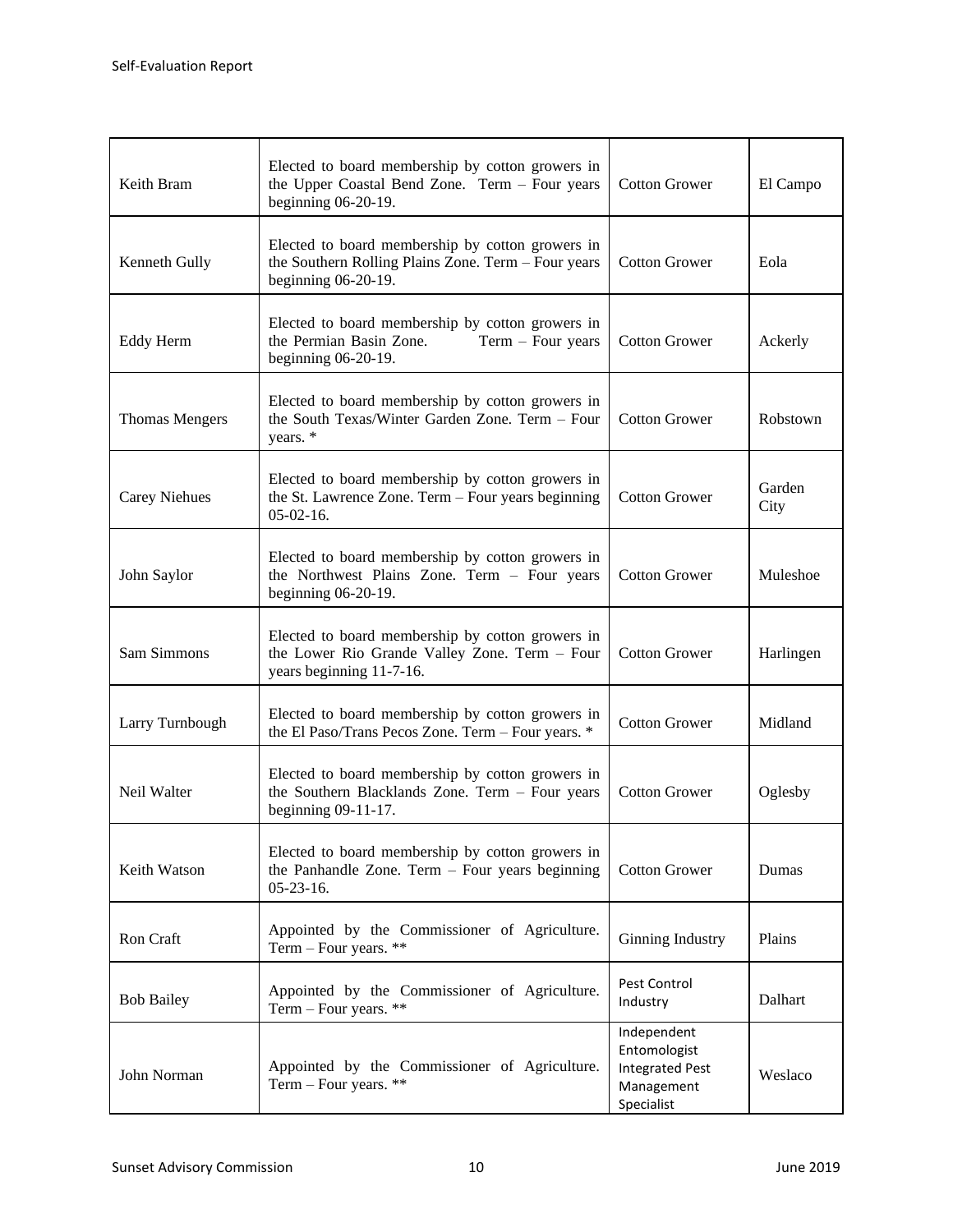| Craig Shook | Appointed by the Commissioner of Agriculture.                                      | Agribusiness | Corpus  |
|-------------|------------------------------------------------------------------------------------|--------------|---------|
|             | Term $-$ Four years. **                                                            | Affiliate    | Christi |
| Mike Wright | Appointed by the Commissioner of Agriculture. Banker-Ag<br>Term – Four years. $**$ | Lending      | Lubbock |

\* Board member elections for producer representatives are conducted by TDA. TBWEF has requested information from TDA for the indicated elections and will supplement this response once that information is obtained.

\*\* Board member appointed by TDA. TBWEF has requested information from TDA for the indicated board members and will supplement this response once that information is obtained.

## **B. Describe the primary role and responsibilities of your policymaking body.**

The policy-making body, in this case the Board of Directors of the Foundation, meets quarterly pursuant to Statute. The policy-making body does just that and only that – the Board makes policy for the Foundation, most of which must be approved by the Commissioner. The Board plays no role in personnel decisions, other than the hiring of the CEO/President.

## **C. How is the chair selected?**

The chair is selected every two years by a vote of the Board of Directors.

## **D. List any special circumstances or unique features about your policymaking body or its responsibilities.**

One unique aspect of the Foundation Board is that a portion of the Board Members are appointed by the Commissioner of Agriculture while other Board Members are selected in referenda, by fellow cotton growers from the respective zones. Partially in response to language in the Lewellen opinion that expressed concern with a possible lack of expertise among Foundation Board Members, the Legislature in 1997 added five members to the Foundation Board, to be appointed by the Commissioner: (1) an agricultural lender; (2) an independent entomologist who is an integrated pest management specialist; (3) two representatives from industries allied with cotton production; and (4) a representative from the pest control industry.

## **E. In general, how often does your policymaking body meet? How many times did it meet in FY 2017? In FY 2018?**

The Board of Directors formally convenes on a quarterly basis. The Board met three times in FY 2017 (one meeting was canceled due to hurricane Harvey) and four times in FY 2018.

## **F. Please list or discuss all training members of the agency's policymaking body receive. How often do these members receive training?**

All Board members receive training on the requirements of the Texas Public Information Act and each member completed a course of training on the Texas Open Meetings Act that satisfies the legal requirements of Government Code, Section 551.005.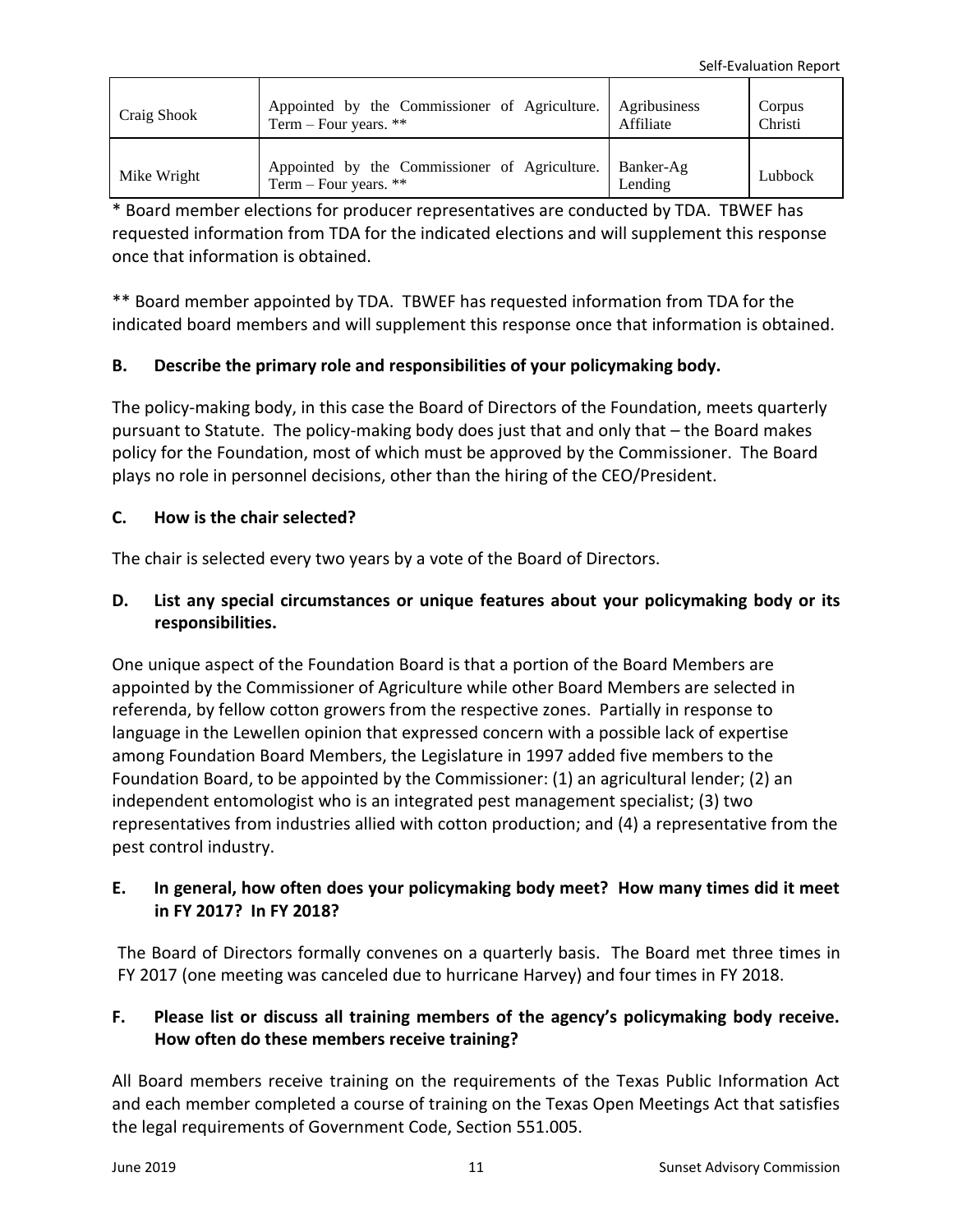## **G. What information is regularly presented to your policymaking body to keep them informed about the agency's operations and performance?**

During each Board meeting, which is open to the public, the Board and all visitors are provided a Board Meeting packet which details the agenda and specific items for discussion. Information presentations are made by representatives of the Texas Department of Agriculture, USDA – Animal Plant and Health Inspection Service, Texas Cooperative Extension Service, Technical Advisory Committee; National Cotton Council; reports from the Board of Directors' various Committee Chairmen, and reports from TBWEF's, Program Director, Chief Administrative Officer and Chief Financial Officer. The Executive Director provides a detailed report summarizing Foundation activities since the last public meeting.

Board meetings are also the venue for seeking guidance, input and approval of appropriate actions. The public meetings are an opportunity for associations, groups and affected individuals to present their concerns and ideas on issues or activities associated with our program operations.

**H. How does your policymaking body obtain input from the public regarding issues under the jurisdiction of the agency? How is this input incorporated into the operations of your agency?**

The Board members work closely with grower steering committees in all 16 zones. These committees obtain input from growers in their specific cotton growing area and discuss that input with the directors and management at regular steering committee meetings. Many members also serve in leadership capacities with their respective cotton producer organizations. Producers involved in these organizations provide valuable input on a regular basis.

**I. If your policymaking body uses subcommittees or advisory committees to carry out its duties, fill in the following chart. For advisory committees, please note the date of creation for the committee, as well as the abolishment date as required by Texas Government Code, Section 2110.008.**

**In addition, please attach a copy of any reports filed by your agency under Texas Government Code, Section 2110.007 regarding an assessment of your advisory committees as Attachment 25.**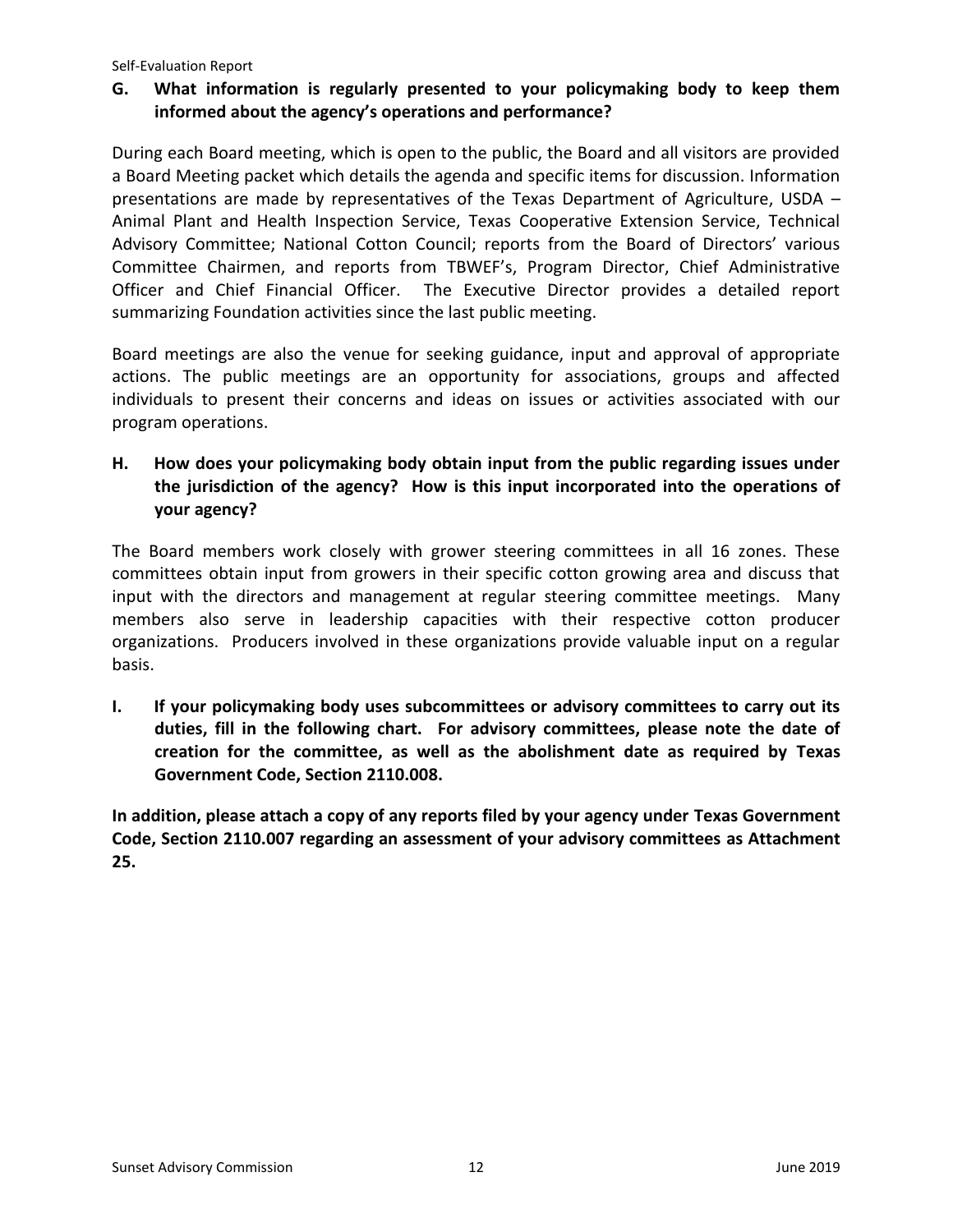#### **Texas Boll Weevil Eradication Foundation, Inc Exhibit 5: Subcommittees and Advisory Committees**

| Name of Subcommittee or<br><b>Advisory Committee</b>    | Size/Composition/How are<br>Purpose/Duties<br>members appointed?                                           |                                                                                                                                                                                                                                   | Legal Basis for<br>Committee |  |  |  |  |
|---------------------------------------------------------|------------------------------------------------------------------------------------------------------------|-----------------------------------------------------------------------------------------------------------------------------------------------------------------------------------------------------------------------------------|------------------------------|--|--|--|--|
|                                                         | Committees Comprised of Foundation Board of Directors Members                                              |                                                                                                                                                                                                                                   |                              |  |  |  |  |
| <b>Program Operations</b><br><b>Oversight Committee</b> | Appointed as needed by the<br>Chairman of the Board of<br>Directors.<br>Composition is 9 board<br>members. | Purpose is to consider<br>information and<br>recommendations on program<br>operations from Foundation<br>management and/or the<br>Technical Advisory Committee.<br>Makes recommendations to the<br>Foundation Board of Directors. | Foundation<br><b>Bylaws</b>  |  |  |  |  |
| <b>Finance Committee</b>                                | Appointed as needed by the<br>Chairman of the Board of<br>Directors.<br>Composition is 7 board<br>members. | Purpose is to monitor the<br>Foundation's finances, evaluate<br>steering committee proposals and<br>make recommendations to the<br>Board of Directors regarding<br>financial matters.                                             | Foundation<br><b>Bylaws</b>  |  |  |  |  |
| <b>Insurance Committee</b>                              | Appointed as needed by the<br>Chairman of the Board of<br>Directors.<br>Composition is 5 board<br>members. | Purpose is to analyze and evaluate<br>coverage for Foundation<br>insurance policies.                                                                                                                                              | Foundation<br><b>Bylaws</b>  |  |  |  |  |
| Personnel and Management<br>Committee                   | Appointed as needed by the<br>Chairman of the Board of<br>Directors.<br>Composition is 3 board<br>members. | Work with management on<br>personnel issues and communicate<br>related issues to the Board of<br>Directors.                                                                                                                       | Foundation<br><b>Bylaws</b>  |  |  |  |  |
| <b>Bylaws Committee</b>                                 | Appointed as needed by the<br>Chairman of the Board of<br>Directors.<br>Composition is 3 board members     | Purpose is to make<br>recommendations to the Board of<br>Directors regarding the By-laws                                                                                                                                          | Foundation<br><b>Bylaws</b>  |  |  |  |  |

| <b>Advisory/Steering Committees for each Eradication Zone</b>                     |                                                                                                                                                                                                                                                                                           |                                                                                                                                                                                                                                                         |                                    |  |  |  |
|-----------------------------------------------------------------------------------|-------------------------------------------------------------------------------------------------------------------------------------------------------------------------------------------------------------------------------------------------------------------------------------------|---------------------------------------------------------------------------------------------------------------------------------------------------------------------------------------------------------------------------------------------------------|------------------------------------|--|--|--|
| Each of the 16 eradication<br>zones has an Advisory/<br><b>Steering Committee</b> | The members of these committees are<br>selected by ginner/cotton grower<br>leadership in various geographic farming<br>communities within the zone.<br>Compositions of these committees vary in<br>size from 10 to 39 with a goal of<br>appropriately representing the cotton<br>growers. | Make recommendations<br>to the Foundation Board<br>of Directors regarding<br>conduct of the program<br>operations in the zone.<br>They serve to<br>disseminate information<br>about program progress<br>and operations to other<br>growers in the zone. | §74.1041 of<br>Agriculture<br>Code |  |  |  |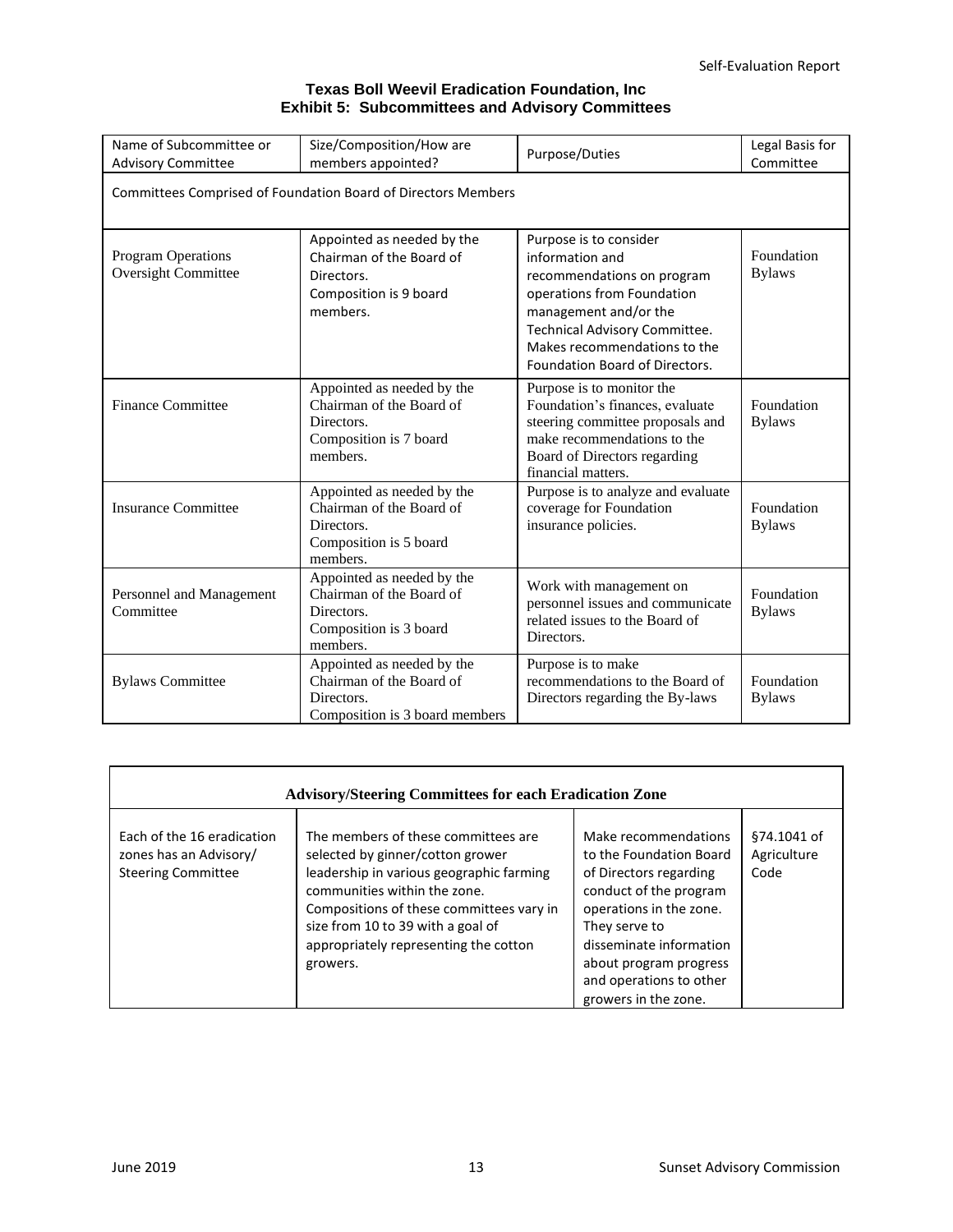<span id="page-15-0"></span>

| <b>Technical Advisory Committee</b>    |                                                                                                                                                                                                                                                                                                                                                                                                                                               |                                                                                                               |                                      |  |  |
|----------------------------------------|-----------------------------------------------------------------------------------------------------------------------------------------------------------------------------------------------------------------------------------------------------------------------------------------------------------------------------------------------------------------------------------------------------------------------------------------------|---------------------------------------------------------------------------------------------------------------|--------------------------------------|--|--|
| <b>Technical Advisory</b><br>Committee | Appointed by the Chairman of the Board<br>of Directors. Composition includes<br>recognized entomology/agriculture<br>experts from Texas A & M University,<br>Texas Cooperative Extension Service,<br>Texas Agricultural Experiment Station,<br>USDA - Animal and Plant Health<br><b>Inspection Service, National Cotton</b><br>Council, Texas Department of Agriculture<br>and a cotton producer representative.<br>Committee has 11 members. | Make technical<br>recommendations to the<br>Foundation Board of<br>Directors regarding<br>program operations. | §74.108(5) of<br>Agriculture<br>Code |  |  |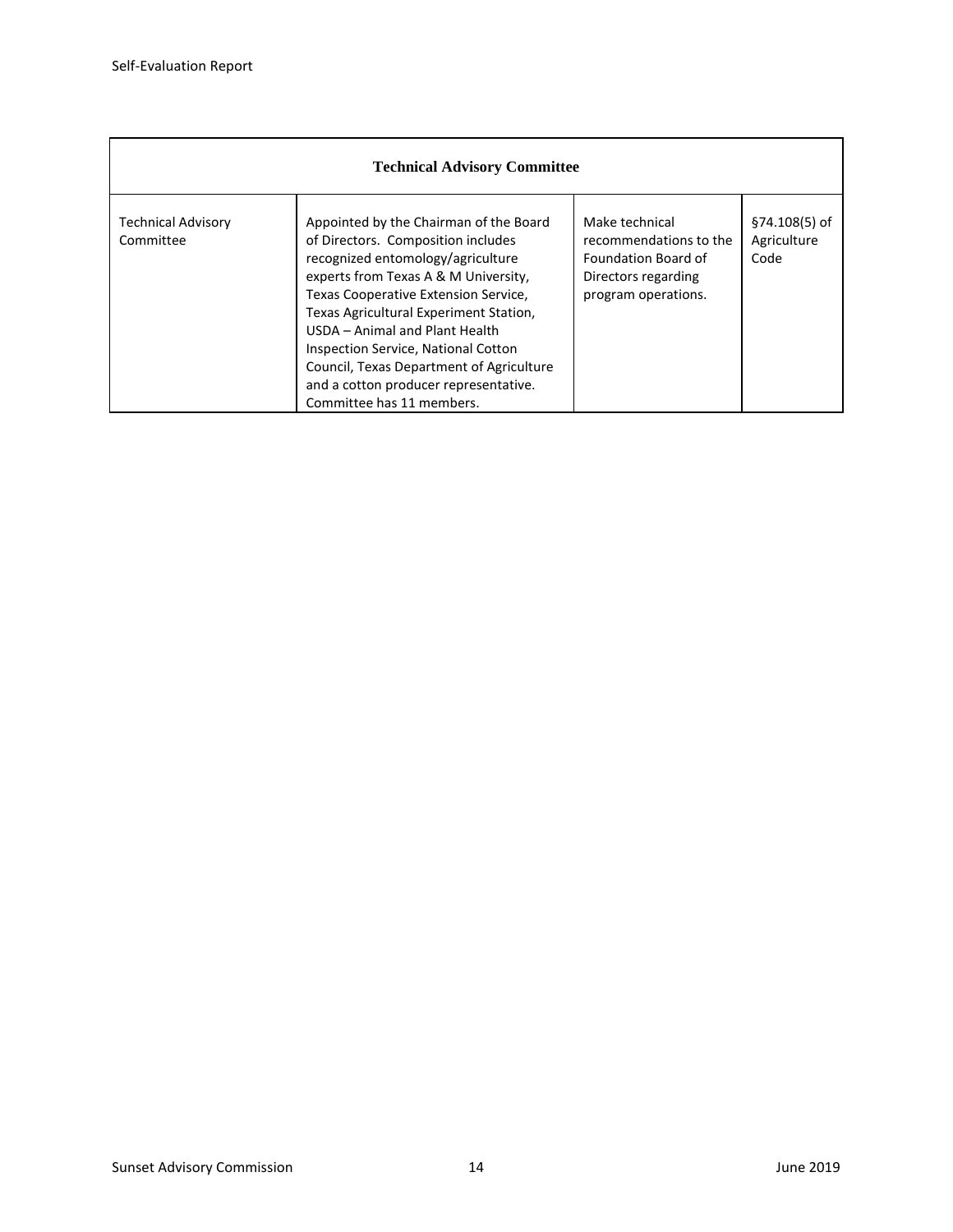## **V. Funding**

## **A. Provide a brief description of your agency's funding.**

Boll weevil eradication in Texas is dependent upon several funding streams. The largest and most important sources of funding are the assessments and maintenance fees paid by cotton growers. When an eradication referendum in a zone passes and the maximum assessment is approved as part of that referendum, the assessment is levied on all cotton growers in the zone and has the force of law. When functional eradication occurs and maintenance areas are established, the commissioner may impose maintenance fees in lieu of assessments. These maintenance fees may be collected on bales produced rather than acres planted. Additionally, the Foundation receives a portion of the funds appropriated by the United States Congress for boll weevil eradication throughout the cotton belt. These funds are typically meted out to the various states by the United States Department of Agriculture, with the advice of the National Cotton Council Boll Weevil Action Committee. Finally, the Texas program has been fortunate to have a state cost-share component. This funding is accomplished through a contract between the Foundation and TDA whereby the Foundation provides boll weevil eradication services and TDA reimburses the Foundation for certain eligible expenses up to the amount appropriated by the Legislature for boll weevil eradication.

### **B. List all riders that significantly impact your agency's budget.**

TDA Rider 12 sets out the amount from Strategy B.2.1 that is to be transferred to TBWEF for boll weevil eradication activities for each year of the biennium. Additionally, TDA Rider 13 specifies that hostable cotton fees collected under sec. 74.0032 are to be directed to cotton stalk destruction regulatory activities.

### **C. Show your agency's expenditures by strategy.** *See Exhibit 6 Example.*

| <b>Goal / Strategy</b> | <b>Amount Spent</b> | <b>Percent of Total</b> | <b>Contract Expenditures</b><br><b>Included in Total Amount</b> |
|------------------------|---------------------|-------------------------|-----------------------------------------------------------------|
| <b>BW Program</b>      | \$22,207,942        | 99.70%                  | \$2,790,025                                                     |
| PBW Program            | \$67,387            | 0.30%                   | $\overline{\phantom{0}}$                                        |
| <b>GRAND TOTAL:</b>    | \$22,275,329        | 100%                    | \$2,790,025                                                     |

#### **Texas Boll Weevil Eradication Foundation, Inc Exhibit 6: Expenditures by Strategy — 2018 (Actual)**

**Table 6 Exhibit 6 Expenditures by Strategy**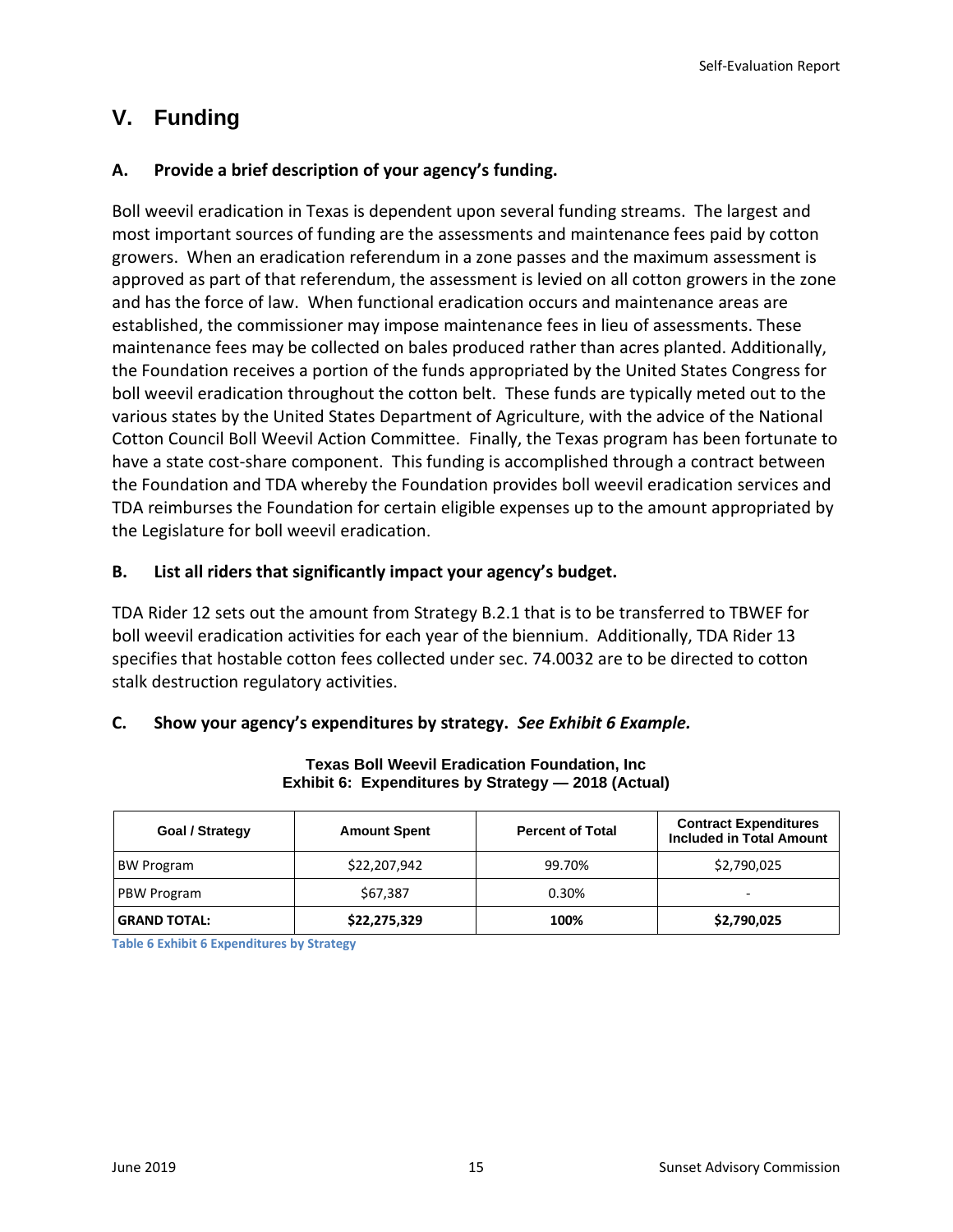**D. Show your agency's sources of revenue. Include all local, state, and federal appropriations, all professional and operating fees, and all other sources of revenue collected by the agency, including taxes and fines.** 

#### **Texas Boll Weevil Eradication Foundation, Inc. Exhibit 7: Sources of Revenue — Fiscal Year 2018 (Actual)**

| <b>Source</b>                                  | Amount       |
|------------------------------------------------|--------------|
| <b>Grower Assessments and Maintenance Fees</b> | \$16,196.137 |
| <b>USDA Federal Cost-Share</b>                 | \$5,000,000  |
| Texas Cost-Share                               | \$5,570,364  |
| Interest Income                                | \$552,786    |
| Proceeds from Capital Asset Sale               | \$228,100    |
| Hostable Cotton Fees Collected by TDA          | \$10,598     |
| Miscellaneous Income                           | \$136,178    |
| <b>TOTAL</b>                                   | \$27,694,523 |

**Table 7 Exhibit 7 Sources of Revenue**

**E. If you receive funds from multiple federal programs, show the types of federal funding sources.** 

#### **Texas Boll Weevil Eradication Foundation, Inc. Exhibit 8: Federal Funds — Fiscal Year 2018 (Actual)**

N/A

**F. If applicable, provide detailed information on fees collected by your agency.** 

#### **Texas Boll Weevil Eradication Foundation, Inc. Exhibit 9: Fee Revenue — Fiscal Year 2018**

| <b>Fee Description/</b><br>Program/<br><b>Statutory Citation</b>                                                                                   | <b>Current Fee</b>                                                                                     | <b>Fees Set</b><br>by Statute<br>or Rule? | <b>Statutory</b><br><b>Maximum or</b><br><b>Minimum</b> | Number of<br>Persons or<br><b>Entities Paying</b><br>Fee | <b>Fee Revenue</b> | <b>Where Fee</b><br>Revenue is<br><b>Deposited</b>               |
|----------------------------------------------------------------------------------------------------------------------------------------------------|--------------------------------------------------------------------------------------------------------|-------------------------------------------|---------------------------------------------------------|----------------------------------------------------------|--------------------|------------------------------------------------------------------|
| <b>Cotton Producer</b><br>Assessments<br>TAC, CH 74, Subchapter<br>D. Section 74.113<br>TAC, Title 4, Part 1, Ch.<br>3, Subchapter 1 Rule<br>3.502 | Lower Rio<br><b>Grande Valley</b><br>(only)<br>$$12$ per<br>dryland Acre<br>\$24 per<br>irrigated acre | Rule                                      | N/A                                                     | 1037                                                     | \$6,138,504        | Deposited in<br>account approved<br>by TDA<br>Section 74.109 (e) |
| Maintenance fees paid<br>by<br>warehouses/compresses                                                                                               | <b>WTMA</b><br>\$1 per bale<br>ETMA<br>\$2 per bale                                                    | Rule                                      | N/A                                                     | 48                                                       | \$10,110,171       | Deposited in<br>account approved<br>by TDA<br>Section 74.109 (e) |

<span id="page-17-0"></span>**Table 9 Exhibit 9 Fee Revenue**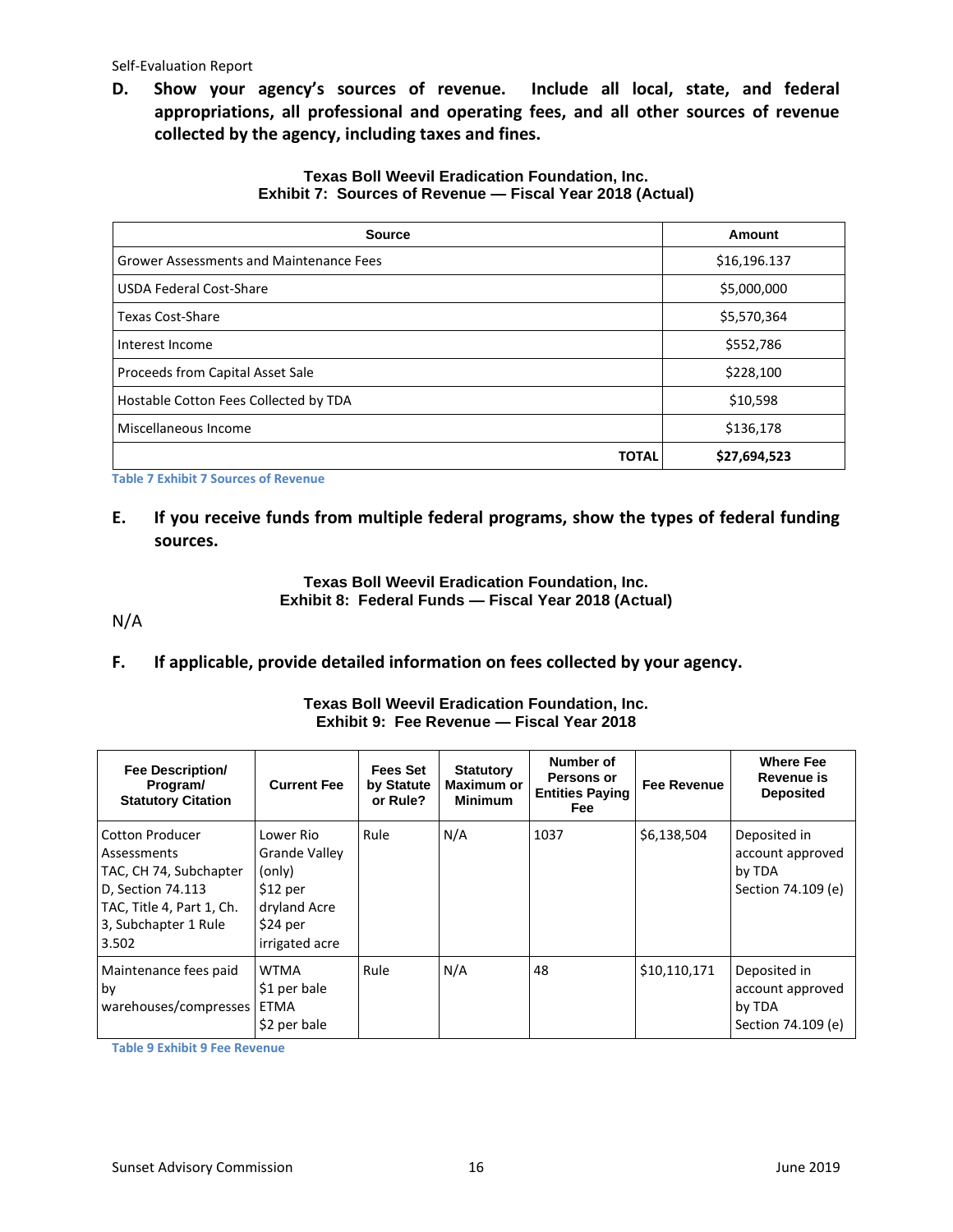## **VI. Organization**

**A. Provide an organizational chart that includes major programs and divisions, and shows the number of FTEs in each program or division. Detail should include, if possible, department heads with subordinates, and actual FTEs with budgeted FTEs in parenthesis.**



### **B. If applicable, fill in the chart below listing field or regional offices.**

#### **Texas Boll Weevil Eradication Foundation, Inc. Exhibit 10: FTEs by Location — Fiscal Year 2019**

| Headquarters, Region,<br>or Field Office | Location                 | Co-Location?<br>Yes / No | <b>Number of</b><br><b>Budgeted FTEs</b><br>FY 2019 | <b>Number of</b><br><b>Actual FTEs</b><br>as of August 2019 |
|------------------------------------------|--------------------------|--------------------------|-----------------------------------------------------|-------------------------------------------------------------|
| <b>ETMA</b>                              | <b>Caldwell District</b> |                          | 9                                                   | 9                                                           |
| <b>ETMA</b>                              | Cameron District         |                          | $\overline{2}$                                      | 2                                                           |
| <b>ETMA</b>                              | El Campo District        |                          | 9                                                   | 9                                                           |
| <b>ETMA</b>                              | <b>Robstown District</b> |                          | 25                                                  | 25                                                          |
| <b>ETMA</b>                              | Robstown Zone            |                          | 3                                                   | 3                                                           |
| <b>ETMA</b>                              | Uvalde District          |                          | 11                                                  | 11                                                          |
| Headquarters                             | Abilene, Texas           |                          | 14                                                  | 14                                                          |
| LRGV                                     | Harlingen District       |                          | 85                                                  | 90                                                          |
| LRGV                                     | Harlingen Zone           |                          | 5                                                   | 5                                                           |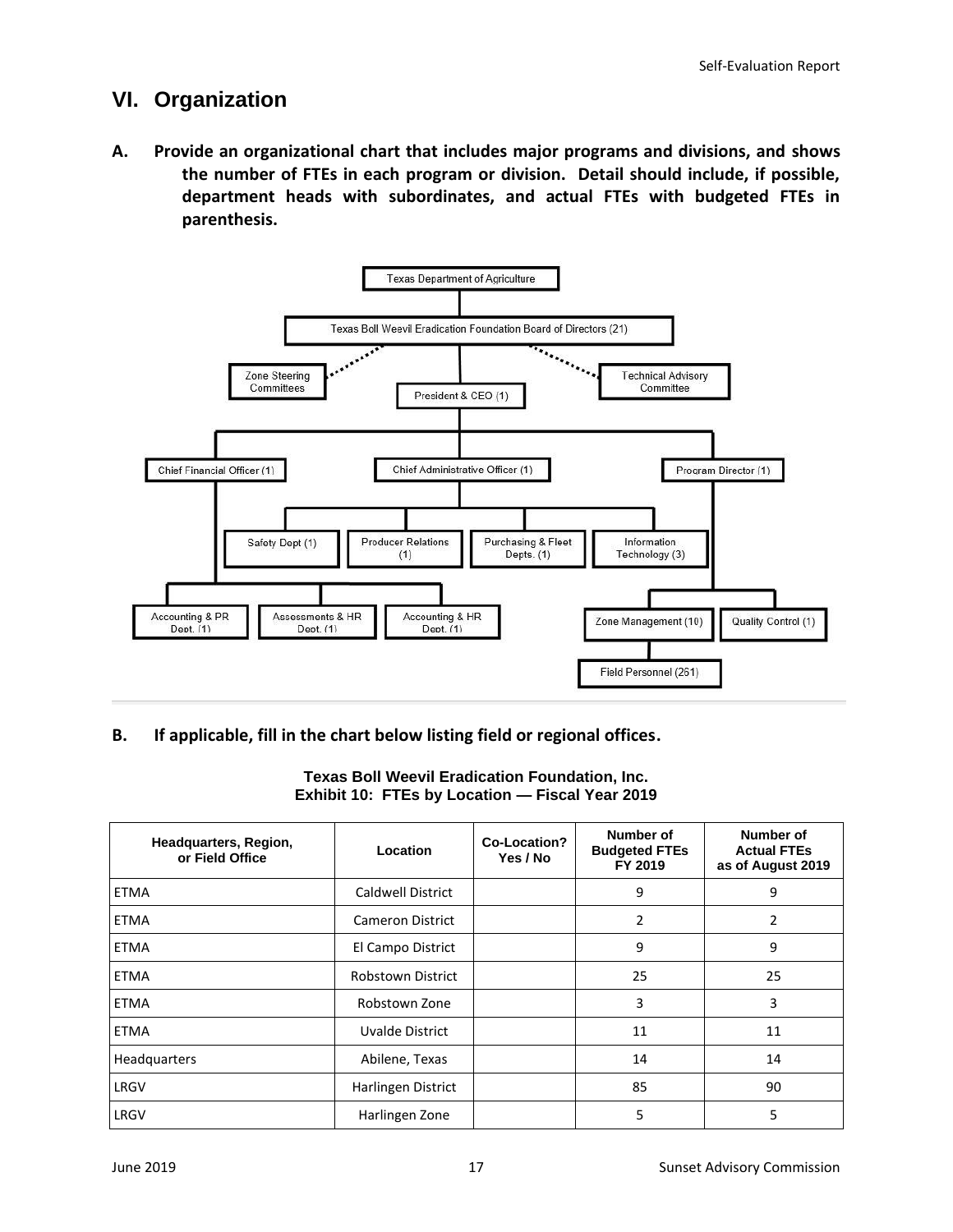| Headquarters, Region,<br>or Field Office | Location                  | Co-Location?<br>Yes / No | Number of<br><b>Budgeted FTEs</b><br>FY 2019 | Number of<br><b>Actual FTEs</b><br>as of August 2019 |  |
|------------------------------------------|---------------------------|--------------------------|----------------------------------------------|------------------------------------------------------|--|
| LRGV                                     | Monte Alto District       |                          | 25                                           | 26                                                   |  |
| LRGV                                     | Raymondville District     |                          | 44                                           | 47                                                   |  |
| <b>WTMA</b>                              | <b>Childress District</b> |                          | 5                                            | 5                                                    |  |
| <b>WTMA</b>                              | Garden City District      |                          |                                              | 1                                                    |  |
| <b>WTMA</b>                              | Lubbock District          |                          | 7                                            | 7                                                    |  |
| <b>WTMA</b>                              | N. Abilene District       |                          | 1                                            | 1                                                    |  |
| <b>WTMA</b>                              | <b>Plainview District</b> |                          | 6                                            | 6                                                    |  |
| <b>WTMA</b>                              | <b>Ralls District</b>     |                          | 5                                            | 5                                                    |  |
| <b>WTMA</b>                              | <b>Rotan District</b>     |                          | 6                                            | 6                                                    |  |
| <b>WTMA</b>                              | San Angelo District       |                          | 6                                            | 6                                                    |  |
| <b>WTMA</b>                              | Seminole District         |                          | 6                                            | 6                                                    |  |
| <b>WTMA</b>                              | <b>Stamford District</b>  |                          | 3                                            | 3                                                    |  |
|                                          |                           |                          | <b>TOTAL: 278</b>                            | <b>TOTAL:</b><br>287                                 |  |

**Table 10 Exhibit 10 FTEs by Location**

**C. What are your agency's FTE caps for fiscal years 2017–2020?**

N/A

**D. How many temporary or contract employees did your agency have in fiscal year 2018? Please provide a short summary of the purpose of each position, the amount of expenditures per contract employee, and the procurement method of each position.**

N/A

**E. List each of your agency's key programs or functions, along with expenditures and FTEs by program.** 

## <span id="page-19-0"></span>**Texas Boll Weevil Eradication Foundation, Inc. Exhibit 11: List of Program FTEs and Expenditures — Fiscal Year 2018**

| Program            | <b>Actual FTEs</b><br>FY 2018 | <b>Budgeted FTEs</b><br>FY 2019 | Actual<br><b>Expenditures</b><br>FY 2018 | <b>Budgeted</b><br><b>Expenditures</b><br>FY 2019 |
|--------------------|-------------------------------|---------------------------------|------------------------------------------|---------------------------------------------------|
| <b>Boll Weevil</b> | 227                           | 277                             | \$22,243,131                             | \$26,920,757                                      |
| Pink Bollworm      |                               | 1                               | \$78,668                                 | \$297,628                                         |
| <b>TOTAL</b>       | 228                           | 278                             | \$22,321,799                             | \$27,218,385                                      |

**Table 11 Exhibit 11 List of Program FTEs and Expenditures**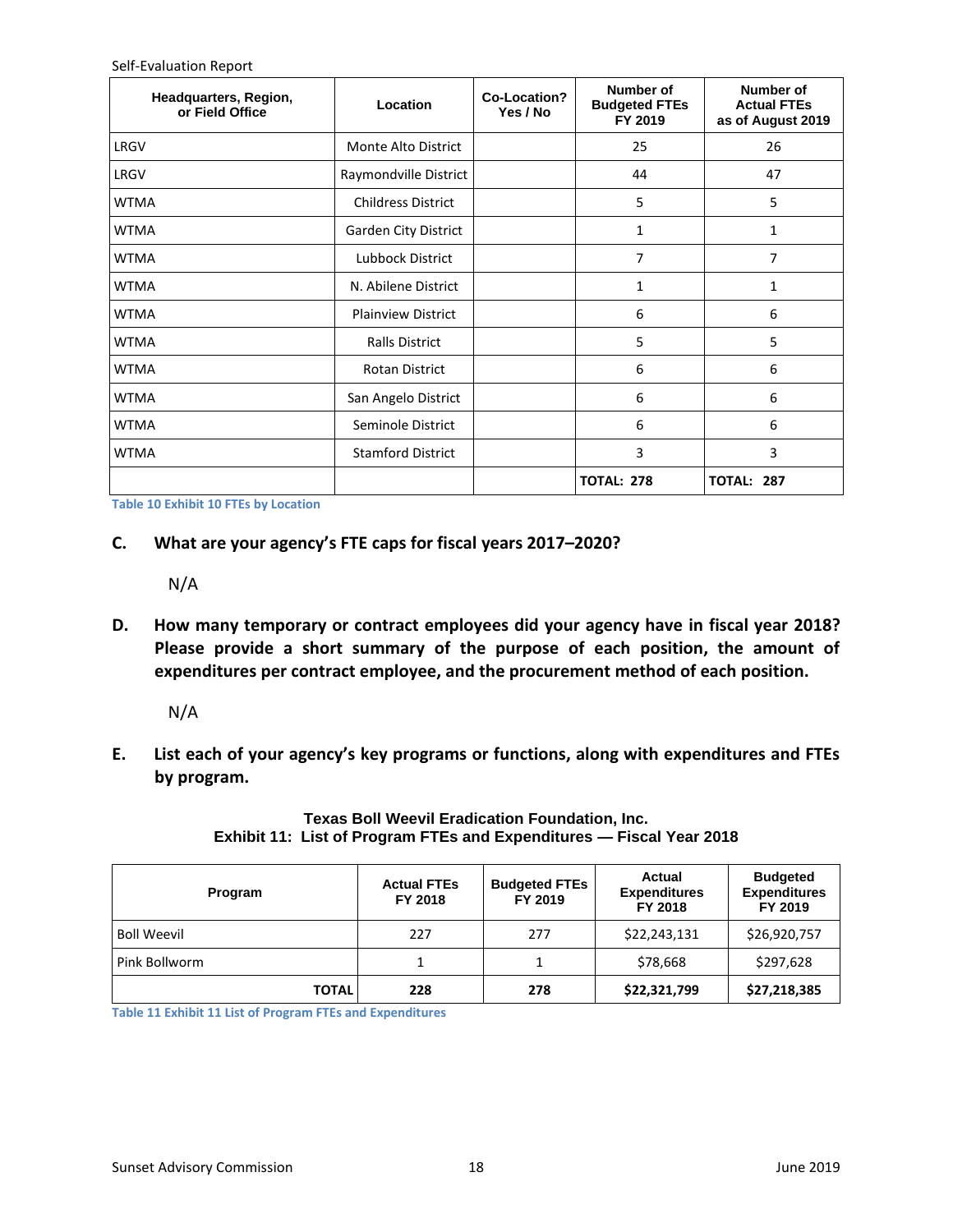## **VII. Guide to Agency Programs**

Complete this section for **each** agency program (or each agency function, activity, or service if more appropriate). Copy and paste questions A though P as many times as needed to discuss each program, activity, or function. Contact Sunset staff with any questions about applying this section to your agency.

| <b>Name of Program or Function</b>   | <b>Boll Weevil Eradication Program</b> |
|--------------------------------------|----------------------------------------|
| <b>Location/Division</b>             | Statewide                              |
| <b>Contact Name</b>                  | <b>Lindy Patton</b>                    |
| <b>Actual Expenditures, FY 2018</b>  | \$22,321,799                           |
| Number of FTEs as of August 31, 2019 | 287                                    |

## **A. Provide the following information at the beginning of each program description.**

## **B. What is the objective of this program or function? Describe the major activities performed under this program.**

The objective of the program is eradication of the boll weevil and pink bollworm from Texas. The major activities performed are: finding and mapping all cotton fields, trapping the fields to detect boll weevils and treatment of fields in which boll weevils have been detected.

**C. What evidence can you provide that shows the effectiveness and efficiency of this program or function? In Exhibit 12, provide a list of statistics and performance measures that best convey the effectiveness and efficiency of this program or function. Also, please provide the calculation or methodology behind each statistic or performance measure. Please do not repeat measures listed in Exhibit 2 unless necessary to understand the program or function.**

### Reduction in Boll Weevils

Since the program began in each of the 16 Texas zones, boll weevils have been eradicated from 97% of Texas cotton. Program operations in the 11 West Texas zones have been combined to form the West Texas Maintenance Area (WTMA). No weevils have been captured in the WTMA since 2010. Cotton producers in the WTMA plant an average of 5.6 million acres of cotton each year.

Four zones in East Texas were combined to form the East Texas Maintenance Area (ETMA). This area was weevil free from 2013-2014. In 2015, an area near Uvalde was re-infested with weevils due to migration from the LRGV zone. This area has been cleaned up, but another area South of Kingsville was re-infested in 2018. Treatments are ongoing in this part of the maintenance area. Early indications during the 2019 are that treatments have been extremely effective and weevil numbers have been reduced. On average there is 800,000 acres of cotton planted in the ETMA.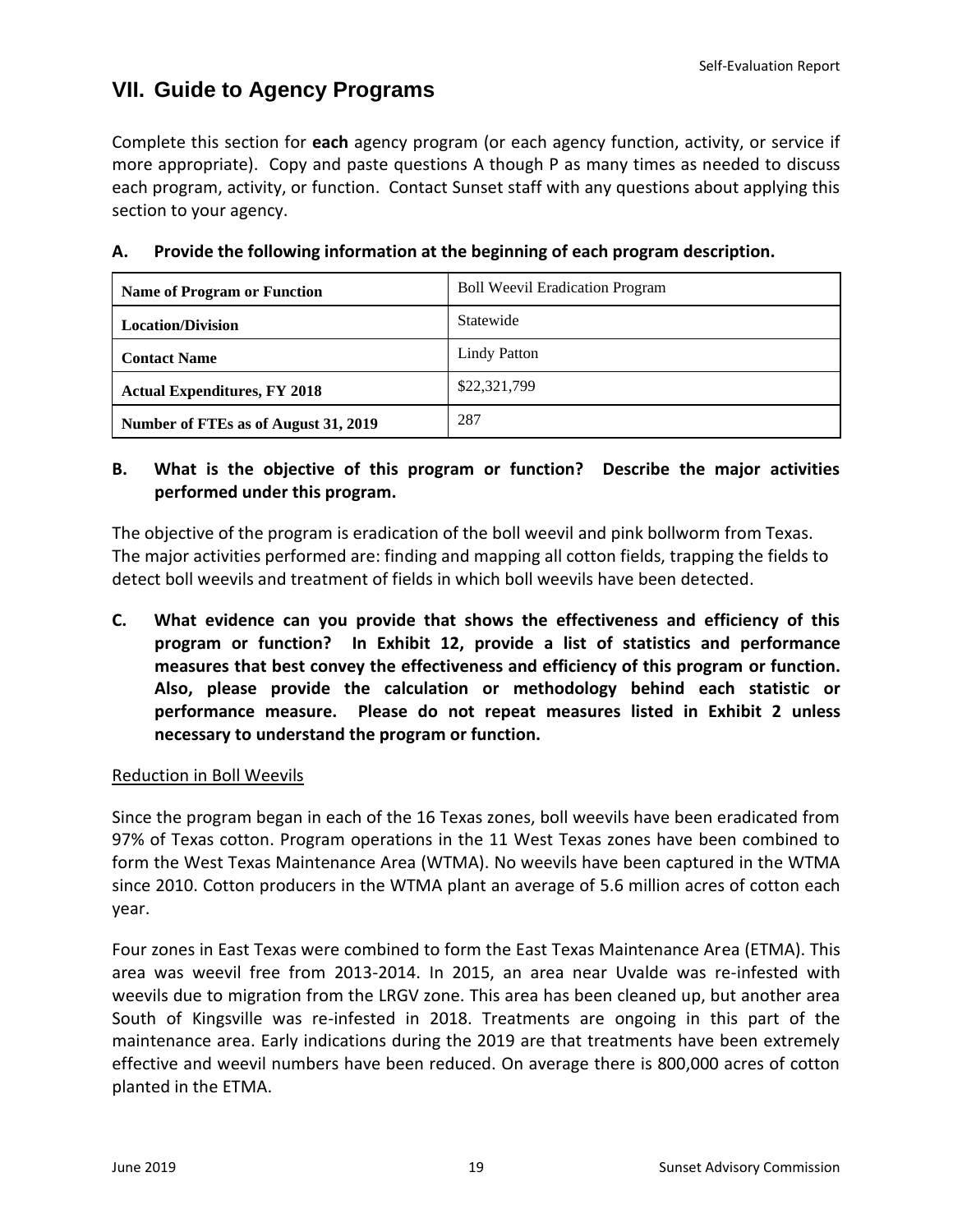The LRGV is the only area in Texas that still operates as an independent zone. The weevil population the LRGV has been reduced significantly from when the program began. In 2006, the LRGV zone captured over 3.6 million weevils. In 2018, a total of 96,346 weevils were captured season long. Program progress in this zone has been hampered numerous times by weather events, namely hurricanes that allowed for weevil populations to increase. Weather has a big influence on the ability of program personnel in this area to make progress. Another factor that is even more important is the ability for Mexico to run an effective eradication program. Since 2016, the relationship between the LRGV and Tamaulipas programs has become much better. This continued partnership is critical to achieving eradication in Texas.

In order to avoid re-contaminating zones with very low boll weevil populations, the Texas Department of Agriculture adopted quarantine regulations in 2000. The regulations required people moving cotton harvesting equipment, ginning equipment, etc., from infested zones to zones with very low boll weevil populations to thoroughly clean or fumigate these articles before moving them. Four levels of quarantine status were established.

- 1. *Suppressed* zones were defined as those in which the Foundation's extensive trapping effort had determined that boll weevil populations had been reduced to a level of 0.025 or fewer boll weevils per trap inspection.
- 2. *Functionally eradicated* zones were defined as zones in which boll weevil populations had been reduced to a level of 0.001 boll weevils per trap inspection and no one in the zone had been able to detect evidence of boll weevil reproduction.
- 3. Qualification as an *eradicated* zone required that the Foundation's trapping program had detected no boll weevils for at least one cotton growing season.
- 4. *Quarantined* zones were those in which no declaration of suppressed, functionally eradicated or eradicated status had been made.

Declarations of changes in quarantine status are made by the Texas Commissioner of Agriculture after a review of documentation submitted by the Foundation. The Commissioner has declared the WTMA as eradicated and the ETMA has been declared functionally eradicated. The current status of the LRGV is quarantined.

These designations are extremely important in preventing re-infestation into previously cleaned areas. Cotton harvest equipment is not allowed to move out of a quarantined zone without being cleaned and inspected. Violations of this rule can result in penalties being levied against the violator. Raw cotton (unginned cotton) is also not allowed to move out of quarantined area.

### Reduction in Pink Bollworms

Pink bollworm eradication efforts began in 1999 in the El/Paso Trans Pecos zone. No pink bollworms have been captured in Texas since 2012. In 2018, the Pink Bollworm was declared eradicated from Texas and the United states by USDA.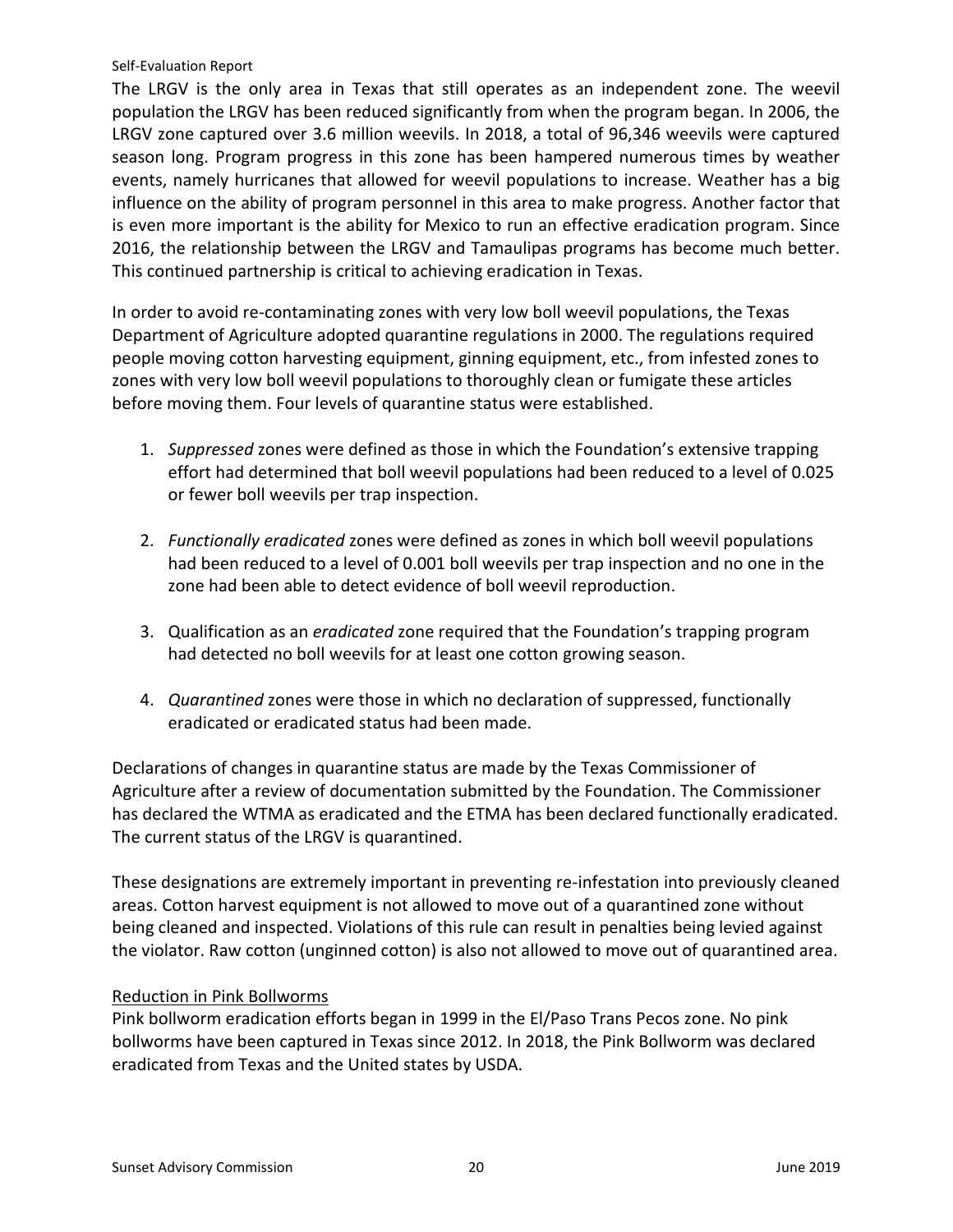### Reduction in Pesticide Use

As the boll weevil has been eliminated from Texas cotton, less insecticide is being used. According to USDA, pesticide use on Texas cotton since the inception of the eradication program has been reduced by 96%.

## **D. Describe any important history regarding this program not included in the general agency history section, including how the services or functions have changed from the original intent. If the response to Section III of this report is sufficient, please leave this section blank.**

Boll weevil eradication is a program of national and international scope. The Texas program works in concert with other state/regional programs in other states and in Mexico. A Pilot Boll Weevil Eradication Experiment was conducted in Mississippi, Louisiana and Alabama in 1971 and boll weevil eradication began with the Boll Weevil Eradication Trial in Virginia and North Carolina in 1978. Since that time the program has successfully eradicated boll weevils in Virginia, North Carolina, South Carolina, Florida, Georgia, Alabama, Mississippi, Tennessee, Missouri, Arkansas, Louisiana, New Mexico, Oklahoma, Arizona and California. Cotton producing areas of northwestern Mexico successfully eradicated the boll weevil in 1991 along with California and Arizona. Texas and cotton growing areas of north central and northeast Mexico have boll weevil eradication programs underway and moving toward completion.

There have been no changes in the services or functions of this program from the original intent.

**E. List any qualifications or eligibility requirements for persons or entities affected by this program, such as licensees, consumers, landowners, for example. Provide a statistical breakdown of persons or entities affected.**

The boll weevil eradication program primary impacts the 30,000 producers in Texas directly involved in growing cotton. In addition, it affects people involved in cotton ginning, processing, and storage; commodity marketing businesses; seed, pesticide and fertilizer businesses; agricultural equipment, fuel and repair businesses; banks, farm credit and lending businesses and countless others. The program has its most significant impact on local economies in rural Texas, but as it improves and stabilizes the cotton economy it has general, far reaching effects on Texas economy.

**F. Describe how your program or function is administered, including a description of the processes involved in the program or function. Include flowcharts, timelines, or other illustrations as necessary to describe agency policies and procedures. Indicate how field/regional services are used, if applicable.**

The Texas Boll Weevil Eradication Foundation is a quasi-governmental, non-profit entity formed and administered by cotton growers with oversight by the Texas Department of Agriculture. The Foundation has its Headquarters office in Abilene. It maintains 20 field offices in Texas to conduct the program. Mapping, weevil detection and field treatment operations are conducted from the field offices. Program support and administration are conducted from the Headquarters office.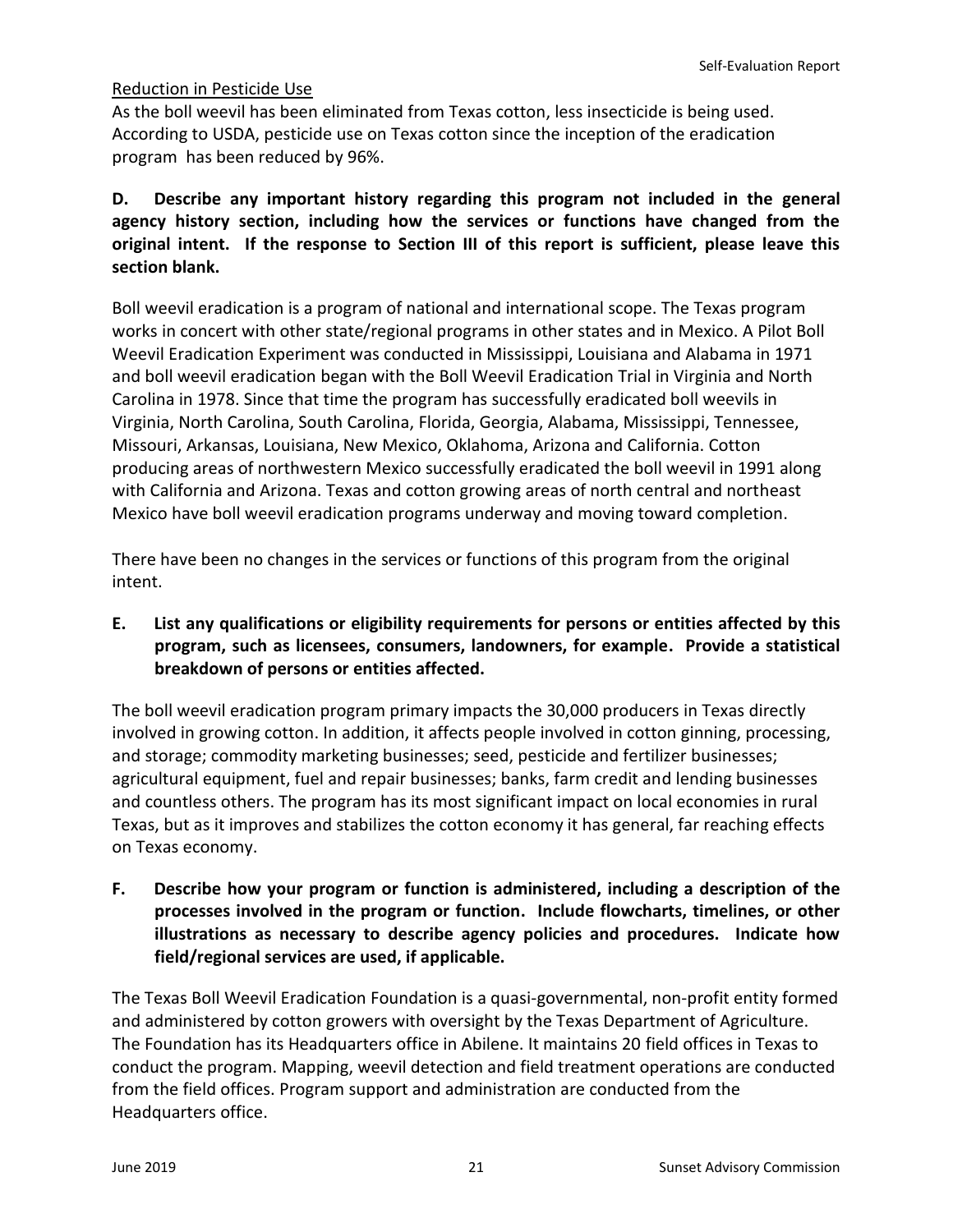**G. Identify all funding sources and amounts for the program or function, including federal grants and pass-through monies. Describe any funding formulas or funding conventions. For state funding sources, please specify (e.g., general revenue, appropriations rider, budget strategy, fees/dues).**

Federal cost share funding: The Foundation receives a portion of the funds appropriated by the United States Congress for boll weevil eradication throughout the cotton belt. These funds are typically meted out to various states by the United States Department of Agriculture, with the advice of the National Cotton Council Boll Weevil Action Committee.

State general revenue: Cost share funding provided by Texas state government is found in Texas Department of Agriculture Strategy B.2.1. Details regarding allocation to TBWEF from Strategy B.2.1 are found at TDA Rider 12. Further, TDA Rider 13 provides that monies collected by TDA under the hostable cotton fee provision are to be directed to cotton stalk destruction regulatory activities.

Grower assessments are collected from the growers in the LRGV zone at the maximum level allowed under the rules and LRGV ballot language: \$14 per acre for dry land cotton, and \$28 per acre for irrigated cotton.

Maintenance fees are paid on cotton produced in maintenance areas: \$1 per bale in the West Texas Maintenance Area and \$2 per bale in the East Texas Maintenance Area.

## **H. Identify any programs, internal or external to your agency, that provide identical or similar services or functions to the target population. Describe the similarities and differences.**

There are no other programs in Texas that perform similar services or functions. There are similar programs in other states and regions of the United States. Each program is structured somewhat differently, but all are cooperative efforts of grower organizations, the state departments of agriculture (or state plant boards) and USDA-APHIS. Mexico's programs are structured using the same general model.

**I. Discuss how the program or function is coordinating its activities to avoid duplication or conflict with the other programs listed in Question H and with the agency's customers. If applicable, briefly discuss any memorandums of understanding (MOUs), interagency agreements, or interagency contracts.**

Since there are no other entities in Texas authorized by law to conduct boll weevil eradication, the only program of this kind in Texas is administered and conducted by the Texas Boll Weevil Eradication Foundation. The Foundation cooperates with the Texas Department of Agriculture and many other agencies and groups to achieve its goal.

## **J. If the program or function works with local, regional, or federal units of government, include a brief description of these entities and their relationship to the agency.**

As stated above, the Foundation cooperates with USDA/APHIS.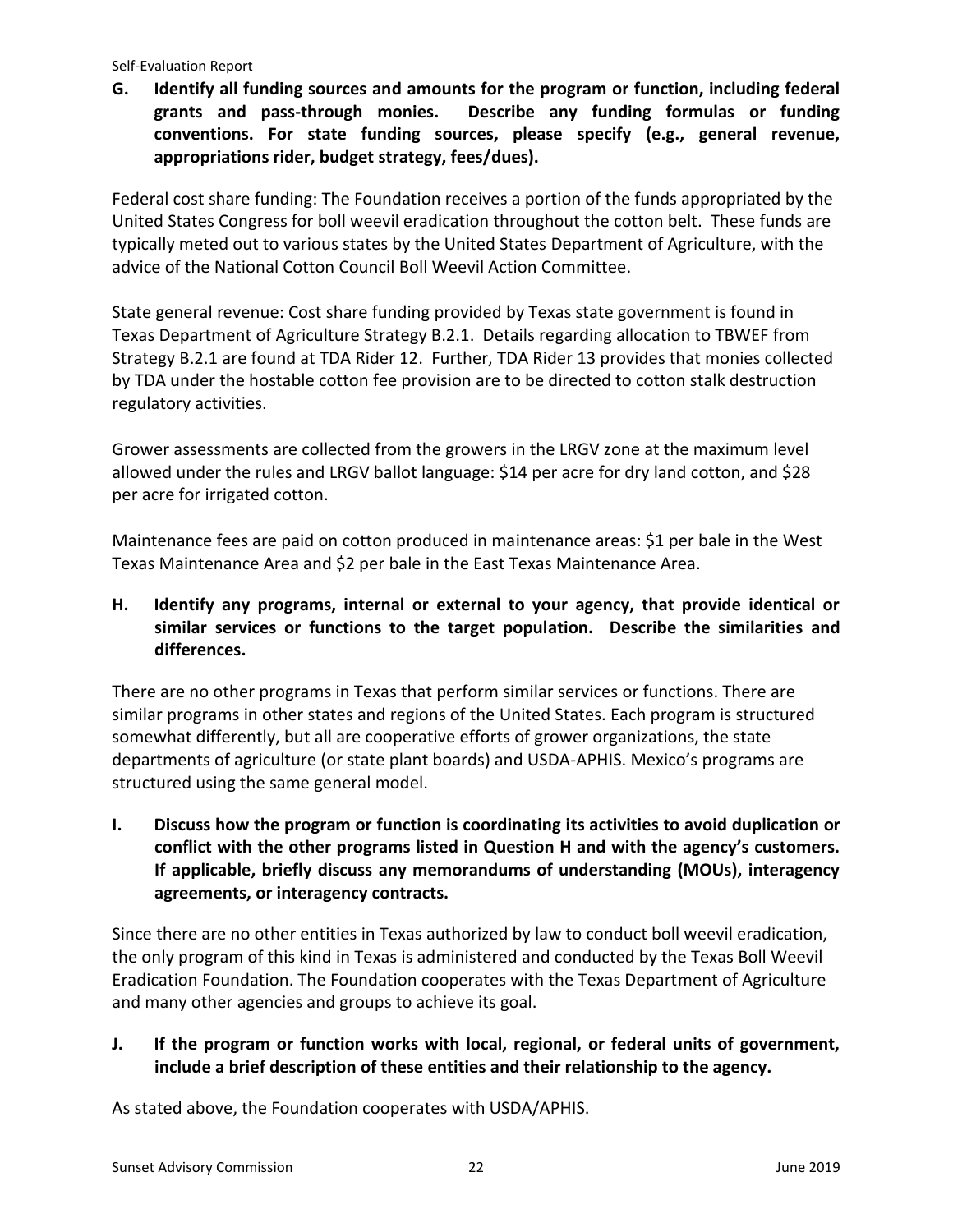- **K. If contracted expenditures are made through this program please provide**
	- **a short summary of the general purpose of those contracts overall;**
	- **the amount of those expenditures in fiscal year 2018;**
	- **the number of contracts accounting for those expenditures;**
	- **the method used to procure contracts;**
	- **top five contracts by dollar amount, including contractor and purpose;**
	- **the methods used to ensure accountability for funding and performance; and**
	- **a short description of any current contracting problems.**

| Contract                                                                                                                                                                                                                                                                                                                                                                                                                                                                                                                                                                                                                                | <b>Contract</b><br><b>Expenditure</b> | # of<br><b>Contracts</b> | <b>General Purpose</b>                                                                      |  |  |  |
|-----------------------------------------------------------------------------------------------------------------------------------------------------------------------------------------------------------------------------------------------------------------------------------------------------------------------------------------------------------------------------------------------------------------------------------------------------------------------------------------------------------------------------------------------------------------------------------------------------------------------------------------|---------------------------------------|--------------------------|---------------------------------------------------------------------------------------------|--|--|--|
| <b>Aerial</b><br><b>Applicators</b>                                                                                                                                                                                                                                                                                                                                                                                                                                                                                                                                                                                                     | \$2,790,025                           | 6                        | Aerial application of pesticide to cotton fields                                            |  |  |  |
| Procurement of these contracts utilizing the competitive bid process.                                                                                                                                                                                                                                                                                                                                                                                                                                                                                                                                                                   |                                       |                          |                                                                                             |  |  |  |
| Top Five contracts:<br>Moad Aviation, Inc. - \$661,803<br>Bennard S. Rowland, II - \$644,940<br>Rio Grande Aviation - \$481,425<br>Hendrickson Flying Service, Inc - \$387,328<br>Sun Valley Dusting Co. - \$323,302                                                                                                                                                                                                                                                                                                                                                                                                                    |                                       |                          |                                                                                             |  |  |  |
| To ensure accountability, Foundation personnel:<br>Certify the planes<br>Monitor pesticide inventory and usage by aerial applicator<br>Designate which fields to treat<br>Use global positioning system to measure fields to be treated and to ensure thorough<br>Log aerial applicators flight times from the airport location<br>Monitor fields being treated at the field location<br>Use dye cards to confirm appropriate pesticide coverage<br>Check and retain flight monitoring software records on applicators<br>Complete required Form 802 for each treatment<br>Request payment for services after field management approval |                                       |                          |                                                                                             |  |  |  |
| Pay for services after headquarters management confirmation of application parameters<br>No current contract problems                                                                                                                                                                                                                                                                                                                                                                                                                                                                                                                   |                                       |                          |                                                                                             |  |  |  |
| <b>Boll Weevil</b><br><b>Grandlure</b>                                                                                                                                                                                                                                                                                                                                                                                                                                                                                                                                                                                                  | 620,000                               | $\mathbf{1}$             | Liquid component necessary to producer boll weevil<br>lure for traps                        |  |  |  |
|                                                                                                                                                                                                                                                                                                                                                                                                                                                                                                                                                                                                                                         |                                       |                          | This is a sole source contract with Ashland Specialty Ingredients.                          |  |  |  |
|                                                                                                                                                                                                                                                                                                                                                                                                                                                                                                                                                                                                                                         |                                       |                          | To ensure accountability, this product is purity tested by USDA/ARS in College Station, TX. |  |  |  |

## **L. Provide information on any grants awarded by the program.**

N/A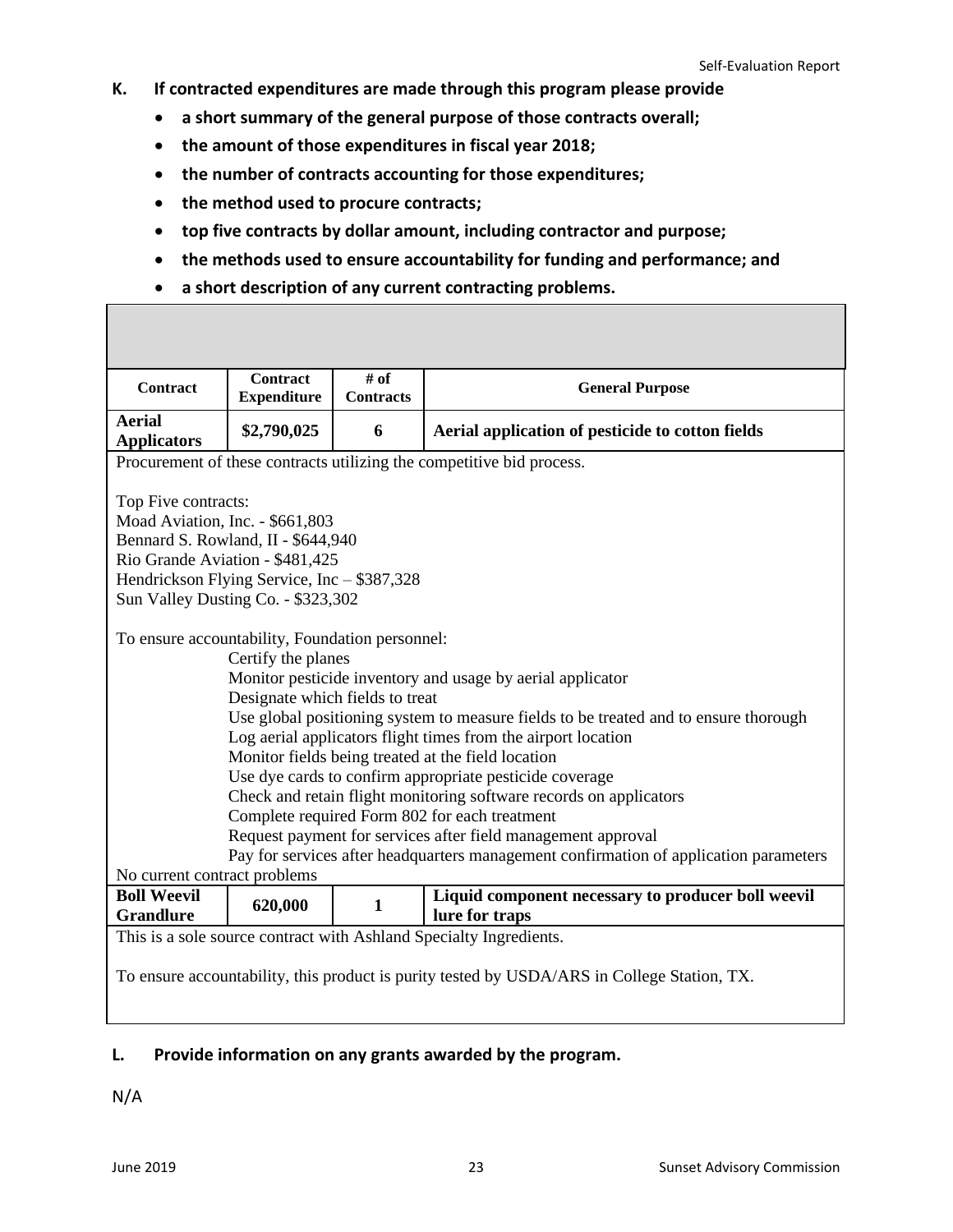**M. Are there any barriers or challenges that impede the program's performance, including any outdated or ineffective state laws? Explain.**

No outdated or ineffective state laws impair the Foundation's performance. Other barriers and challenges are discussed in full at section II, H of this report.

**N. Provide any additional information needed to gain a preliminary understanding of the program or function.**

N/A

- **O. Regulatory programs relate to the licensing, registration, certification, or permitting of a person, business, or other entity. For each regulatory program, if applicable, describe**
	- **why the regulation is needed;**
	- **the scope of, and procedures for, inspections or audits of regulated entities;**
	- **follow-up activities conducted when non-compliance is identified;**
	- **sanctions available to the agency to ensure compliance; and**
	- **procedures for handling consumer/public complaints against regulated entities.**

N/A

**P. For each regulatory program, if applicable, provide detailed information on complaint investigation and resolution. Please adjust the chart headings as needed to better reflect your agency's particular programs. If necessary to understand the data, please include a brief description of the methodology supporting each measure.**

N/A

<span id="page-25-0"></span>**Table 13 Exhibit 13 Information on Complaints Against Persons or Entities**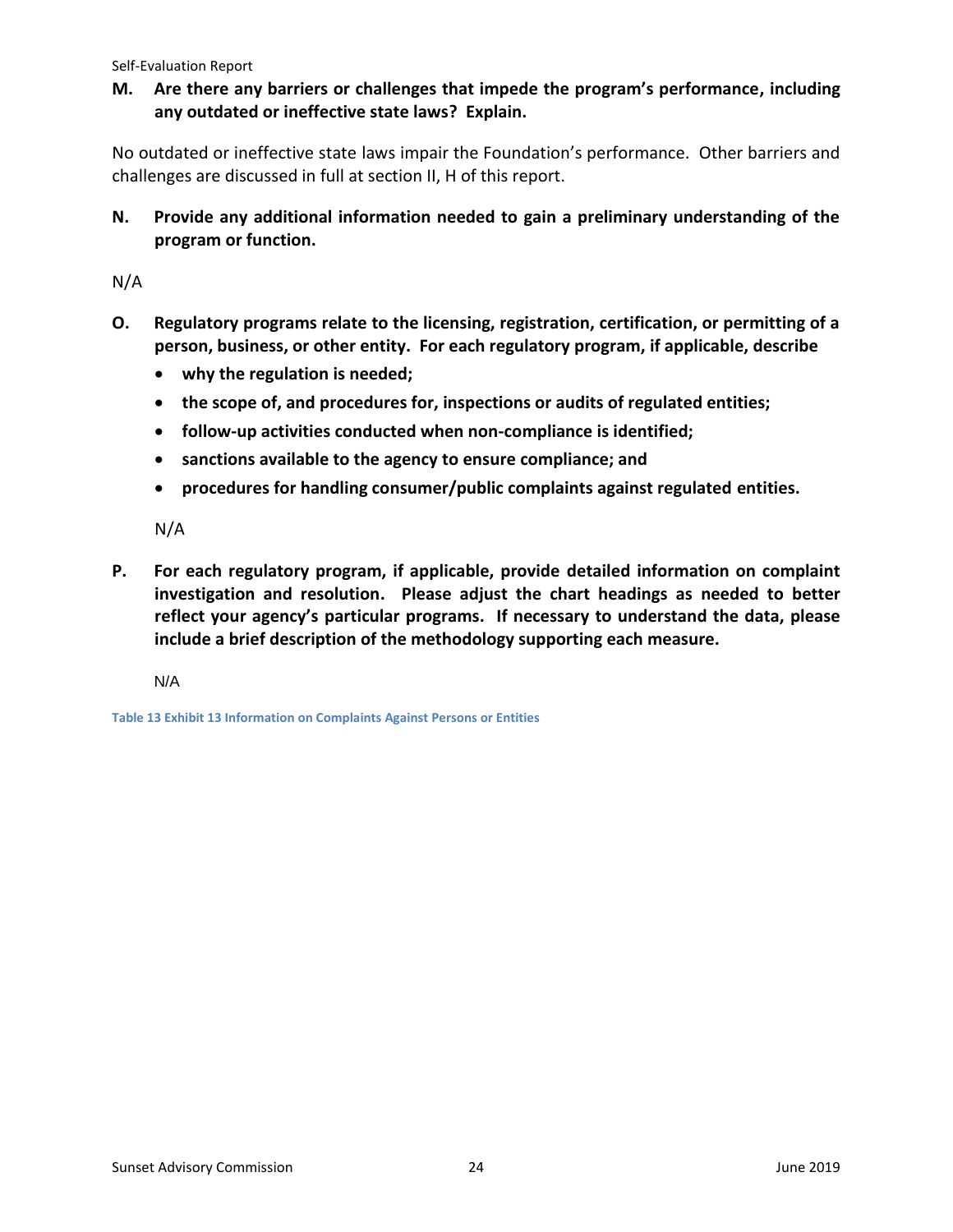## **VIII.Statutory Authority and Recent Legislation**

**A. Fill in the following charts, listing citations for all state and federal statutes that grant authority to or otherwise significantly impact your agency. Do not include general state statutes that apply to all agencies, such as the Public Information Act, the Open Meetings Act, or the Administrative Procedure Act. Provide information on Attorney General opinions from FY 2013–2018, or earlier significant Attorney General opinions, that affect your agency's operations.**

> **Texas Boll Weevil Eradication Foundation, Inc. Exhibit 14: Statutes / Attorney General Opinions**

#### *Statutes*

| <b>Citation / Title</b>                          | <b>Authority / Impact on Agency</b>     |  |  |
|--------------------------------------------------|-----------------------------------------|--|--|
| Texas Agriculture Code, Chapter 74, Subchapter D | Enabling statute for the Foundation     |  |  |
| Texas Agriculture Code, Chapter 74, Subchapter E | Provides authority for State cost-share |  |  |

**Table 14 Exhibit 14 Statutes**

#### *Attorney General Opinions*

| <b>Attorney General Opinion No.</b> | <b>Impact on Agency</b> |  |  |
|-------------------------------------|-------------------------|--|--|
| N/A                                 | N/A                     |  |  |

**Table 15 Exhibit 14 Attorney General Opinions**

**B. Provide a summary of significant legislation regarding your agency by filling in the charts below or attaching information already available in an agency-developed format. Briefly summarize the key provisions. For bills that did not pass but were significant, briefly explain the key provisions and issues that resulted in failure of the bill to pass (e.g., opposition to a new fee, or high cost of implementation). Place an asterisk next to bills that could have a major impact on the agency.** 

> **Texas Boll Weevil Eradication Foundation, Inc. Exhibit 15: 86th Legislative Session**

*Legislation Enacted*

N/A

*Legislation Not Passed*

<span id="page-26-0"></span>N/A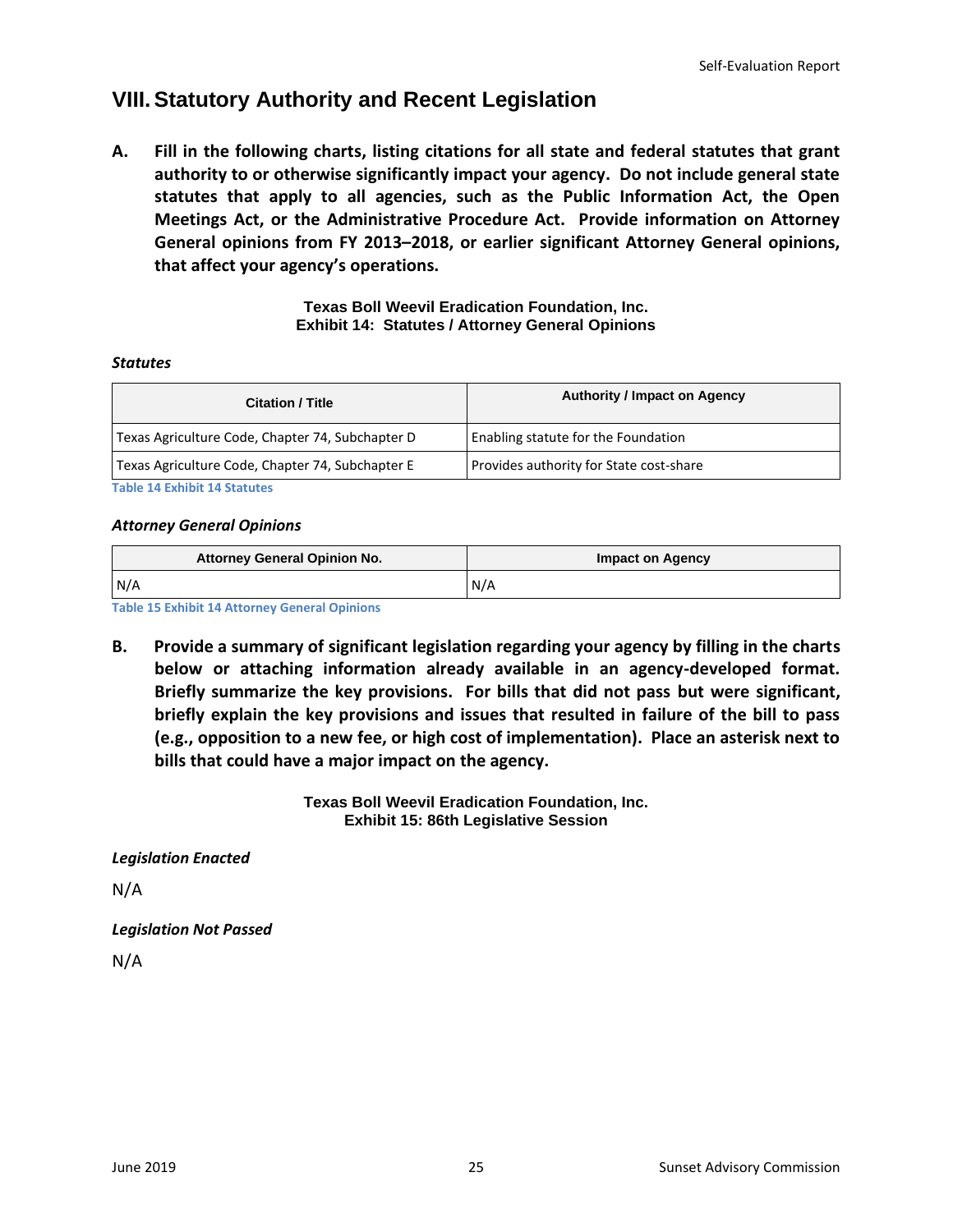## **IX. Major Issues**

The purpose of this section is to briefly describe any potential issues raised by your agency, the Legislature, or stakeholders that Sunset could help address through changes in statute to improve your agency's operations and service delivery. Inclusion of an issue does not indicate support, or opposition, for the issue by the agency's board or staff. Instead, this section is intended to give the Sunset Commission a basic understanding of the issues so staff can collect more information during our detailed research on your agency. Some questions to ask in preparing this section may include: (1) How can your agency do a better job in meeting the needs of customers or in achieving agency goals? (2) What barriers exist that limit your agency's ability to get the job done?

Emphasis should be given to issues appropriate for resolution through changes in state law. Issues related to funding or actions by other governmental entities (federal, local, quasigovernmental, etc.) may be included, but the Sunset Commission has no authority in the appropriations process or with other units of government. If these types of issues are included, the focus should be on solutions that can be enacted in state law. This section contains the following three components.

## **A. Brief Description of Issue**

While the Foundation is unaware of any major policy issues that need to be addressed at this time, Foundation management and board members would of course be happy to address any policy issues that are raised during the Sunset process.

### **B. Discussion**

### **C. Possible Solutions and Impact**

<span id="page-27-0"></span>Complete this section for **each** issue. Copy and paste components A through C as many times as needed to discuss each issue.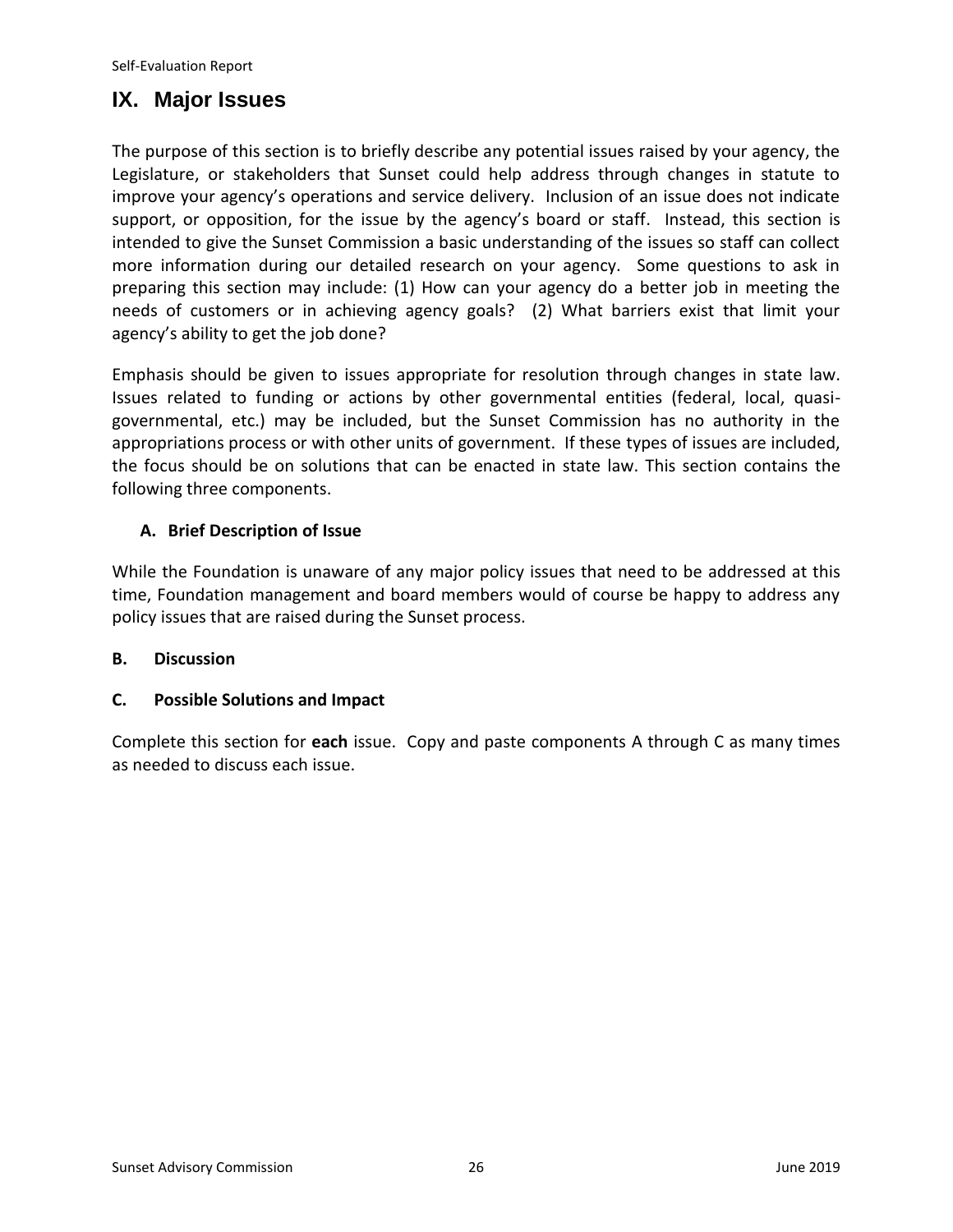## **X. Other Contacts**

**A. Fill in the following charts with updated information on people with an interest in your agency, and be sure to include the most recent email address.**

| <b>Texas Boll Weevil Eradication Foundation, Inc</b><br><b>Exhibit 16: Contacts</b>        |                                            |                    |                                                               |  |  |  |
|--------------------------------------------------------------------------------------------|--------------------------------------------|--------------------|---------------------------------------------------------------|--|--|--|
|                                                                                            |                                            |                    |                                                               |  |  |  |
| <b>Group or Association Name/</b><br><b>Contact Person</b>                                 | <b>Address</b>                             | <b>Telephone</b>   | E-mail<br><b>Address</b>                                      |  |  |  |
| Texas Cotton Producers, Inc.                                                               | 408 West 14th Street                       | $(512)$ 476-3913   | aaron@tcga.o                                                  |  |  |  |
| Aaron Nelson, Member Services Representative                                               | Austin, TX 78701                           |                    | <u>rg</u>                                                     |  |  |  |
| Plains Cotton Growers, Inc.                                                                | 4517 West Loop 289                         | (806) 792-4904     | steve@plains                                                  |  |  |  |
| <b>Steve Verett, Executive Vice President</b>                                              | Lubbock, TX 79414                          |                    | cotton.org                                                    |  |  |  |
| Rolling Plains Cotton Growers, Inc.                                                        | P.O. Box 1108                              | (979) 229-0280     | lauren@rpcot                                                  |  |  |  |
| Lauren Decker, Executive V.P.                                                              | Stamford, TX 79553                         |                    | ton.org                                                       |  |  |  |
| South Texas Cotton & Grain Association, Inc.                                               | P.O. Box 4881                              | $(361) 575 - 0631$ | jnunley@stcg                                                  |  |  |  |
| Jeff Nunley, Executive Director                                                            | Victoria, TX 77903                         |                    | a.org                                                         |  |  |  |
| Southern Rolling Plains Cotton Growers Association<br>Karin Kuykendall, Executive Director | P.O. Box 211<br>Winters, TX 79567          | $(325) 669 - 6447$ | Karin.kuyken<br>$d$ all@gmail.c<br>om                         |  |  |  |
| Blackland Cotton & Grain Producers Association                                             | 865 HCR 3111 W                             | $(254)$ 981-4182   | Gcaldwell52                                                   |  |  |  |
| George Caldwell                                                                            | Abbott, TX 76621                           |                    | @yahoo.com                                                    |  |  |  |
| Cotton & Grain Producers of the Lower Rio Grande Valley                                    | P.O. Box 531622                            | $(956)$ 491-1793   | RGVAgSci@                                                     |  |  |  |
| Webb Wallace, Executive Director                                                           | Harlingen, TX 78553                        |                    | aol.com                                                       |  |  |  |
| El Paso Valley Cotton Association<br>Jim Ivey, President                                   | P.O. Box 690<br>Clint, TX 79836            | $(915) 851 - 0288$ |                                                               |  |  |  |
| St. Lawrence Cotton Growers Association, Inc.                                              | HC 34, Box 184A                            | $(432) 535 - 2206$ | wnbraden@h                                                    |  |  |  |
| Wilbert Braden, President                                                                  | Midland, TX 79739                          |                    | otmail.com                                                    |  |  |  |
| <b>Trans-Pecos Cotton Association</b><br>Larry Turnbough, President                        | P.O. Box 128<br>Coyanosa, TX 79730         | $(432)$ 343-2251   | <b>lbturnbough</b><br>@hotmail.co<br>$\underline{\mathbf{m}}$ |  |  |  |
| Texas Cotton Ginners' Association                                                          | 408 West 14th Street                       | $(512)$ 476-8388   | tony@tcga.or                                                  |  |  |  |
| Tony Williams, Executive Vice President                                                    | Austin, TX 78701                           |                    | $\mathbf{g}$                                                  |  |  |  |
| <b>Texas Pest Management Association</b>                                                   | 8000 Centre Park Dr.                       | $(512) 834 - 8762$ | mwade@tpm                                                     |  |  |  |
| Melissa Wade                                                                               | Austin, TX 78754                           |                    | a.org                                                         |  |  |  |
| Texas Farm Bureau                                                                          | P.O. Box 2689                              | $(254)$ 751-2457   | Mpatton@txf                                                   |  |  |  |
| Marissa Patton                                                                             | Waco, TX 76702                             |                    | b.org                                                         |  |  |  |
| <b>Texas Agricultural Aviation Association</b>                                             | 1005 Congress, Ste 480<br>Austin, TX 78701 | $(512)$ 476-4405   |                                                               |  |  |  |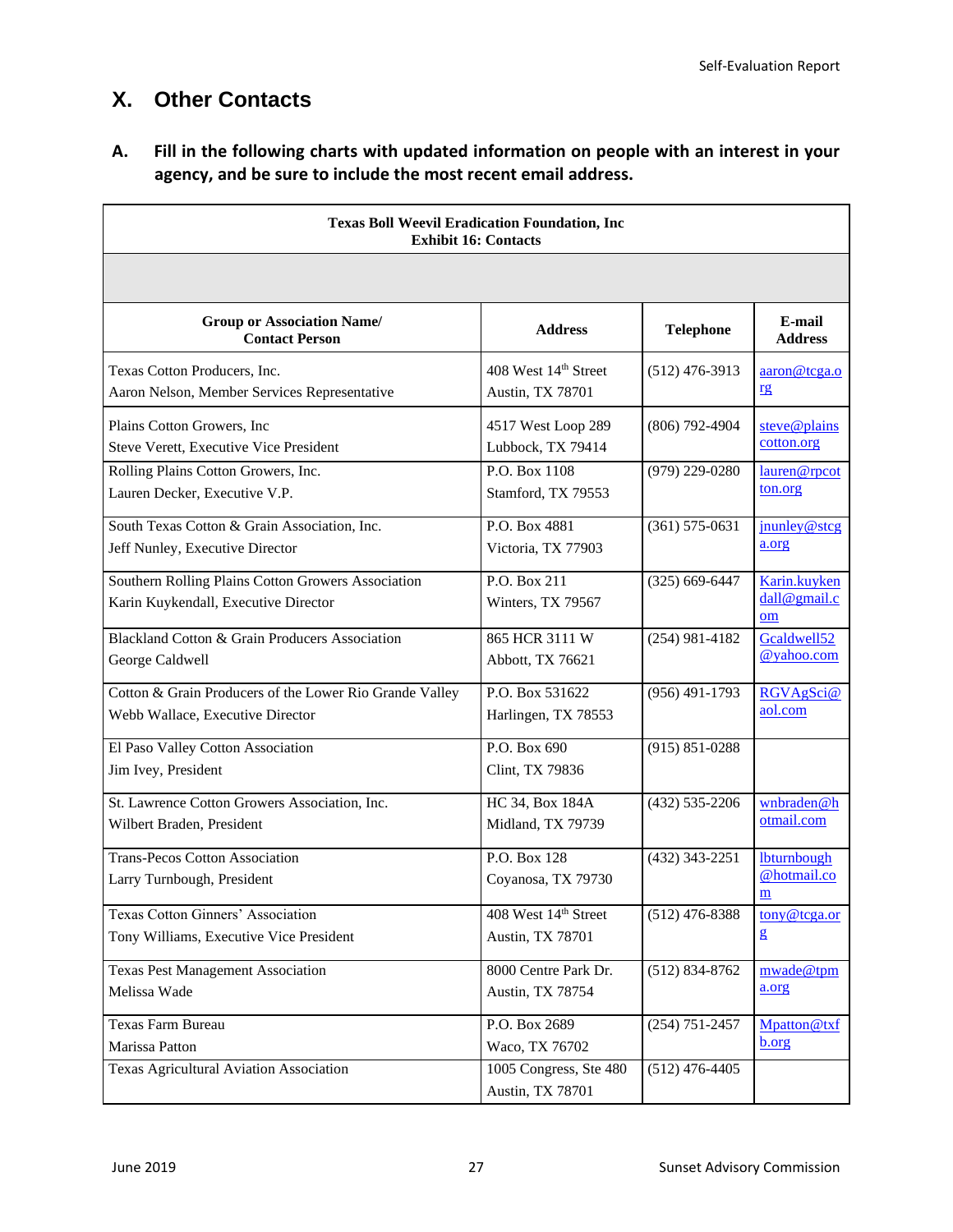| Self-Evaluation Report                                                                 |                                         |                    |                           |
|----------------------------------------------------------------------------------------|-----------------------------------------|--------------------|---------------------------|
| Texas Independent Ginners Association                                                  | P.O. Box 1182                           | $(325) 641 - 1544$ | Tiga.cotton@              |
| Vann Stewart, Executive Vice President                                                 | Brownwood, TX 76804                     |                    | verizon.net               |
| Texas Agricultural Cooperative Council                                                 | 6210 Highway 290 East,                  | $(512)$ 465-0460   | tommy@texa                |
| Tom Engelke, Executive Vice President                                                  | Suite 300                               |                    | s.coop                    |
|                                                                                        | Austin, TX 78723                        |                    |                           |
|                                                                                        |                                         |                    |                           |
|                                                                                        |                                         |                    |                           |
|                                                                                        |                                         |                    |                           |
| <b>Group or Association Name/</b><br><b>Contact Person</b>                             | <b>Address</b>                          | <b>Telephone</b>   | E-mail<br><b>Address</b>  |
| <b>National Cotton Council</b><br>Dr. Don Parker, Manager - Integrated Pest Management | 1918 North Parkway<br>Memphis, TN 38112 | $(901)$ 274-9030   | dparker@cott<br>on.org    |
|                                                                                        | Dept of Entomology                      |                    |                           |
|                                                                                        | Texas A&M University                    |                    |                           |
| <b>Texas Cooperative Extension Service</b>                                             | <b>TAMU 2475</b>                        | $(979)$ 458-0336   | dlkerns@tam<br>u.edu      |
| Dr. David Kerns, Integrated Pest Management Coordinator                                | College Station, TX<br>77843            |                    |                           |
|                                                                                        | 2150 Centre Ave. Bldg                   |                    | Melinda.j.sull            |
|                                                                                        |                                         |                    |                           |
| USDA Animal & Plant Health Inspection Service                                          | B                                       | $(979)$ 494-7580   | ivan@usda.g               |
| Mellinda Sullivan                                                                      | Fort Collins, CO 80526                  |                    | $ov$                      |
| <b>USDA Farm Services Agency</b>                                                       | 2405 Texas Ave South                    |                    |                           |
| <b>Texas State FSA Office</b>                                                          | College Station, TX                     | $(979)$ 680-5204   | Amy.mccosli<br>n@usda.gov |
| Amy L. McCoslin, GIS Specialist                                                        | 77840                                   |                    |                           |

<span id="page-29-0"></span>**Table 20 Exhibit 16 Liaisons at Other State Agencies**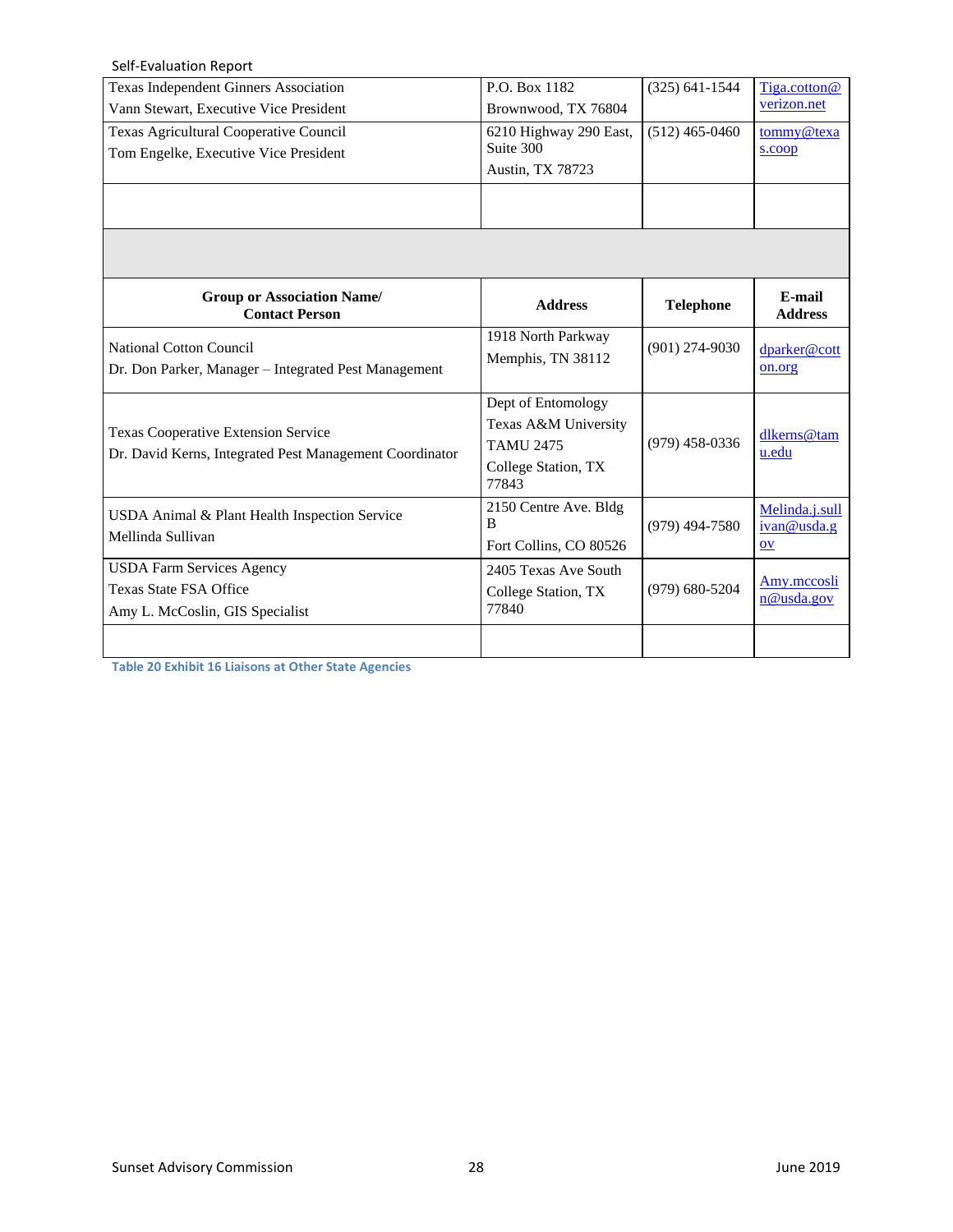## **XI. Additional Information**

**A. Texas Government Code, Section 325.0075 requires agencies under review to submit a report about their reporting requirements to Sunset with the same due date as the SER. Include a list of each agency-specific report that the agency is required by statute to prepare and an evaluation of the need for each report based on whether factors or conditions have changed since the statutory requirement was put in place. Please do not include general reporting requirements applicable to all agencies, reports that have an expiration date, routine notifications or notices, posting requirements, federally mandated reports, or reports required by G.A.A. rider. If the list is longer than one page, please include it as an attachment.**

| <b>Report Title</b>                                              | Legal<br><b>Authority</b>                                      | <b>Due Date</b><br>and<br><b>Frequency</b>            | <b>Recipient</b>                             | <b>Description</b>                                                                           | Is the Report<br><b>Still Needed?</b><br>Why?                      |
|------------------------------------------------------------------|----------------------------------------------------------------|-------------------------------------------------------|----------------------------------------------|----------------------------------------------------------------------------------------------|--------------------------------------------------------------------|
| Quarterly TDA Performance and<br><b>Budget Reports</b>           | <b>TDA</b><br>Agreement                                        | December 30<br>March 30<br>June 30<br>September<br>30 | Texas<br>Department of<br>Agriculture        | Report<br>details<br>program<br>operations<br>and funded<br>expenditures                     | Yes, required<br>by agreement<br>with TDA                          |
| <b>TDA Annual Report</b>                                         | Texas<br>Administrative<br>Code Title 4<br>Part 1<br>Chapter 3 | Annually<br>February 12                               | <b>Texas</b><br>Department of<br>Agriculture | Summary of<br>program<br>operations<br>for the<br>calendar<br>year                           | Yes, required<br>by agreement<br>with TDA                          |
| Final TDA Performance and Budget<br>Reports                      | <b>TDA</b><br>Agreement                                        | October 30                                            | <b>Texas</b><br>Department of<br>Agriculture | Summary of<br>program<br>operations<br>and funded<br>expenditures<br>through the<br>biennium | Yes, required<br>by agreement<br>with TDA                          |
| USDA Semi-Annual Accomplishment<br>and Financial Report          | Cooperative<br>Agreement                                       | May 1                                                 | USDA/APHIS                                   | Summary of<br>semi-annual<br>program<br>operations                                           | Yes, required<br>by cooperative<br>agreement<br>with<br>USDA/APHIS |
| <b>USDA Annual Report Accomplishment</b><br>and Financial Report | Cooperative<br>Agreement                                       | December 30                                           | USDA/APHIS                                   | Year end<br>summary of<br>program<br>operations                                              | Yes, required<br>by cooperative<br>agreement<br>with<br>USDA/APHIS |

#### **Texas Boll Weevil Eradication Foundation, Inc. Exhibit 17: Evaluation of Agency Reporting Requirements**

**Table 21 Exhibit 17 Agency Reporting Requirements**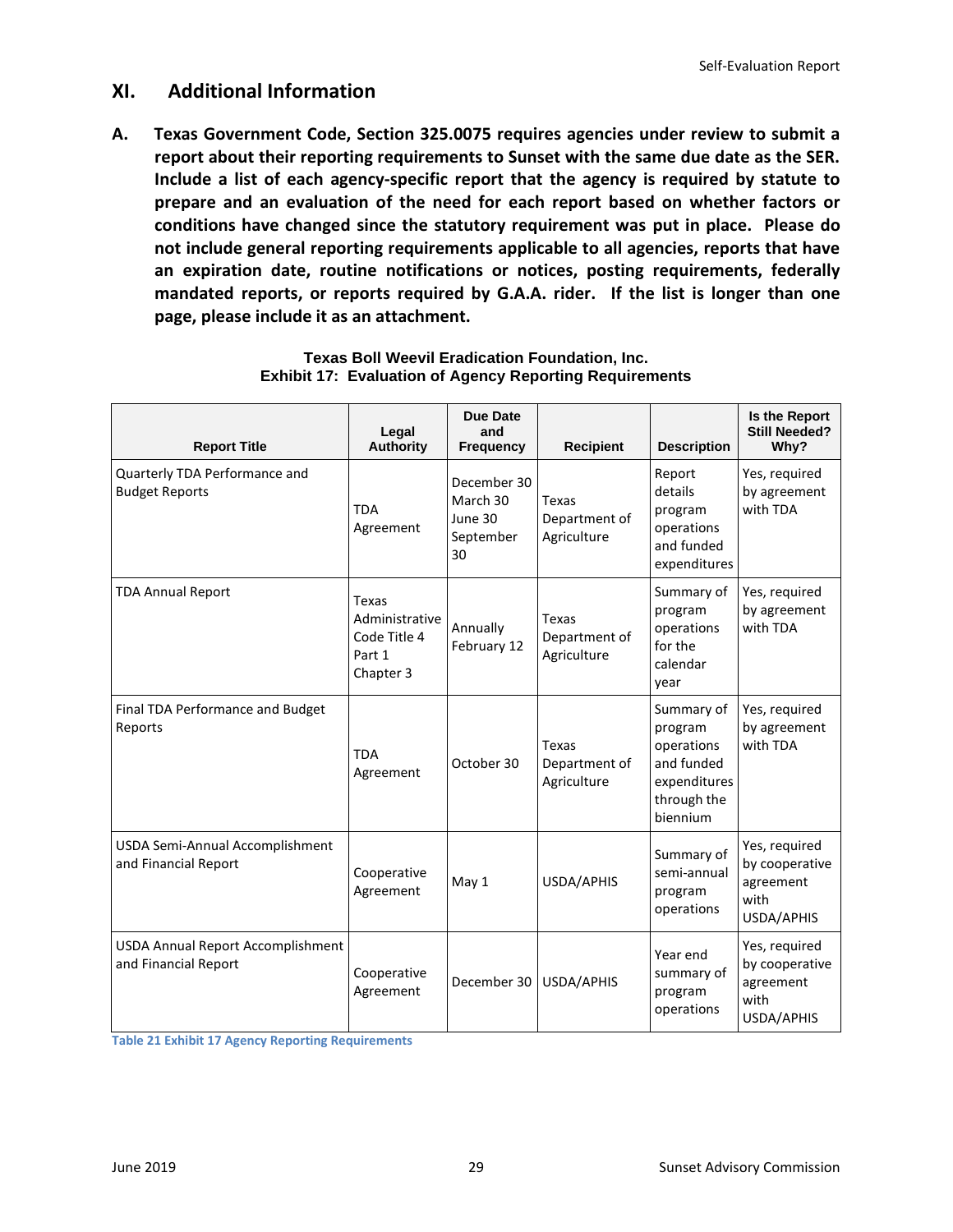## **B. Does the agency's statute use "person-first respectful language" as required by Texas Government Code, Section 325.0123? Please explain and include any statutory provisions that prohibit these changes.**

Yes

**C. Please describe how your agency receives and investigates complaints made against the agency.**

Most complaints are received in the field or via telephone. Complaints are investigated by management at the field level. A Foundation employee will go to the complaint site, visit with the complainant and see if a resolution can be reached. Most complaints are resolved at this time. If complaint is not resolved, additional information is obtained and forwarded to management for further review. Management takes necessary action to resolve complaint.

### **Fill in the following chart detailing information on complaints regarding your agency. Do not include complaints received against people or entities you regulate.**

|                                                          | <b>Fiscal Year 2017</b>                                                                                                                             | <b>Fiscal Year 2018</b>                                                                                                                             |
|----------------------------------------------------------|-----------------------------------------------------------------------------------------------------------------------------------------------------|-----------------------------------------------------------------------------------------------------------------------------------------------------|
| <b>Number of complaints received</b>                     | 17                                                                                                                                                  | 15                                                                                                                                                  |
| <b>Number of complaints resolved</b>                     | 17                                                                                                                                                  | 15                                                                                                                                                  |
| Number of complaints dropped / found to be without merit | 1                                                                                                                                                   | 3                                                                                                                                                   |
| Number of complaints pending from prior years            | $\Omega$                                                                                                                                            | 0                                                                                                                                                   |
| Average time period for resolution of a complaint        | Average time<br>varies from<br>immediately to<br>several weeks in<br>limited cases<br>where the<br>complaint<br>involves a crop<br>production loss. | Average time<br>varies from<br>immediately to<br>several weeks in<br>limited cases<br>where the<br>complaint<br>involves a crop<br>production loss. |

**Texas Boll Weevil Eradication Foundation, Inc. Exhibit 18: Complaints Against the Agency — Fiscal Years 2017 and 2018**

**Table 22 Exhibit 18 Complaints Against the Agency**

**D. Fill in the following charts detailing your agency's Historically Underutilized Business (HUB) purchases. Sunset is required by law to review and report this information to the Legislature.**

#### **Texas Boll Weevil Eradication Foundation, Inc. Exhibit 19: Purchases from HUBs**

#### *Fiscal Year 2016*

| Category                   | <b>Total \$ Spent</b> | <b>Total HUB</b><br>\$ Spent | <b>Percent</b> | Agency<br>Specific Goal* | <b>Statewide</b><br>Goal |
|----------------------------|-----------------------|------------------------------|----------------|--------------------------|--------------------------|
| <b>Aerial Applications</b> | \$2,391,960           | \$0                          | 0.0%           | <b>NA</b>                | ΝA                       |
| <b>Boll Weevil Traps</b>   | \$118,349             | \$0                          | 0.0%           | <b>NA</b>                | <b>NA</b>                |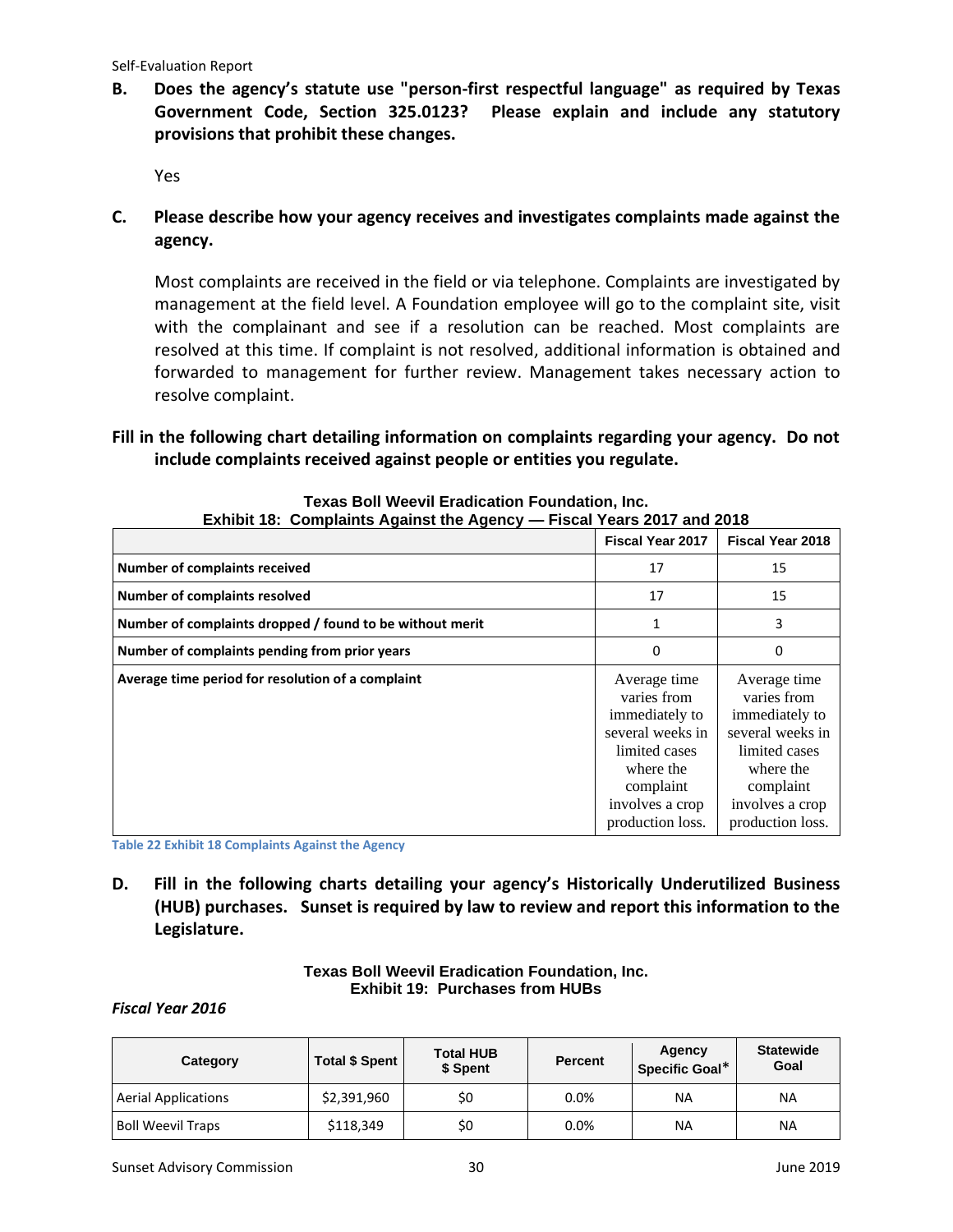| Category                     | <b>Total \$ Spent</b> | <b>Total HUB</b><br>\$ Spent | <b>Percent</b> | Agency<br>Specific Goal* | <b>Statewide</b><br>Goal |
|------------------------------|-----------------------|------------------------------|----------------|--------------------------|--------------------------|
| <b>Boll Weevil Stakes</b>    | \$51,875              | \$0                          | 0.0%           | NА                       | NA.                      |
| <b>BW Insecticide Strips</b> | \$69,060              | \$0                          | 0.0%           | NА                       | NA                       |
| Computer Hardware/Software   | \$177,095             | \$0                          | 0.0%           | NА                       | NA                       |
| Chemical (Fyfanon)           | \$3,742,960           | \$0                          | 0.0%           | NА                       | NA                       |
| <b>TOTAL</b>                 | \$6,551,299           | \$0                          | 0.0%           | <b>NA</b>                | <b>NA</b>                |

**Table 23 Exhibit 19 HUB Purchases for FY 2016**

**\*** If your goals are agency specific-goals and not statewide goals, please provide the goal percentages and describe the method used to determine those goals. (TAC Title 34, Part 1, Chapter 20, Rule 20.284)

#### *Fiscal Year 2017*

| Category                     | <b>Total \$ Spent</b> | <b>Total HUB</b><br>\$ Spent | <b>Percent</b> | Agency<br><b>Specific Goal</b> | <b>Statewide</b><br>Goal |
|------------------------------|-----------------------|------------------------------|----------------|--------------------------------|--------------------------|
| <b>Aerial Applications</b>   | \$2,085,080           | \$0                          | $0.0\%$        | <b>NA</b>                      | NA.                      |
| <b>Boll Weevil Traps</b>     | \$145,513             | \$0                          | 0.0%           | <b>NA</b>                      | <b>NA</b>                |
| <b>Boll Weevil Stakes</b>    | \$86,000              | \$0                          | 0.0%           | <b>NA</b>                      | <b>NA</b>                |
| <b>BW Insecticide Strips</b> | \$0                   | \$0                          | 0.0%           | <b>NA</b>                      | <b>NA</b>                |
| Computer Hardware/Software   | \$157,947             | \$0                          | 0.0%           | <b>NA</b>                      | <b>NA</b>                |
| Chemical (Fyfanon)           | \$4,809,740           | \$0                          | 0.0%           | <b>NA</b>                      | <b>NA</b>                |
| <b>TOTAL</b>                 | \$7,284,280           | \$0                          | 0.0%           | <b>NA</b>                      | <b>NA</b>                |

**Table 24 Exhibit 19 HUB Purchases for FY 2017**

#### *Fiscal Year 2018*

| Category                     | <b>Total \$ Spent</b> | <b>Total HUB</b><br>\$ Spent | <b>Percent</b> | Agency<br><b>Specific Goal</b> | <b>Statewide</b><br>Goal |
|------------------------------|-----------------------|------------------------------|----------------|--------------------------------|--------------------------|
| <b>Aerial Applications</b>   | \$3,267,338           | \$0                          | 0.0%           | <b>NA</b>                      | <b>NA</b>                |
| <b>Boll Weevil Traps</b>     | \$108,899             | \$0                          | 0.0%           | NА                             | <b>NA</b>                |
| <b>Boll Weevil Stakes</b>    | \$89,720              | \$0                          | 0.0%           | <b>NA</b>                      | NA.                      |
| <b>BW Insecticide Strips</b> | \$50,600              | \$0                          | 0.0%           | <b>NA</b>                      | <b>NA</b>                |
| Computer Hardware/Software   | \$100,278             | \$0                          | 0.0%           | <b>NA</b>                      | <b>NA</b>                |
| <b>Chemical</b>              | \$4,009,200           | \$0                          | 0.0%           | <b>NA</b>                      | NA                       |
| <b>TOTAL</b>                 | \$7,626,035           | \$0                          | 0.0%           | <b>NA</b>                      | ΝA                       |

**Table 25 Exhibit 19 HUB Purchases for FY 2018**

**E. Does your agency have a HUB policy? How does your agency address performance shortfalls related to the policy? (Texas Government Code, Section 2161.003; TAC Title 34, Part 1, Rule 20.286c)**

The Foundation has a HUB policy fully consistent with, and in support of, the mission, goals and objectives established for Texas HUB's by the Texas Building and Procurement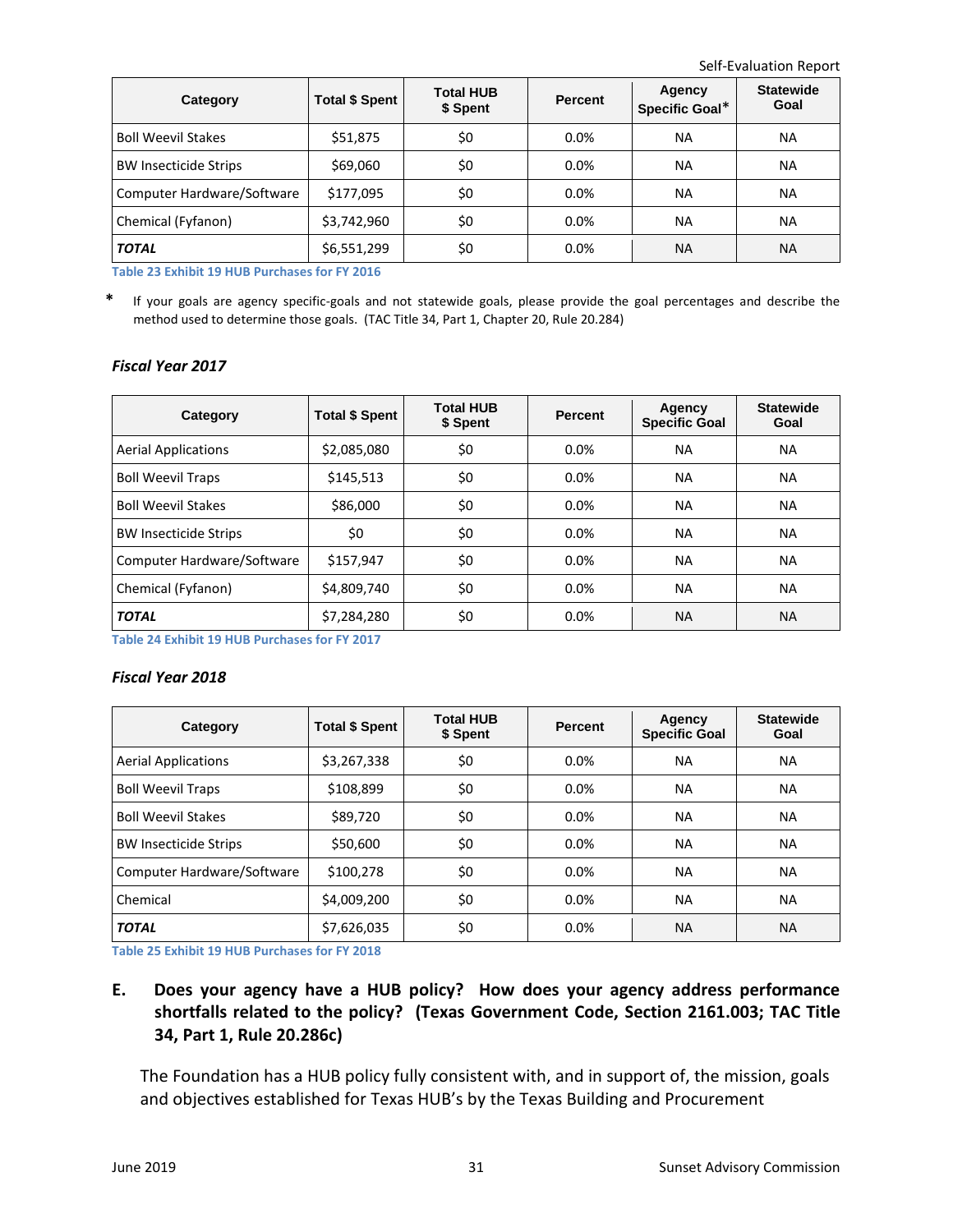Commission (TBPC). The Centralized Master Bidders List maintained by TBPC is actively utilized by Foundation personnel to identify potential HUB vendors for all bid solicitations.

The Foundation's Procurement Manual, as approved by the Texas Department of Agriculture, provides the following for all bids solicited from vendors:

For each IFB, Purchasing Department staff compiles a listing of potential bidders from the following:

- Vendors included on the Centralized Master Bidders List (CMBL)
- Vendors included on Texas Building and Procurement Commission's certified Historically Underutilized Businesses (HUB) listing
- Non-CMBL vendorsIFB's are distributed to potential bidders who meet relevant product/service criteria for the desired products or services. The listing of potential bidders includes vendor name, address, telephone number, and ownership information as to ethnicity and gender.

The listing of potential bidders and all relevant information for each IFB will be retained by the Purchasing Department. Related information might include HUB information about subcontractors and supplies as well as information relating to instances where HUB vendors are not available.

## **Informal Bid Solicitation Process Overview**

Informal bids are required from potential vendors for purchases totaling more than \$5,000 but less than \$10,000. Whenever feasible, three informal bids are obtained before an award decision is made. The following outlines the Foundation's informal bid process:

- Specifications of goods/services determined
- Compiled listing of prospective bidders based on zone/office location, service/delivery convenience and other relevant factors
- Bid solicitation handled by Purchasing Department, Executive Management, Headquarters Management, Zone Manager or his/her designee
- Bids solicited via email, phone, face to face, fax, from vendor internet websites or any other convenient method
- Vendor prices reviewed
- Vendor selected according to best value criteria
- Selected vendor contacted via email, phone, face to face, fax, website portal or any other convenient method

## **Formal Bid Solicitation Process Overview**

Formal bids are required from potential vendors for purchases and leases, or financing of such purchases and leases, in amounts greater than \$25,000. Oral bids may not be accepted when formal bids are requested. The following outlines the Foundation's competitive formal bid process:

• Specifications of goods/services determined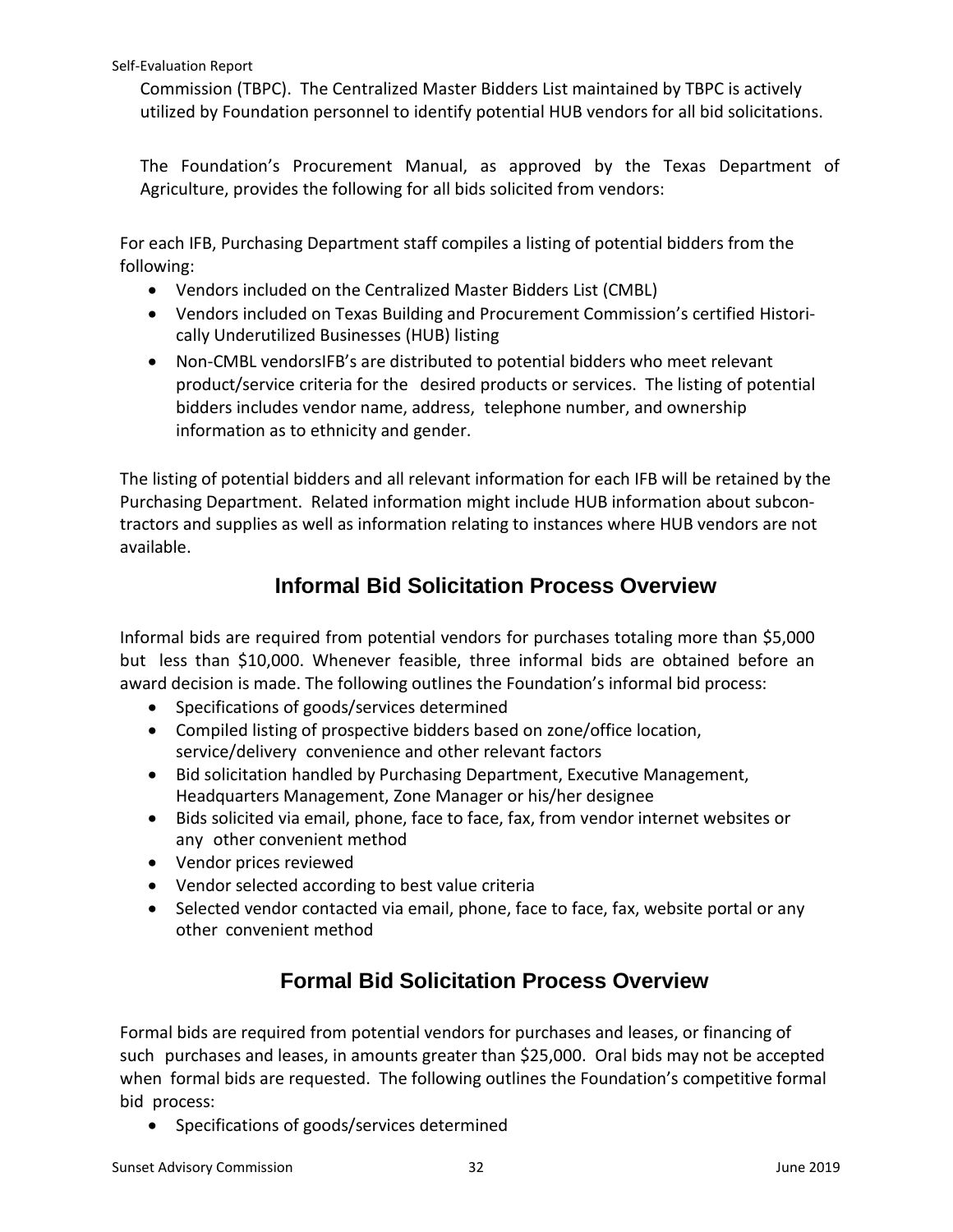- Listing of prospective bidders compiled for Commissioner approval and for use in distribution of IFB
- Statement of justification of need for purchase or lease of goods and services sent to Commissioner for his/her approval prior to distribution of bid announcement, or invitation for bid (IFB), to prospective bidders
- Standard IFB document generated for desired products/services and distributed to prospective bidders
- Bid receipt, handling and opening process

Bids reviewed and, for tie bid situations, preferences compared and ranked

- Vendor selected according to best value criteria
- Commissioner's approval obtained on selected vendor prior to award announcement and prior to generating purchase/lease contract or PO
- Bid award
- Formal bid documentation retained by Purchasing Department
- Bid dispute resolution, if applicable
- **F. For agencies with contracts valued at \$100,000 or more: Does your agency follow a HUB subcontracting plan to solicit bids, proposals, offers, or other applicable expressions of interest for subcontracting opportunities available for contracts of \$100,000 or more? (Texas Government Code, Section 2161.252; TAC Title 34, Part 1, Rule 20.285)**

All Foundation contracts valued at \$100,000 or more are either sole source purchases or contracts for aerial applications; therefore, a subcontracting plan is not applicable.

- **G. For agencies with biennial appropriations exceeding \$10 million, answer the following HUB questions.**
	- **1. Do you have a HUB coordinator? If yes, provide name and contact information. (Texas Government Code, Section 2161.062; TAC Title 34, Part 1, Rule 20.296)**
	- N/A

**Has your agency designed a program of HUB forums in which businesses are invited to deliver presentations that demonstrate their capability to do business with your agency? (Texas Government Code, Section 2161.066; TAC Title 34, Part 1, Rule 20.297)**

- N/A
- **2. Has your agency developed a mentor-protégé program to foster long-term relationships between prime contractors and HUBs and to increase the ability of HUBs to contract with the state or to receive subcontracts under a state contract? (Texas Government Code, Section 2161.065; TAC Title 34, Part 1, Rule 20.298)**

N/A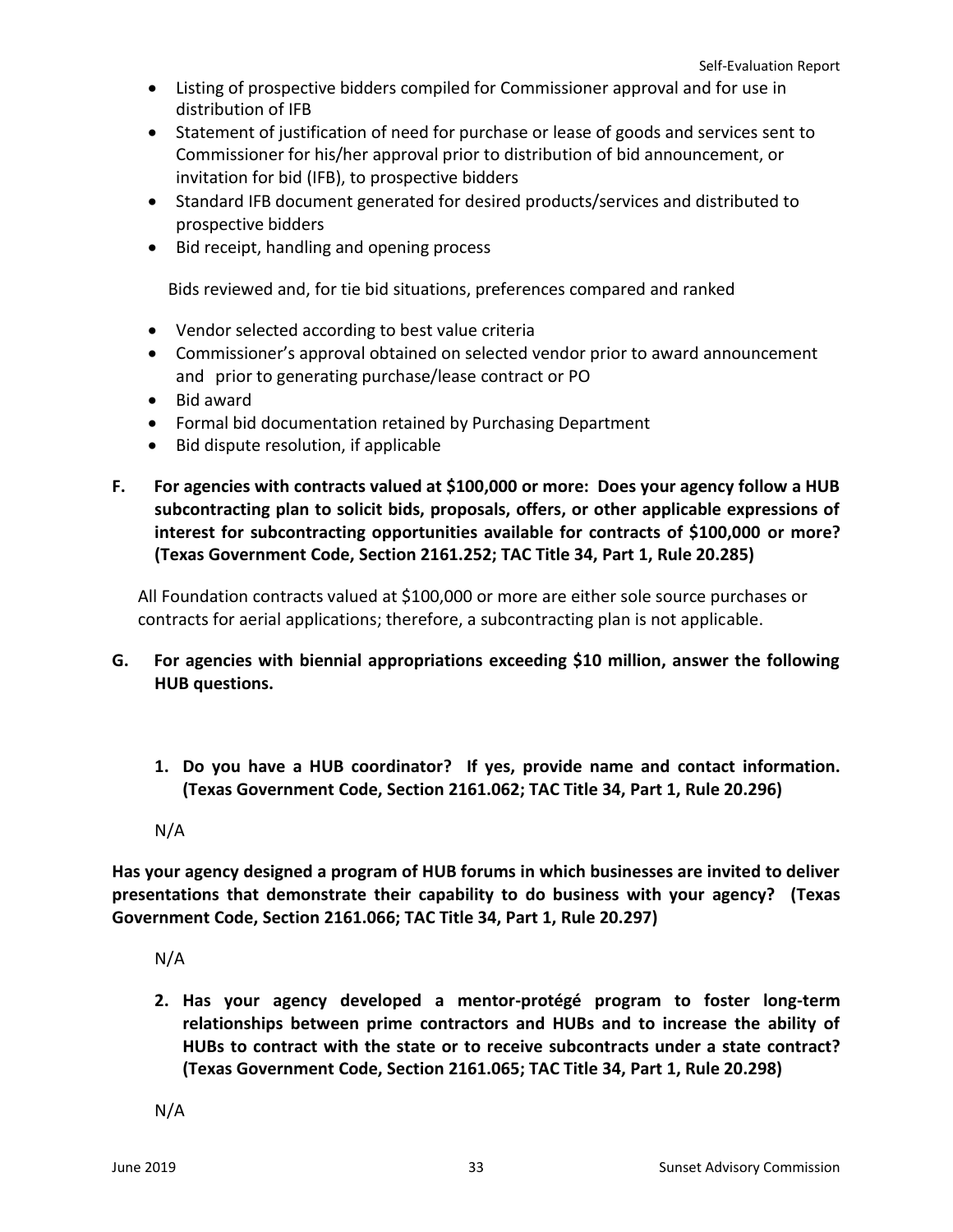**H. Fill in the charts below detailing your agency's Equal Employment Opportunity (EEO) statistics. Sunset is required by law to review and report this information to the Legislature. Please use only the categories provided below. For example, some agencies use the classification "paraprofessionals," which is not tracked by the state civilian workforce. Please reclassify all employees within the appropriate categories below.**

#### **Texas Boll Weevil Eradication Foundation, Inc. Exhibit 20: Equal Employment Opportunity Statistics**

#### *1. Officials / Administration*

| Year | Total<br>Number of<br><b>Positions</b> | <b>Percent</b><br>African-American | <b>Statewide</b><br><b>Civilian</b><br><b>Workforce</b><br><b>Percent</b> | <b>Percent</b><br><b>Hispanic</b> | <b>Statewide</b><br><b>Civilian</b><br>Workforce<br>Percent | <b>Percent</b><br>Female | <b>Statewide</b><br><b>Civilian</b><br>Workforce<br><b>Percent</b> |
|------|----------------------------------------|------------------------------------|---------------------------------------------------------------------------|-----------------------------------|-------------------------------------------------------------|--------------------------|--------------------------------------------------------------------|
| 2016 | 95                                     | 1.1%                               | 7.4%                                                                      | 25.3%                             | 22.1%                                                       | 35.8%                    | 37.4%                                                              |
| 2017 | 90                                     | 1.1%                               | 7.4%                                                                      | 26.7%                             | 22.1%                                                       | 37.8%                    | 37.4%                                                              |
| 2018 | 91                                     | 1.1%                               | 7.4%                                                                      | 25.3%                             | 22.1%                                                       | 37.4%                    | 37.4%                                                              |

**Table 26 Exhibit 20 EEO Statistics for Officials/Administration**

#### *2. Professional*

| Year | Total<br>Number of<br><b>Positions</b> | <b>Percent</b><br>African-American | <b>Statewide</b><br><b>Civilian</b><br>Workforce<br><b>Percent</b> | <b>Percent</b><br><b>Hispanic</b> | <b>Statewide</b><br><b>Civilian</b><br>Workforce<br><b>Percent</b> | <b>Percent</b><br>Female | <b>Statewide</b><br><b>Civilian</b><br><b>Workforce</b><br><b>Percent</b> |
|------|----------------------------------------|------------------------------------|--------------------------------------------------------------------|-----------------------------------|--------------------------------------------------------------------|--------------------------|---------------------------------------------------------------------------|
| 2016 | 8                                      | 0.0%                               | 10.4%                                                              | 0.0%                              | 19.3%                                                              | 37.5%                    | 55.3%                                                                     |
| 2017 | 8                                      | 0.0%                               | 10.4%                                                              | 25.0%                             | 19.3%                                                              | 25.0%                    | 55.3%                                                                     |
| 2018 |                                        | 0.0%                               | 10.4%                                                              | 28.6%                             | 19.3%                                                              | 42.9%                    | 55.3%                                                                     |

**Table 27 Exhibit 20 EEO Statistics for Professionals**

#### *3. Technical*

| Year | <b>Total</b><br>Number of I<br><b>Positions</b> | <b>Percent</b><br>African-American | <b>Statewide</b><br><b>Civilian</b><br><b>Workforce</b><br><b>Percent</b> | Percent<br><b>Hispanic</b> | <b>Statewide</b><br><b>Civilian</b><br>Workforce<br><b>Percent</b> | <b>Percent</b><br>Female | <b>Statewide</b><br><b>Civilian</b><br>Workforce<br><b>Percent</b> |
|------|-------------------------------------------------|------------------------------------|---------------------------------------------------------------------------|----------------------------|--------------------------------------------------------------------|--------------------------|--------------------------------------------------------------------|
| 2016 | 106                                             | 0.0%                               | 14.4%                                                                     | 95.3%                      | 27.2%                                                              | 8.5%                     | 55.3%                                                              |
| 2017 | 85                                              | 0.0%                               | 14.4%                                                                     | 87.1%                      | 27.2%                                                              | 10.6%                    | 55.3%                                                              |
| 2018 | 108                                             | 0.0%                               | 14.4%                                                                     | 87.0%                      | 27.2%                                                              | 12.0%                    | 55.3%                                                              |

**Table 28 Exhibit 20 EEO Statistics for Technical**

#### *4. Administrative Support*

| Year | Total<br>Number of<br><b>Positions</b> | Percent<br>African-American | <b>Statewide</b><br><b>Civilian</b><br><b>Workforce</b><br><b>Percent</b> | Percent<br><b>Hispanic</b> | <b>Statewide</b><br><b>Civilian</b><br>Workforce<br><b>Percent</b> | <b>Percent</b><br>Female | <b>Statewide</b><br><b>Civilian</b><br>Workforce<br>Percent |
|------|----------------------------------------|-----------------------------|---------------------------------------------------------------------------|----------------------------|--------------------------------------------------------------------|--------------------------|-------------------------------------------------------------|
| 2016 | 11                                     | 9.1%                        | 14.8%                                                                     | 36.4%                      | 34.8%                                                              | 72.7%                    | 72.1%                                                       |
| 2017 | 11                                     | 9.1%                        | 14.8%                                                                     | 36.4%                      | 34.8%                                                              | 72.7%                    | 72.1%                                                       |
| 2018 | 11                                     | 9.1%                        | 14.8%                                                                     | 36.4%                      | 34.8%                                                              | 72.7%                    | 72.1%                                                       |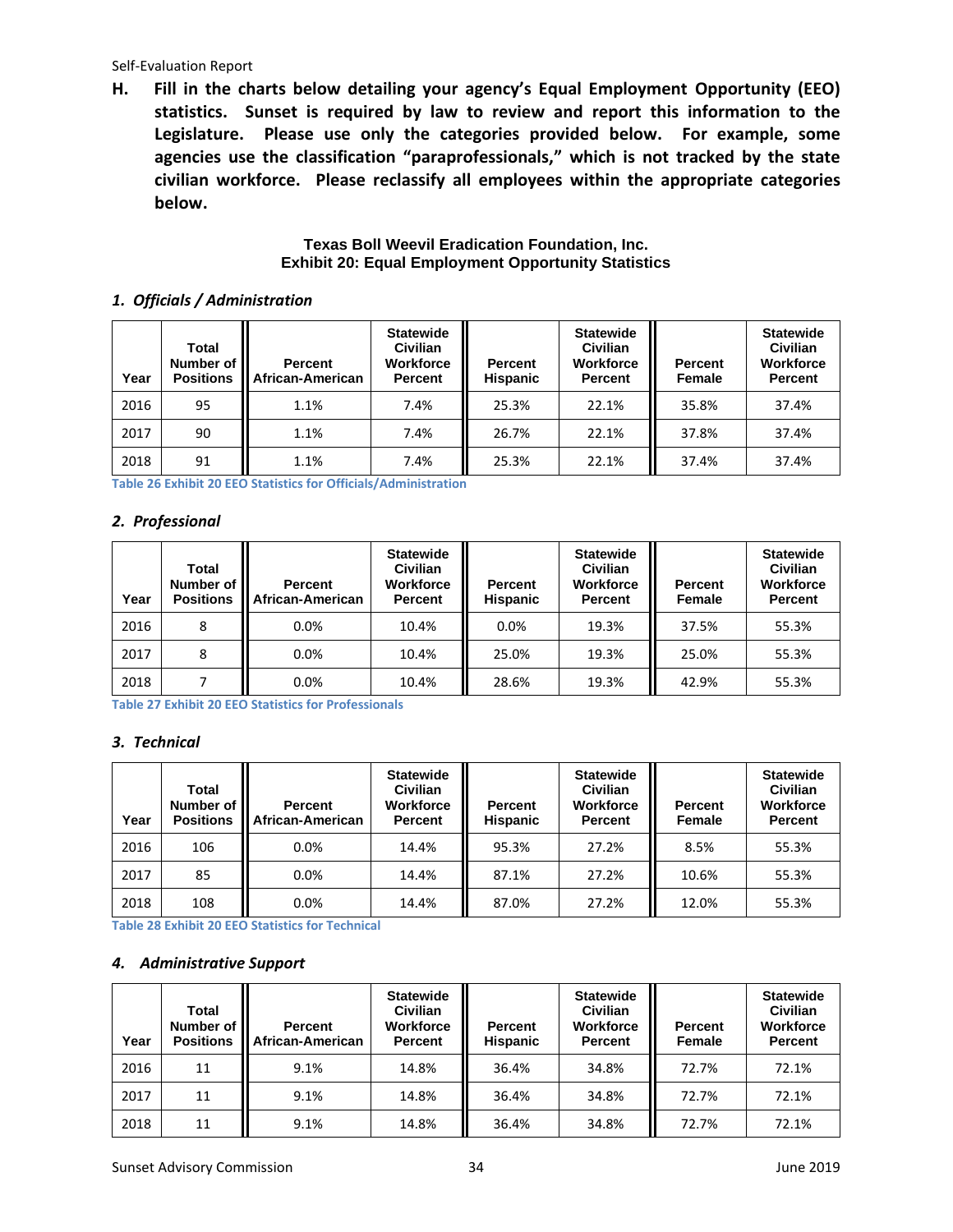#### **Table 29 Exhibit 20 EEO Statistics for Administrative Support**

| Year | Total<br>Number of<br><b>Positions</b> | <b>Percent</b><br>African-American | <b>Statewide</b><br>Civilian<br><b>Workforce</b><br><b>Percent</b> | <b>Percent</b><br><b>Hispanic</b> | <b>Statewide</b><br><b>Civilian</b><br>Workforce<br><b>Percent</b> | <b>Percent</b><br><b>Female</b> | <b>Statewide</b><br><b>Civilian</b><br>Workforce<br><b>Percent</b> |
|------|----------------------------------------|------------------------------------|--------------------------------------------------------------------|-----------------------------------|--------------------------------------------------------------------|---------------------------------|--------------------------------------------------------------------|
| 2016 |                                        | 0.0%                               | 13.0%                                                              | 0.0%                              | 54.1%                                                              | 0.0%                            | 51.0%                                                              |
| 2017 |                                        | 0.0%                               | 13.0%                                                              | 0.0%                              | 54.1%                                                              | 0.0%                            | 51.0%                                                              |
| 2018 |                                        | 0.0%                               | 13.0%                                                              | 0.0%                              | 54.1%                                                              | 0.0%                            | 51.0%                                                              |

#### *5. Service / Maintenance*

**Table 30 Exhibit 20 EEO Statistics for Service and Maintenance**

#### *6. Skilled Craft*

| Year | Total<br>Number of<br><b>Positions</b> | Percent<br>African-American | <b>Statewide</b><br>Civilian<br><b>Workforce</b><br>Percent | <b>Percent</b><br><b>Hispanic</b> | <b>Statewide</b><br>Civilian<br>Workforce<br><b>Percent</b> | <b>Percent</b><br>Female | <b>Statewide</b><br>Civilian<br><b>Workforce</b><br><b>Percent</b> |
|------|----------------------------------------|-----------------------------|-------------------------------------------------------------|-----------------------------------|-------------------------------------------------------------|--------------------------|--------------------------------------------------------------------|
| 2016 | 6                                      | 0.0%                        | 10.6%                                                       | 100.0%                            | 50.7%                                                       | 0.0%                     | 11.6%                                                              |
| 2017 |                                        | 0.0%                        | 10.6%                                                       | 100.0%                            | 50.7%                                                       | 0.0%                     | 11.6%                                                              |
| 2018 |                                        | 0.0%                        | 10.6%                                                       | 100.0%                            | 50.7%                                                       | 0.0%                     | 11.6%                                                              |

**Table 31 Exhibit 20 EEO Statistics for Skilled Craft**

## **I. Does your agency have an equal employment opportunity policy? How does your agency address performance shortfalls related to the policy?**

Yes, the Foundation's equal employment opportunity policy reads: "The Foundation is an equal opportunity employer. The Foundation is committed to providing equal employment opportunity to all employees and prospective employees without regard to race, color, sex, religion, national origin, age, disability or any other legally protected status. The Foundation complies with all applicable federal, state and local government entities in connection with equal employment regulations."

This policy applies to all personnel actions, including but not limited to recruitment, hiring selection, appointment, job assignment, training, promotion, transfer, merit increases, demotion, termination, layoff, fringe benefits and all other conditions and privileges of employment in accordance with applicable federal, state and local laws.

<span id="page-36-0"></span>The Foundation provides annual training on this subject to all employees to prevent noncompliance with the policy.